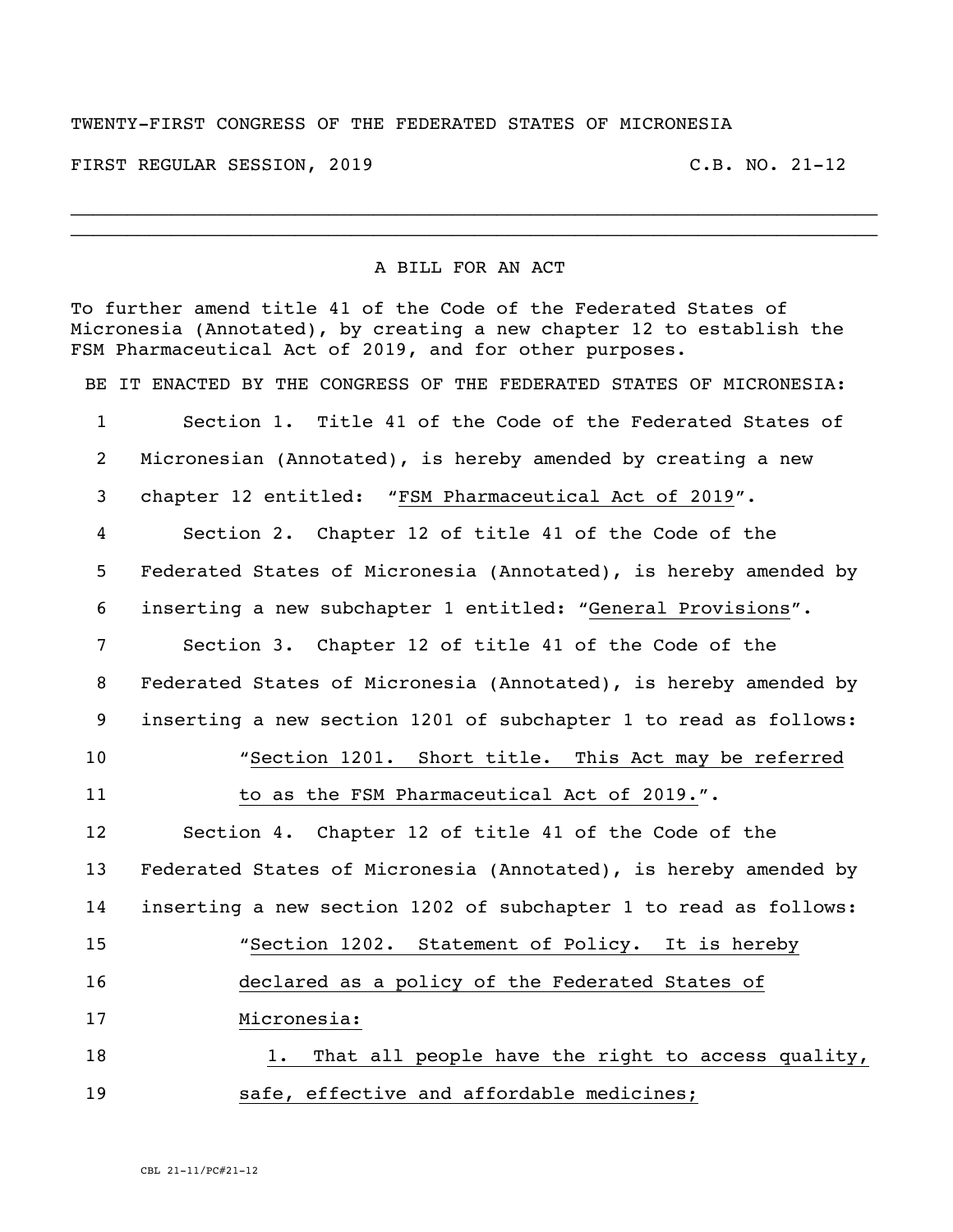| $\mathbf{1}$   | That a national regulatory authority shall be<br>2.              |
|----------------|------------------------------------------------------------------|
| $\overline{2}$ | established and progressively strengthened to administer         |
| 3              | and enforce regulations of all pharmaceutical products           |
| 4              | ensure acceptable standards of quality, safety and<br>to         |
| 5              | efficacy; regulate promotion and marketing to ensure             |
| 6              | rational drug use; control use of antimicrobials; and            |
| 7              | ensure compliance to standards and requirements for all          |
| 8              | personnel, business establishments, premises and                 |
| 9              | practices in the manufacture, storage, supply and                |
| 10             | distribution, sale, prescription and dispensing of               |
| 11             | pharmaceutical products;                                         |
| 12             | That the national regulatory authority shall, to<br>3.           |
| 13             | the extent possible, participate in regulatory                   |
| 14             | convergence and cooperation as a means to strengthen the         |
| 15             | FSM regulatory system and cooperate with regulatory              |
| 16             | authorities in other countries as appropriate, to align          |
| 17             | regulatory processes where needed to tackle public               |
| 18             | health emergencies, including antimicrobial resistance           |
| 19             | and address the proliferation of substandard, falsified          |
| 20             | and unlicensed products across borders."                         |
| 21             | Section 5. Chapter 12 of title 41 of the Code of the             |
| 22             | Federated States of Micronesia (Annotated), is hereby amended by |
| 23             | inserting a new section 1203 of subchapter 1 to read as follows: |
| 24             | "Section 1203. Definition: For the purposes of this              |
| 25             | title, the following terms shall be given the meanings           |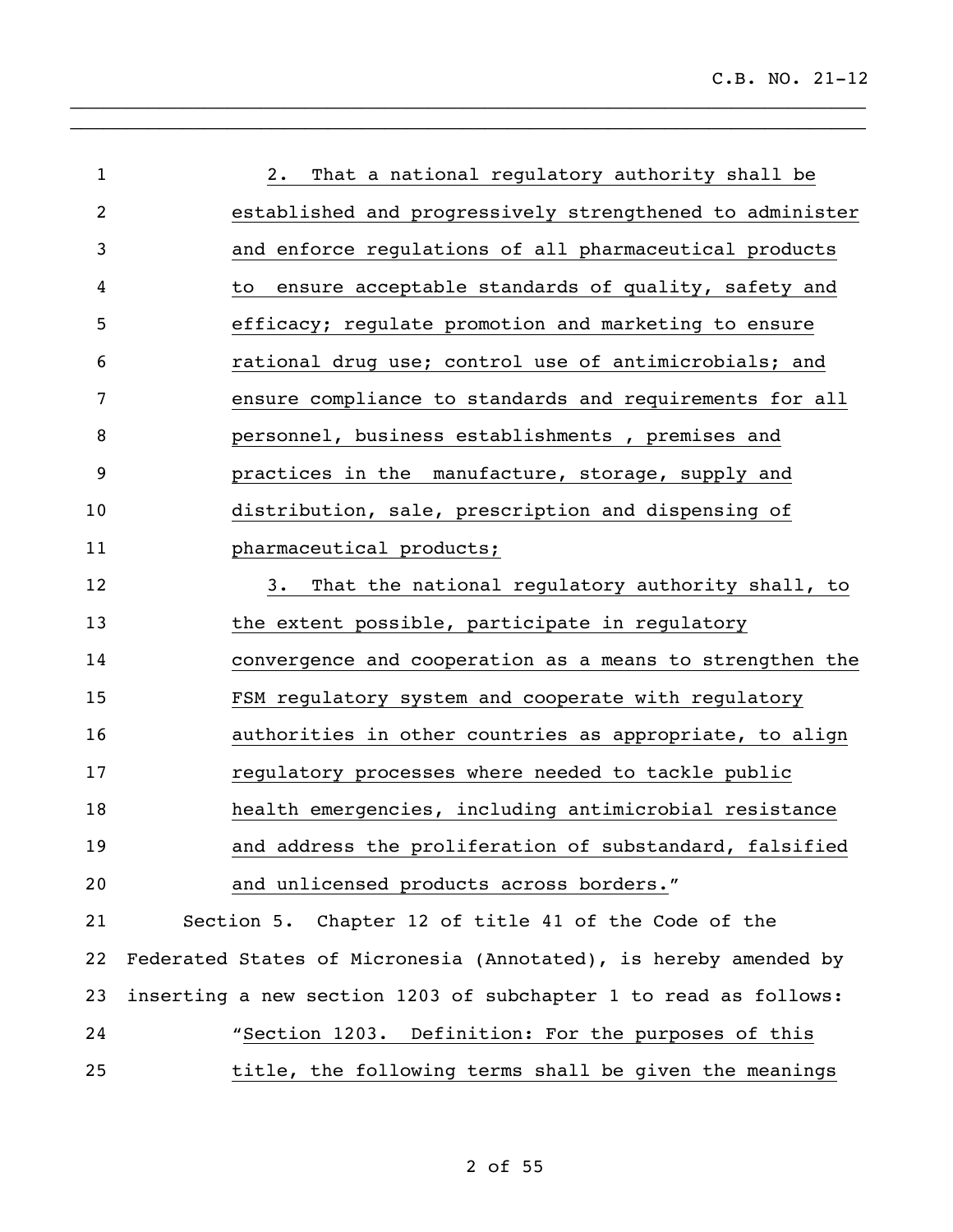| $\mathbf 1$    | described herein:                                           |
|----------------|-------------------------------------------------------------|
| $\overline{2}$ | "Active Pharmaceutical Ingredient" (API) is the<br>1.       |
| 3              | chemical substance contained in a pharmaceutical, which     |
| 4              | is responsible for its therapeutic effect. Some             |
| 5              | pharmaceuticals contain more than one active ingredient     |
| 6              | (combination product).                                      |
| 7              | "Administer" means administering of medicines to a<br>$2$ . |
| 8              | human being either orally or by injection or by             |
| 9              | introduction into the body in any other way or by           |
| 10             | external application whether with direct body contact or    |
| 11             | not.                                                        |
| 12             | "Adverse drug reaction" (ADR) is a response to a<br>3.      |
| 13             | medicinal product which is noxious and unintended and       |
| 14             | which occurs at doses normally used in man for the          |
| 15             | prophylaxis, diagnosis or therapy of disease or for the     |
| 16             | restoration, correction or modification of physiological    |
| 17             | function. An adverse drug reaction, contrary to an          |
| 18             | adverse event, is characterized by the suspicion of a       |
| 19             | causal relationship between the medicine and the            |
| 20             | occurrence. Serious adverse reaction: An adverse            |
| 21             | reaction which results in death, is life-threatening,       |
| 22             | requires in-patient hospitalization or prolongation of      |
| 23             | existing hospitalization, results in persistent or          |
| 24             | significant disability or incapacity, or is a congenital    |
| 25             | anomaly/birth defect. Unexpected adverse reaction: An       |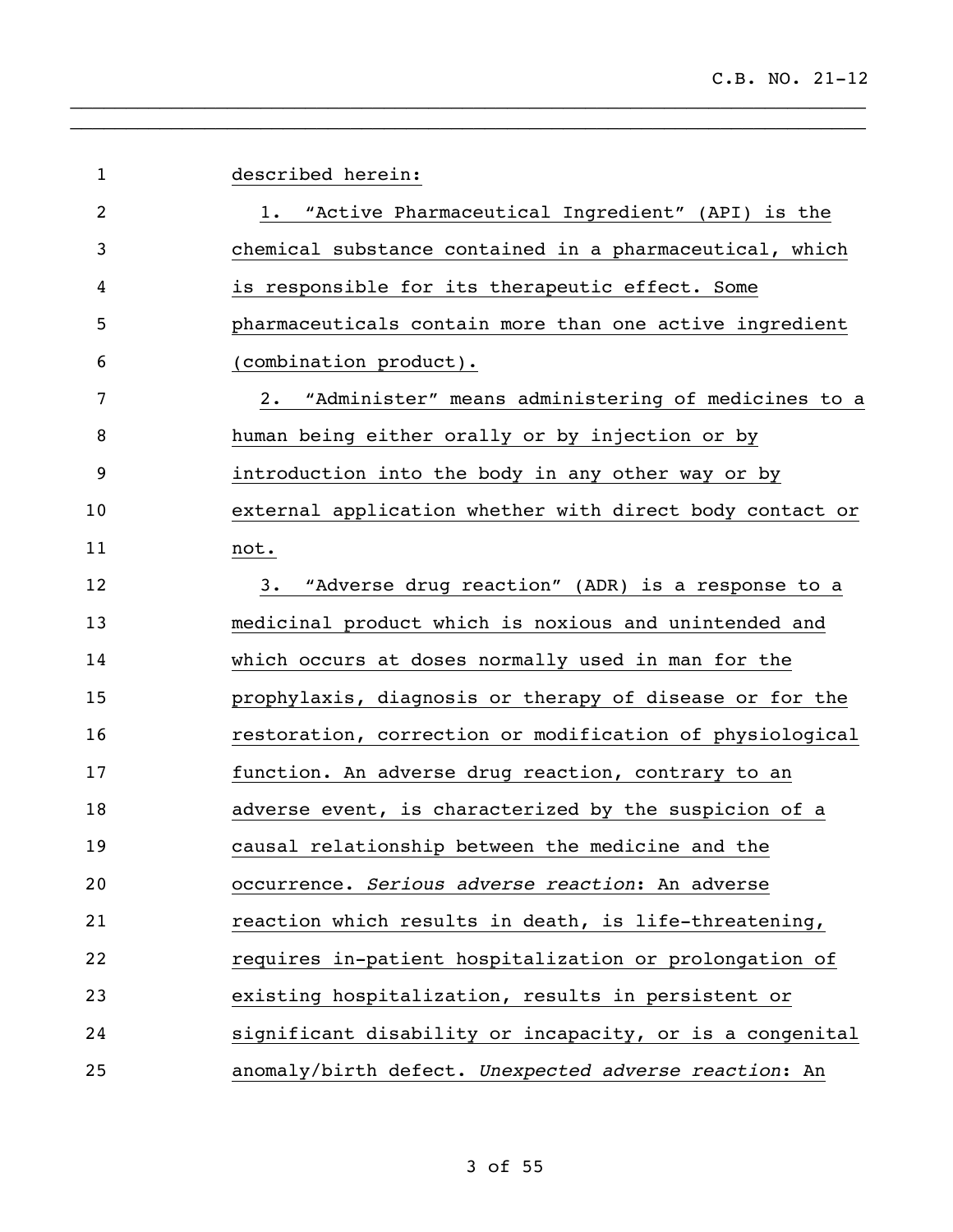| $\mathbf{1}$ | adverse reaction, the nature, severity or outcome of     |
|--------------|----------------------------------------------------------|
| 2            | which is not consistent with the summary of product      |
| 3            | characteristics.                                         |
| 4            | "Advertising" means the act or practice of calling<br>4. |
| 5            | or bringing public's attention to one's product,         |
| 6            | services and others especially by paid announcements in  |
| 7            | print and technology media to promote the sale and use   |
| 8            | of medicines.                                            |
| 9            | 5. "Authorized port-of-entry": An authorized port-of-    |
| 10           | entry is a port designated by the government where       |
| 11           | medicines may enter or leave under official supervision  |
| 12           | of relevant government authorities.                      |
| 13           | "Authorization holder" means the person or company<br>6. |
| 14           | in whose name the marketing authorization has been       |
| 15           | granted. This party is responsible for all aspects of    |
| 16           | the product, including quality and compliance with the   |
| 17           | conditions of marketing authorization.<br>The            |
| 18           | authorization holder must be physically present in the   |
| 19           | country and be subject to all the rules and regulations  |
| 20           | of the country.                                          |
| 21           | 7. "Brand name" or "innovator's name" Name given for     |
| 22           | marketing purposes to any ready-prepared medicine placed |
| 23           | on the market under a special name and in a special      |
| 24           | pack. A brand name may be a protected trademark          |
| 25           | 8. "Certificate of pharmaceutical product (CPP)" is      |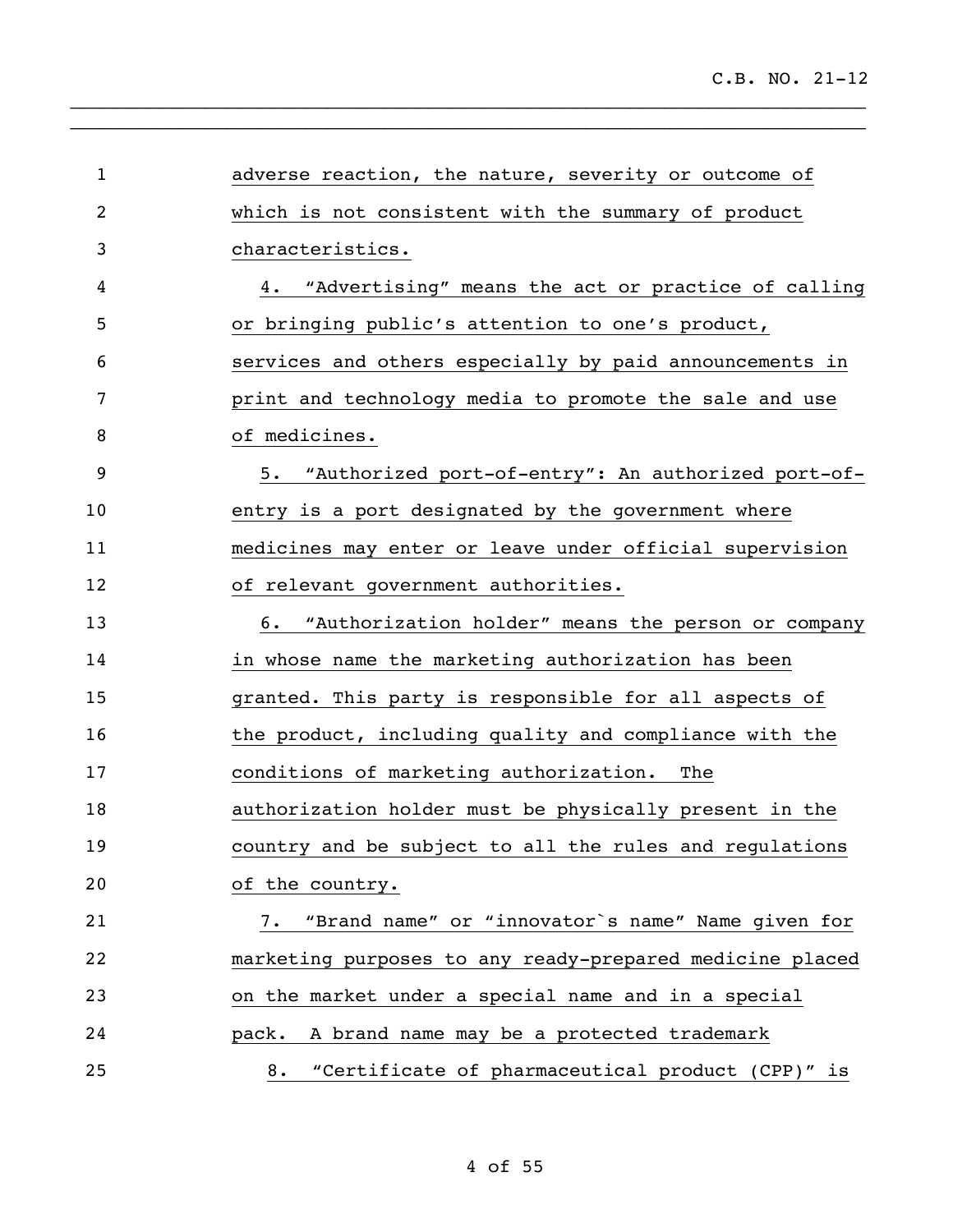| $\mathbf{1}$ | a certificate issued in the format recommended by the    |
|--------------|----------------------------------------------------------|
| 2            | World Health Organization (WHO), which establishes the   |
| 3            | status of the pharmaceutical product and of the          |
| 4            | applicant for this certificate in the exporting country. |
| 5            | The certificate attests that a specific pharmaceutical   |
| 6            | product is authorized for marketing in the certifying    |
| 7            | country, or if not, the reason why authorization has not |
| 8            | been accorded; and the manufacturing facilities and      |
| 9            | operations conform to good manufacturing practices (GMP) |
| 10           | as recommended by WHO. A CPP is issued by the            |
| 11           | authorized body of the exporting country and is intended |
| 12           | for use by the national regulatory authority or other    |
| 13           | competent bodies in the Federated States of Micronesia   |
| 14           | when a pharmaceutical product is under consideration for |
| 15           | a product license/marketing authorization that will      |
| 16           | authorize its importation and sale in FSM and when       |
| 17           | administrative action is required to renew, extend vary  |
| 18           | or review such license.                                  |
| 19           | 9. " Clinical Trial" is any systematic study on          |
| 20           | pharmaceutical products in human subjects, whether in    |
| 21           | patients or other volunteers in order to discover or     |
| 22           | verify the effects of, and/or identify any adverse       |
| 23           | reaction to, investigational products, and/or to study   |
| 24           | the absorption, distribution, metabolism and excretion   |
| 25           | of the products with the object of ascertaining their    |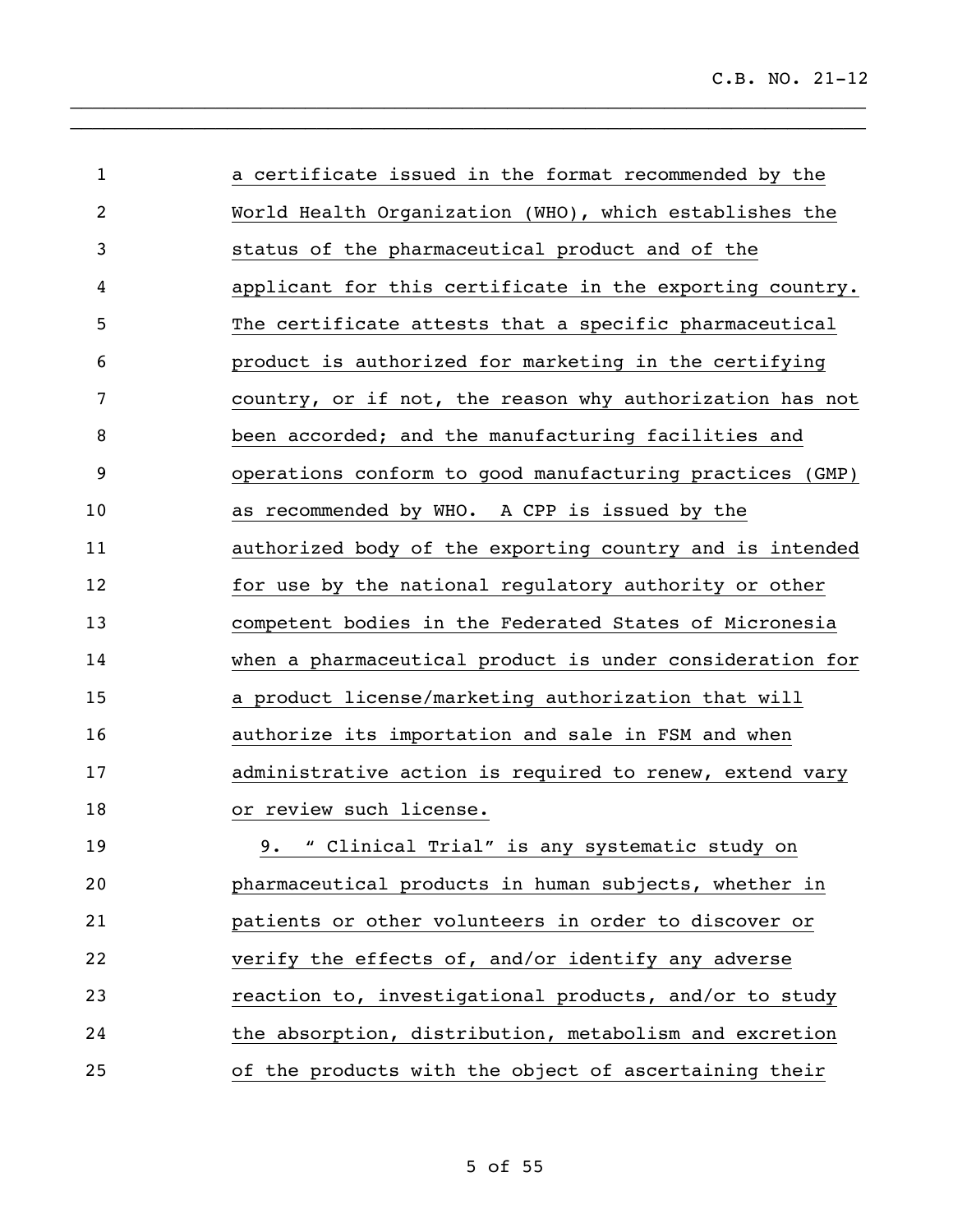| $\mathbf 1$ | efficacy and safety.                                     |
|-------------|----------------------------------------------------------|
| 2           | 10.<br>"Competent authority" A regulatory body           |
| 3           | authorized by the government to administer, implement    |
| 4           | and enforce regulations and compliance to national laws  |
| 5           | and carry out duties on behalf of the government.        |
| 6           | "Complementary medicine" (CAM): often refers to a<br>11. |
| 7           | broad set of health care practices that are not part of  |
| 8           | a country's own tradition and are not integrated into    |
| 9           | the dominant health care system. Other terms sometimes   |
| 10          | used to describe these health care practices include     |
| 11          | "natural medicine", "nonconventional medicine" and       |
| 12          | "holistic medicine.                                      |
| 13          | "Competent jurisdictions mean jurisdictions with<br>12.  |
| 14          | stringent and operational regulatory system approved by  |
| 15          | the Secretary where medicines can be imported. Such      |
| 16          | approved jurisdictions shall be listed in a record and   |
| 17          | kept by the Secretary.                                   |
| 18          | "Controlled Medicine" or "Controlled Substance"<br>13.   |
| 19          | means medicine/drug, substance or immediate precursor in |
| 20          | schedules I through V of subchapter II of chapter 11 of  |
| 21          | Title 11 of the Code of the Federated States of          |
| 22          | Micronesia                                               |
| 23          | "Dispensing" means providing medicines by an<br>14.      |
| 24          | authorized person licensed to dispense medicines.        |
| 25          | "Disposal" in this act means the action or<br>15.        |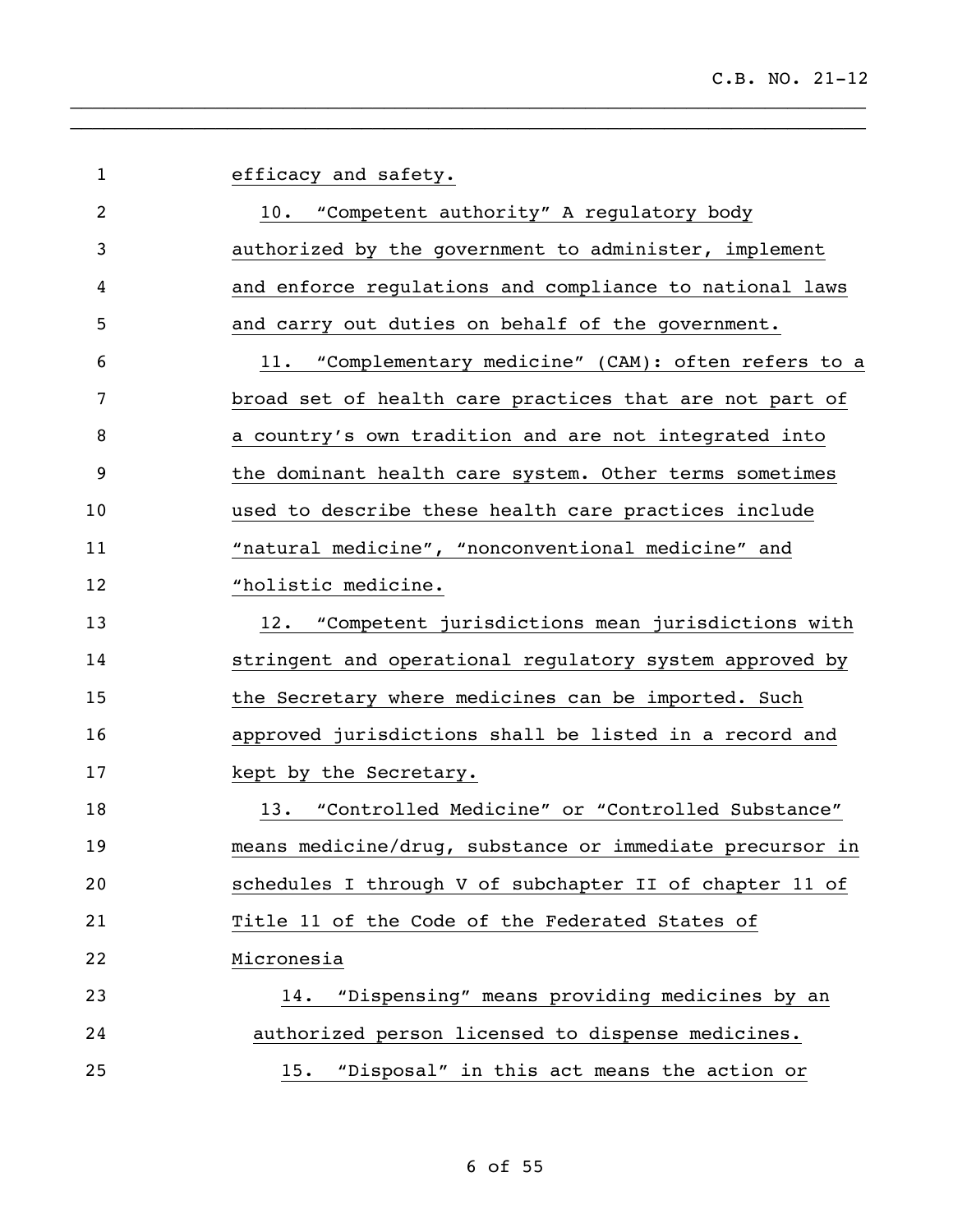| $\mathbf{1}$   | process of getting rid of expired, damaged,              |
|----------------|----------------------------------------------------------|
| $\overline{2}$ | deteriorated, or unwanted medicines/pharmaceutical       |
| 3              | products.                                                |
| 4              | "Distribution" means the division and movement<br>16.    |
| 5              | of pharmaceutical products from the premises of the      |
| 6              | manufacturer of such products, or another central point, |
| 7              | to the end user thereof, or to an intermediate point by  |
| 8              | means of various transport methods, via various storage  |
| 9              | and/or health establishments.                            |
| 10             | "Donation" pertains to the act by which<br>17.           |
| 11             | organizations, institutions, international development   |
| 12             | partners, non-government organizations and other legal   |
| 13             | entities within and outside FSM provide pharmaceutical   |
| 14             | products to the government for free and for specific     |
| 15             | use, such as in the case of emergencies or humanitarian  |
| 16             | purposes.                                                |
| 17             | "Dosage form". The form of the completed<br>18.          |
| 18             | pharmaceutical product, e.g. tablet, capsule, elixir,    |
| 19             | injection or suppository.                                |
| 20             | "Drug and therapeutics committee" is a group of<br>19.   |
| 21             | people established and officially approved by the        |
| 22             | Secretary of Health and Social Affairs or State health   |
| 23             | Directors that promotes the safe and effective use of    |
| 24             | medicines in the area or facility under its              |
| 25             | jurisdiction.                                            |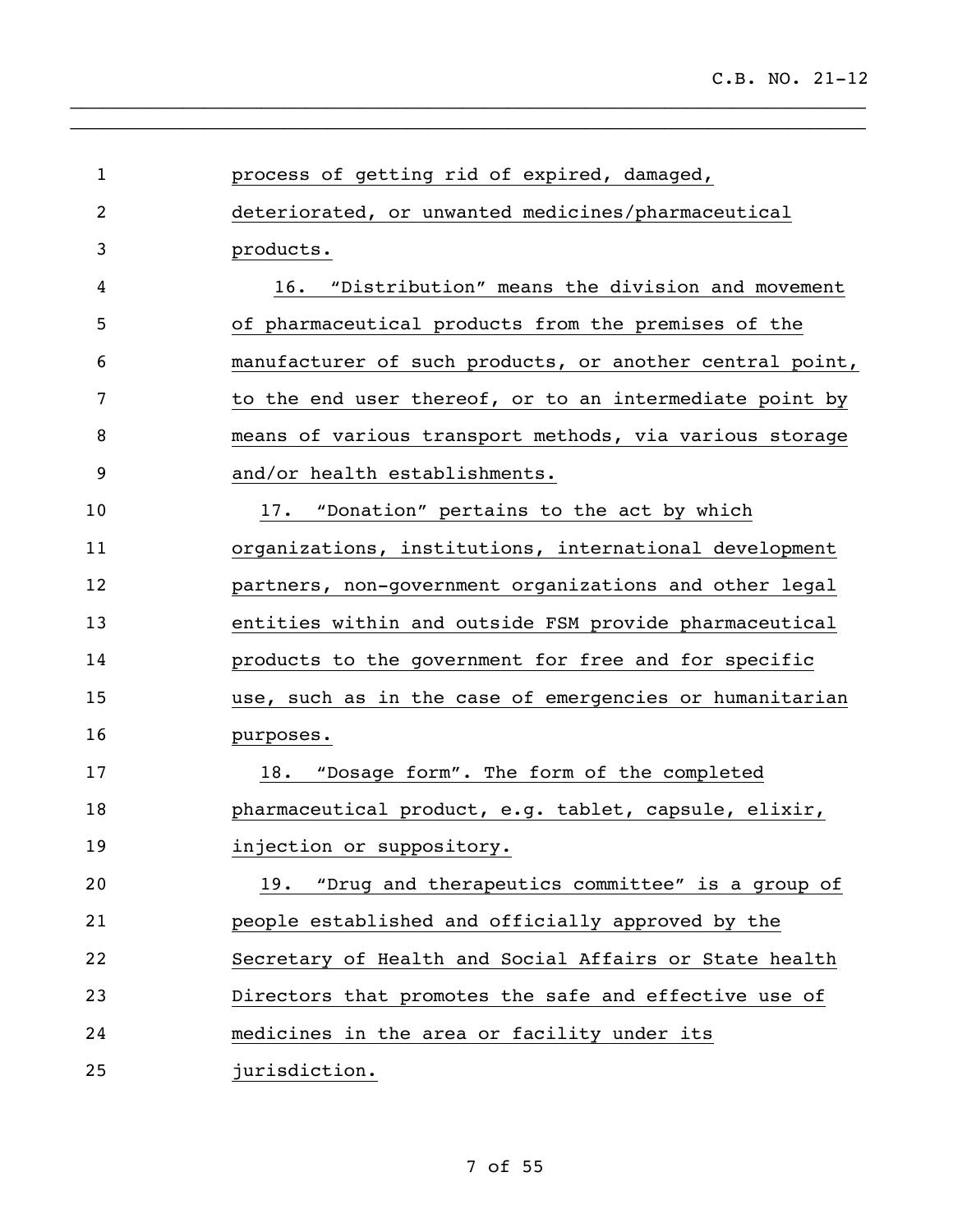| $\mathbf{1}$ | 20. "Essential medicines" are medicines that satisfy     |
|--------------|----------------------------------------------------------|
| 2            | the priority health care needs of the population. They   |
| 3            | are selected with due regard to public health relevance, |
| 4            | evidence on efficacy and safety, and comparative cost-   |
| 5            | effectiveness.                                           |
| 6            | 21. "Establishment" means a licensed establishment or    |
| 7            | entity approved under this Act to engage in the          |
| 8            | manufacture, trade, distribution of pharmaceuticals and  |
| 9            | other products regulated under this Act. It includes,    |
| 10           | but not limited to the following:                        |
| 11           | a. Wholesalers;                                          |
| 12           | b. Distributors;                                         |
| 13           | c. Pharmacies;                                           |
| 14           | d. Importers                                             |
| 15           | e. Exporters                                             |
| 16           | f. Manufacturers                                         |
| 17           | g. Warehouse operators                                   |
| 18           | h. Packaging                                             |
| 19           | i. Retailers                                             |
| 20           | 1. "Exportation" means the process of sending            |
| 21           | medicines out of FSM by, sea or air.                     |
| 22           | 24. "Finished product" is a product that has             |
| 23           | undergone all stages of production, including            |
| 24           | packaging in its final container and labeling and are    |
| 25           | no longer in their basic natural forms.                  |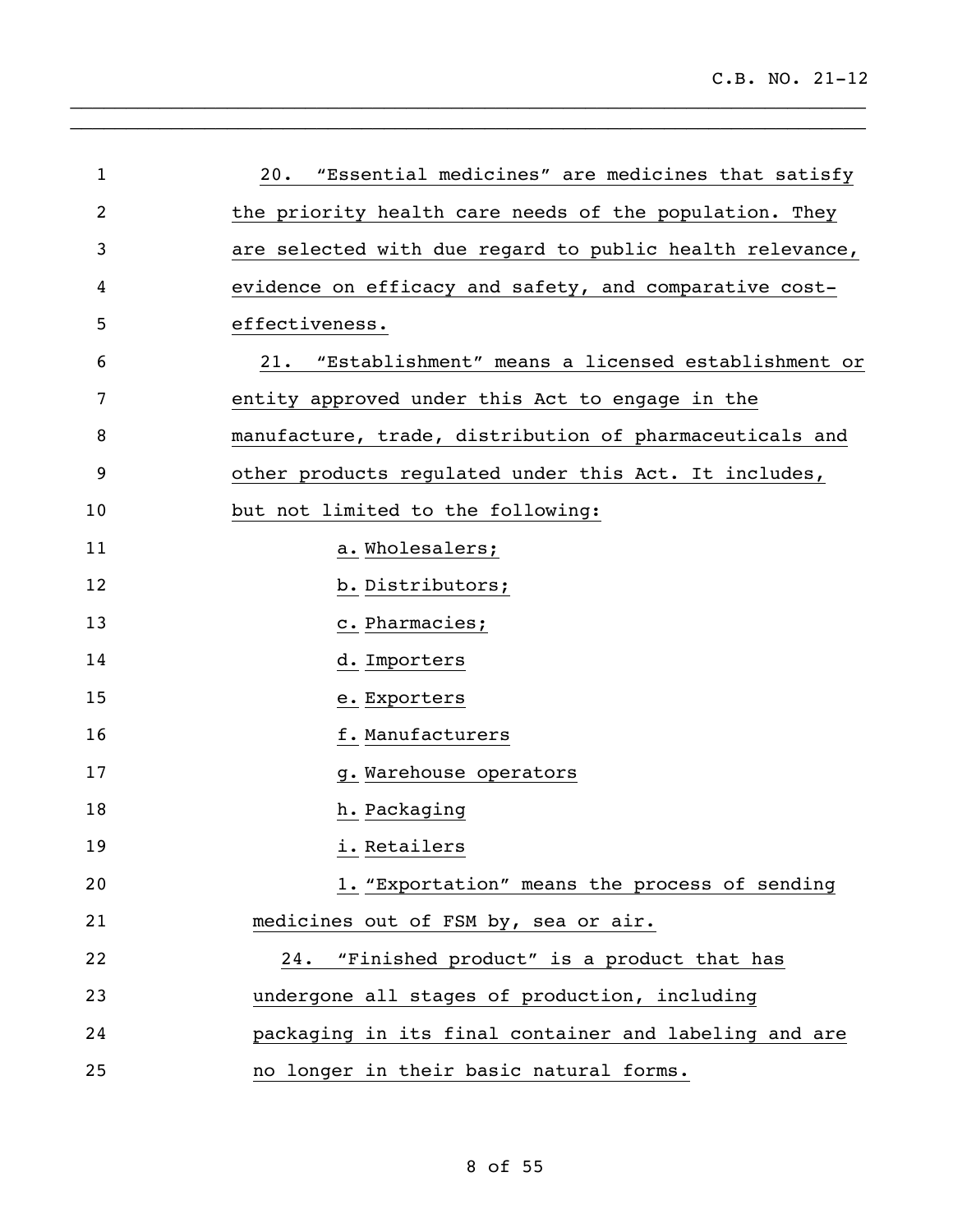| $\mathbf{1}$   | 25. "Formulary". A formulary is a manual containing    |
|----------------|--------------------------------------------------------|
| $\overline{2}$ | clinically oriented summaries of pharmacological       |
| 3              | information about selected drugs. A national formulary |
| 4              | generally includes available and affordable medicines  |
| 5              | that are relevant to the treatment of diseases. It may |
| 6              | also include administrative and regulatory information |
| 7              | pertaining to the prescribing and dispensing of drugs. |
| 8              | 26. "FSM Approved Medicines List" means list of        |
| 9              | medicines determined to meet the needs of the          |
| 10             | population of FSM and approved by the Secretary, to    |
| 11             | obtain marketing authorization in FSM and to be        |
| 12             | imported into and circulated in the FSM,               |
| 13             | 27. "Generic" is a pharmaceutical product which has    |
| 14             | the same qualitative and quantitative composition in   |
| 15             | active substances and the same pharmaceutical form as  |
| 16             | the reference medicinal product, and whose             |
| 17             | bioequivalence with the reference medicinal product    |
| 18             | has been demonstrated by appropriate bioavailability   |
| 19             | studies. The different salts, esters, ethers,          |
| 20             | isomers, mixtures of isomers, complexes or derivatives |
| 21             | of an active substance shall be considered to be the   |
| 22             | same active substance, unless they differ              |
| 23             | significantly in properties with regard to safety      |
| 24             | and/or efficacy. In such cases, additional             |
| 25             | information providing proof of the safety and/or       |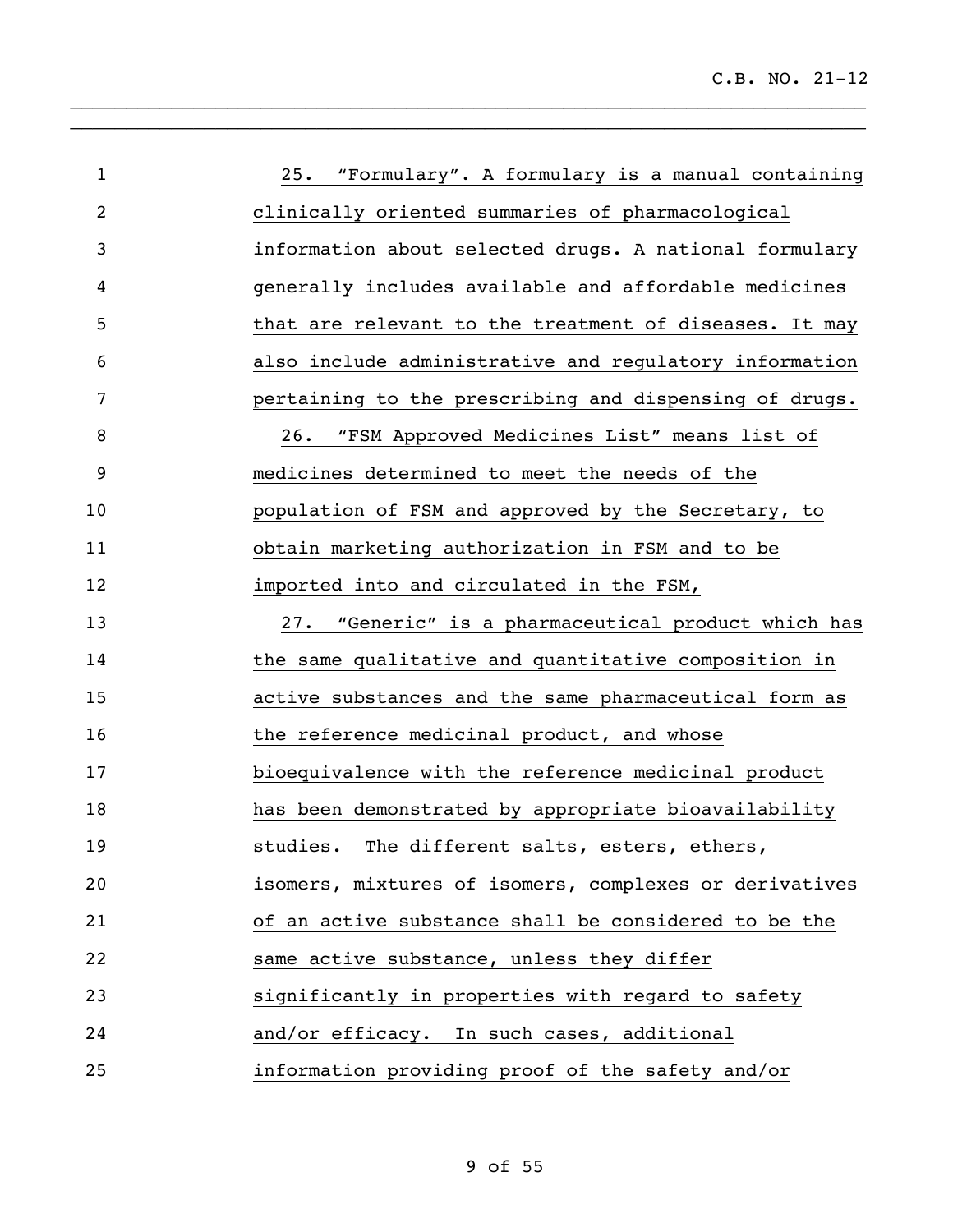| $\mathbf{1}$ | efficacy of the various salts, esters or derivatives   |
|--------------|--------------------------------------------------------|
| 2            | of an authorized active substance must be supplied by  |
| 3            | the applicant. The various immediate-release oral      |
| 4            | pharmaceutical forms shall be considered to be one and |
| 5            | the same pharmaceutical form. Generics can be          |
| 6            | classified in branded generics (generics with a        |
| 7            | specific trade name) and unbranded generics (which use |
| 8            | the international non-proprietary name and the name of |
| 9            | the company).                                          |
| 10           | 27. "Importation" means the lawful process of          |
| 11           | bringing medicines into the Federated States of        |
| 12           | Micronesia, by sea or air.                             |
| 13           | 28. "Importer". An importer is an individual or        |
| 14           | company or similar legal entity importing or seeking   |
| 15           | to import a pharmaceutical product. A "licensed" or    |
| 16           | "registered" importer is one who has been granted a    |
| 17           | license or registration status for the purpose. The    |
| 18           | license or registration of an importer does not        |
| 19           | automatically grant the importation of any             |
| 20           | medicinal/pharmaceutical product/s in the country as   |
| 21           | products to be imported shall be subject to a separate |
| 22           | process of registration/marketing authorization as     |
| 23           | regulated by this Act.                                 |
| 24           | 29. "Good manufacturing practices" (GMP) is the        |
| 25           | element of quality management which ensures that       |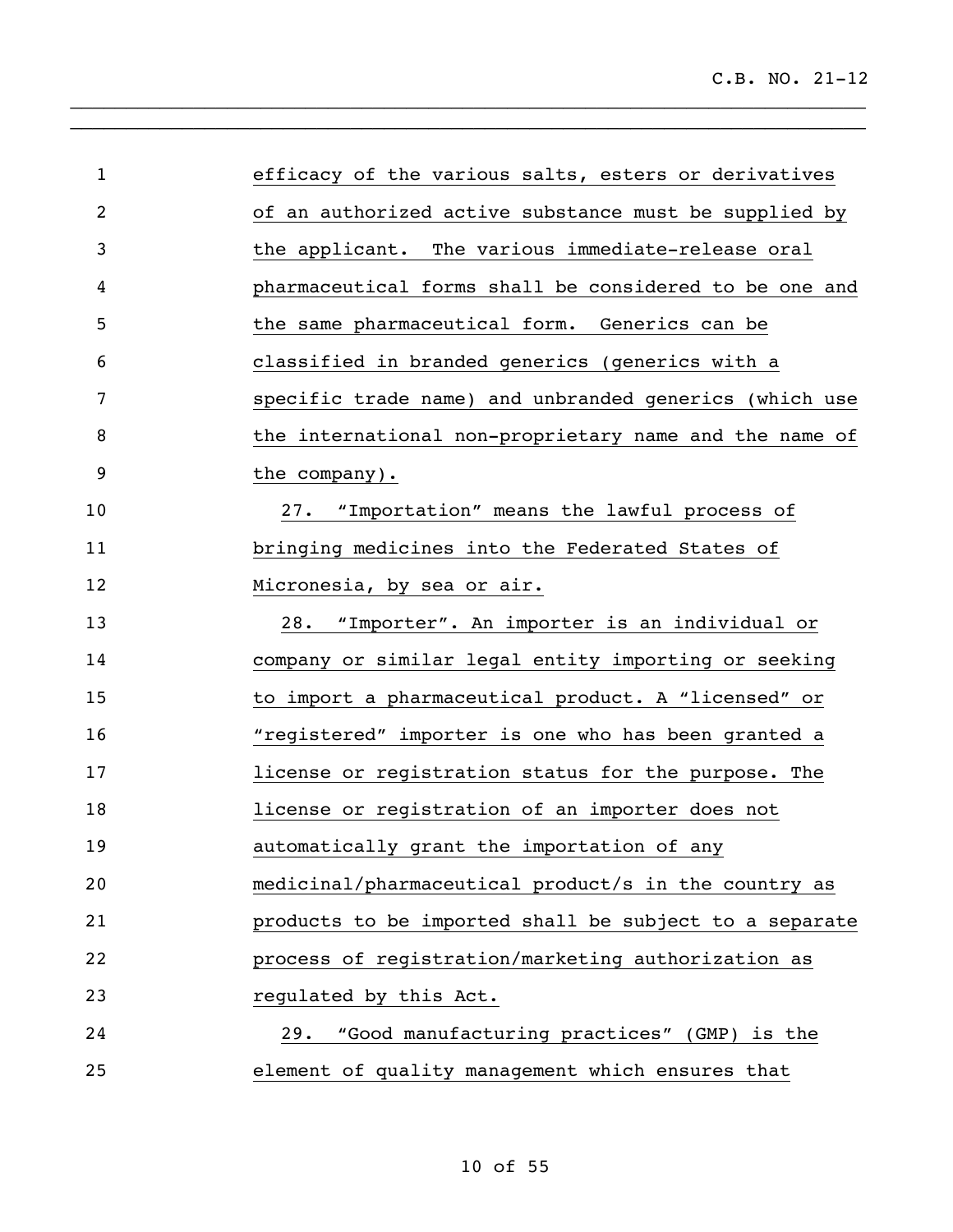| $\mathbf{1}$   | products are consistently produced and controlled      |
|----------------|--------------------------------------------------------|
| $\overline{2}$ | according to the quality standards appropriate of      |
| 3              | their intended use and as required by the marketing    |
| 4              | authorization, clinical trial authorization or product |
| 5              | specification. It is aimed at managing and minimizing  |
| 6              | the risks inherent in pharmaceutical manufacture in    |
| 7              | order to ensure the quality, safety and efficacy of    |
| 8              | products.                                              |
| 9              | "Good distribution practice" (GDP) is part of<br>30.   |
| 10             | quality assurance which ensures that the quality of    |
| 11             | pharmaceuticals is maintained throughout the numerous  |
| 12             | activities occurring during the distribution process.  |
| 13             | It encompasses the following elements: maintain a      |
| 14             | constant supply of drugs, keep pharmaceuticals in good |
| 15             | condition through the distribution process, minimize   |
| 16             | pharmaceutical losses due to spoilage and expiry,      |
| 17             | maintain accurate inventory records, rationalize drug  |
| 18             | storage points, use available transportation resources |
| 19             | as efficiently as possible, reduce theft and fraud,    |
| 20             | and provide information for forecasting                |
| 21             | pharmaceuticals needs.                                 |
| 22             | "Good pharmacy practice" is the practice of<br>31.     |
| 23             | pharmacy aimed at providing and promoting the best use |
| 24             | of drugs and other health care services and products   |
| 25             | by patients and members of the public.                 |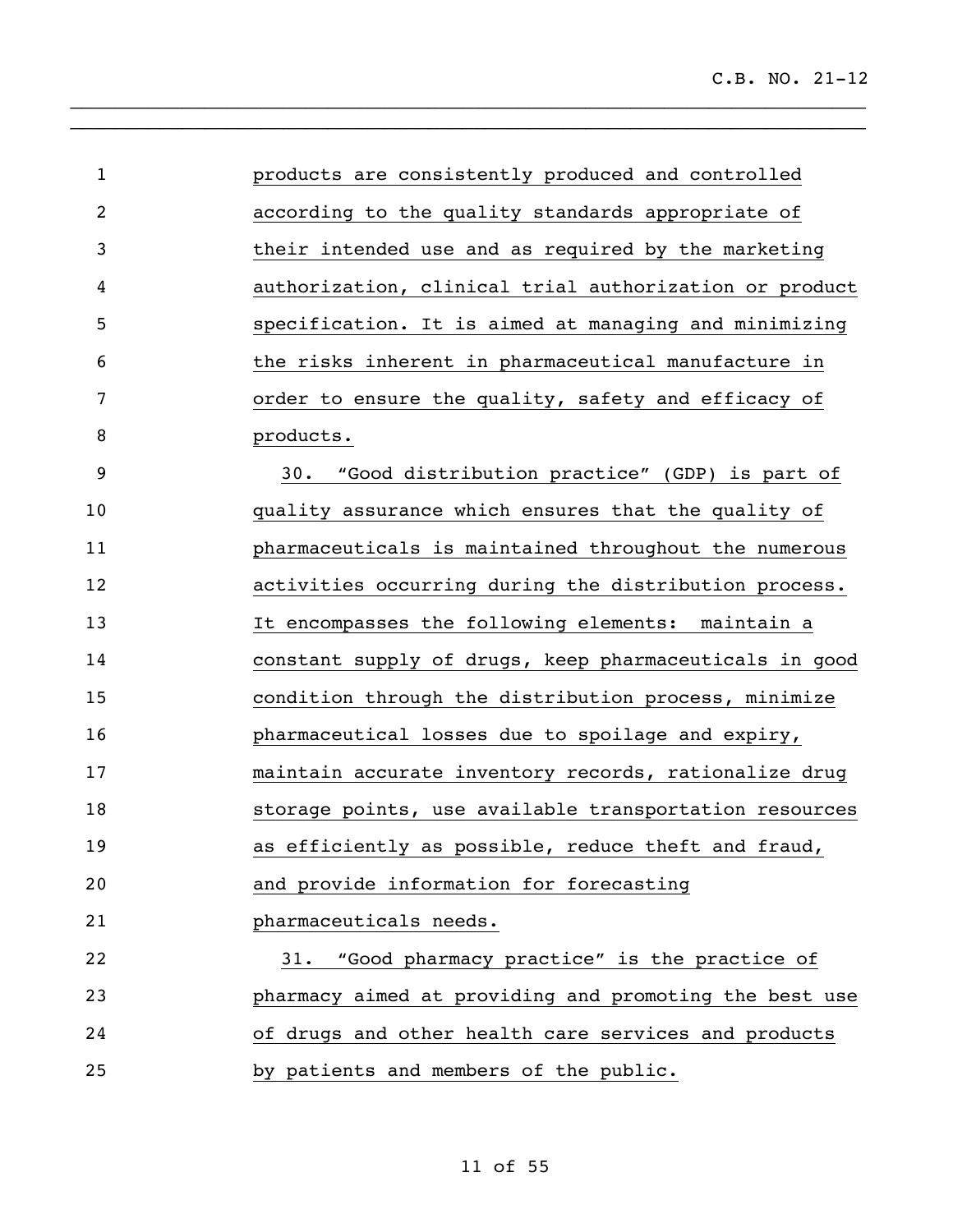| $\mathbf{1}$ | 32. "Inspection" is an official examination,           |
|--------------|--------------------------------------------------------|
| 2            | usually conducted on-site by a relevant authority to   |
| 3            | determine compliance to regulations, standards and     |
| 4            | good practices for, but not limited to, pharmaceutical |
| 5            | establishments; warehouses; ports or any other entity  |
| 6            | engaged in the trade and supply of pharmaceutical      |
| 7            | products as well as establishments providing           |
| 8            | pharmaceutical services.                               |
| 9            | 33. "Inspector" means a person designated, upon        |
| 10           | appropriate training and certification, to carry out   |
| 11           | inspection of medicines and establishments.            |
| 12           | Certification of inspectors shall be in compliance     |
| 13           | with health regulations and policies as established    |
| 14           | under this Act.                                        |
| 15           | 34. "International non-proprietary name" (INN) or      |
| 16           | "generic name" is a unique name that is globally       |
| 17           | recognized as the unique and universally available     |
| 18           | designated name to identify each pharmaceutical        |
| 19           | substance. INN is used in the international            |
| 20           | nomenclature for the clear identification, safe        |
| 21           | prescription and dispensing of medicines to patients,  |
| 22           | INNs are intended for use in pharmacopoeias, labeling, |
| 23           | product information, advertising and other promotional |
| 24           | material, medicine regulation and scientific           |
| 25           | literature, and as a basis for product names.          |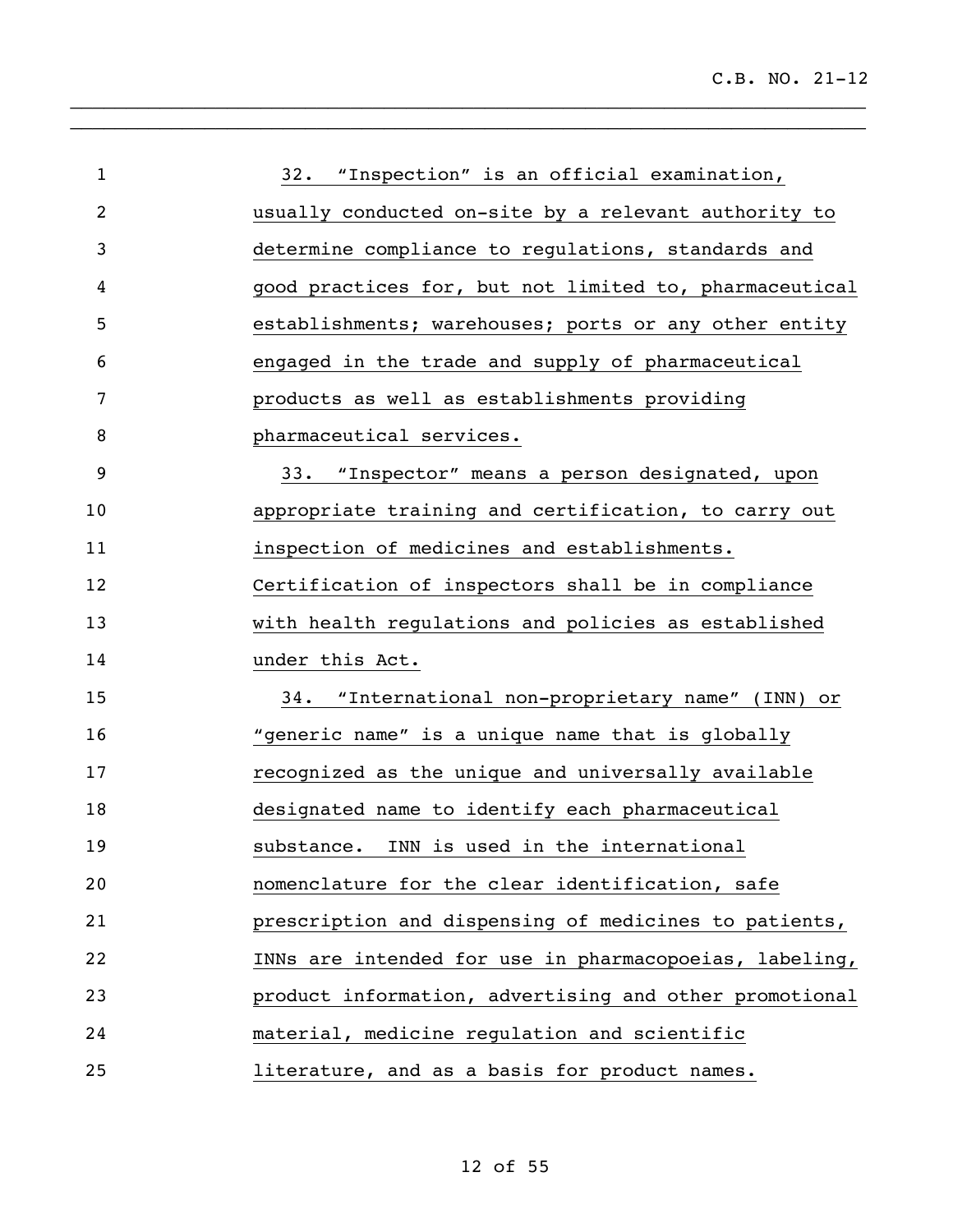| $\mathbf{1}$ | 34. "Internet pharmacy" means pharmacy that            |
|--------------|--------------------------------------------------------|
| 2            | operates over the internet or is involved in trading   |
| 3            | of pharmaceutical products online.                     |
| 4            | 35. "License holder for pharmaceutical product" is     |
| 5            | an individual or entity duly registered under this Act |
| 6            | who holds a marketing authorization for a              |
| 7            | pharmaceutical product.                                |
| 8            | 36. "Licensing system" is a national legal             |
| 9            | requirement provided for in this Act on who should     |
| 10           | manufacture, import or supply pharmaceuticals          |
| 11           | products, what qualifications people in the supplying  |
| 12           | agency should have, and who should dispense and sell   |
| 13           | pharmaceutical products.                               |
| 14           | 37. "Manufacturer" is a natural or legal person        |
| 15           | with responsibility for manufacturing of a product.    |
| 16           | 39. "Manufacturing" includes all operations of         |
| 17           | receipt of materials, production, packaging,           |
| 18           | repackaging, labeling, relabeling, quality control,    |
| 19           | release, storage and distribution of active            |
| 20           | pharmaceutical ingredients and related controls.       |
| 21           | 40. "Marketing authorization (registration)" is a      |
| 22           | legal document issued under this Act, for the purpose  |
| 23           | of marketing or free distribution of a product after   |
| 24           | evaluation for safety, efficacy and quality and the    |
| 25           | needs of the people in FSM. Once a product has been    |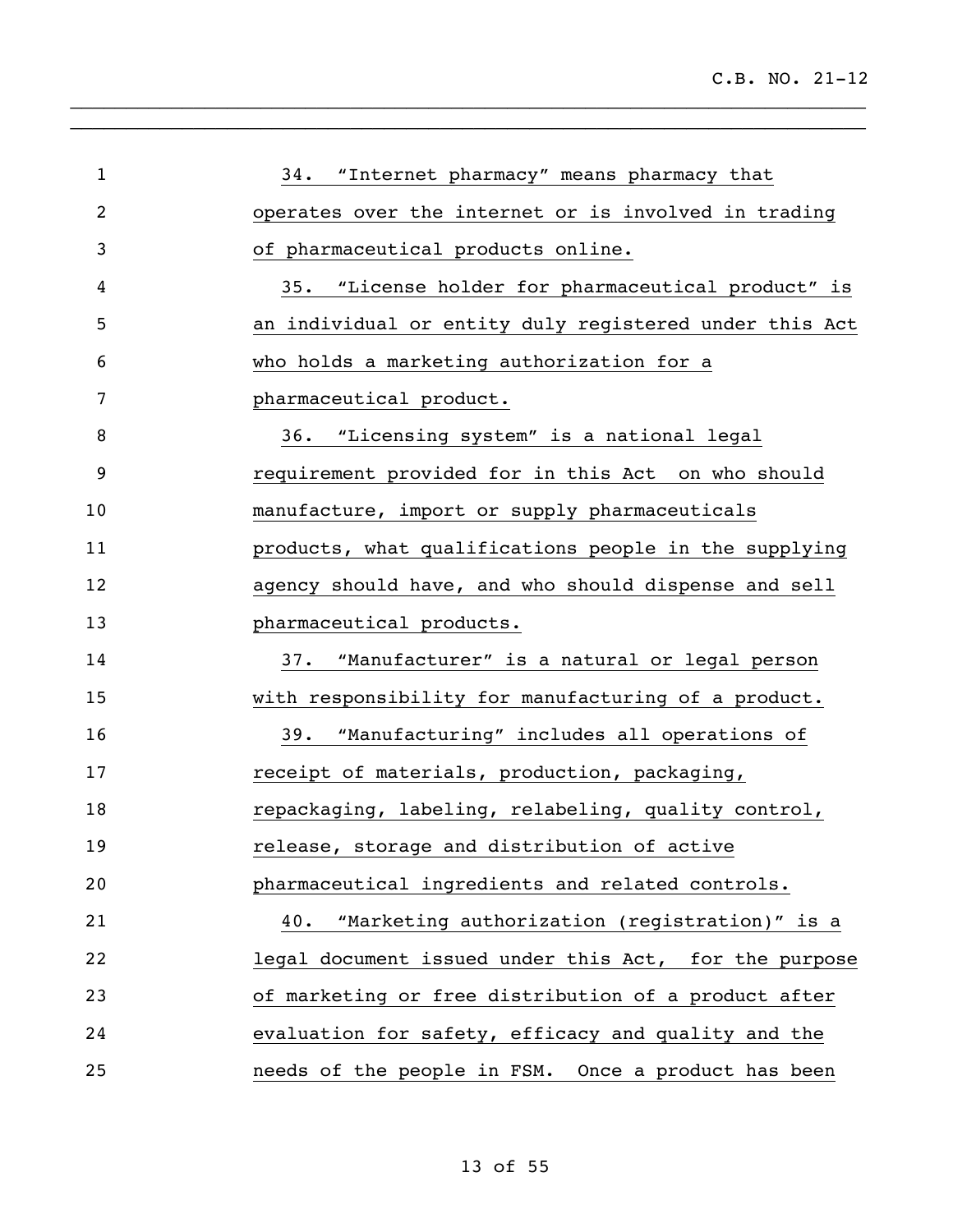| $\mathbf 1$ | given marketing authorization, it is included on a      |
|-------------|---------------------------------------------------------|
| 2           | list of authorized products $-$ the register $-$ and is |
| 3           | often said to be "registered" or to "have               |
| 4           | registration". Market authorization may occasionally    |
| 5           | also be referred to as a "license" or "product          |
| 6           | license".                                               |
| 7           | 41. "Medication error" is any preventable event         |
| 8           | that may cause or lead to inappropriate medication use  |
| 9           | or patient harm while the medication is in the control  |
| 10          | of the health care professional, patient, or consumer.  |
| 11          | Such events may be related to professional practice,    |
| 12          | health care products, procedures, and systems,          |
| 13          | including prescribing; order communication; product     |
| 14          | labeling, packaging, and nomenclature; compounding;     |
| 15          | dispensing; distribution; administration; education;    |
| 16          | monitoring; and use.                                    |
| 17          | 42. "Medicine Information". For the purpose of this     |
| 18          | Act, medicine information will include but not limited  |
| 19          | to:                                                     |
| 20          | a. Medicine description (generic name;                  |
| 21          | strength; dosage form/formulation; etc)                 |
| 22          | Indication<br>b.                                        |
| 23          | Adverse Effects<br>$\mathbf{c}$ .                       |
| 24          | Warnings<br>d.                                          |
| 25          | 43. "Medicines regulatory authority (or National        |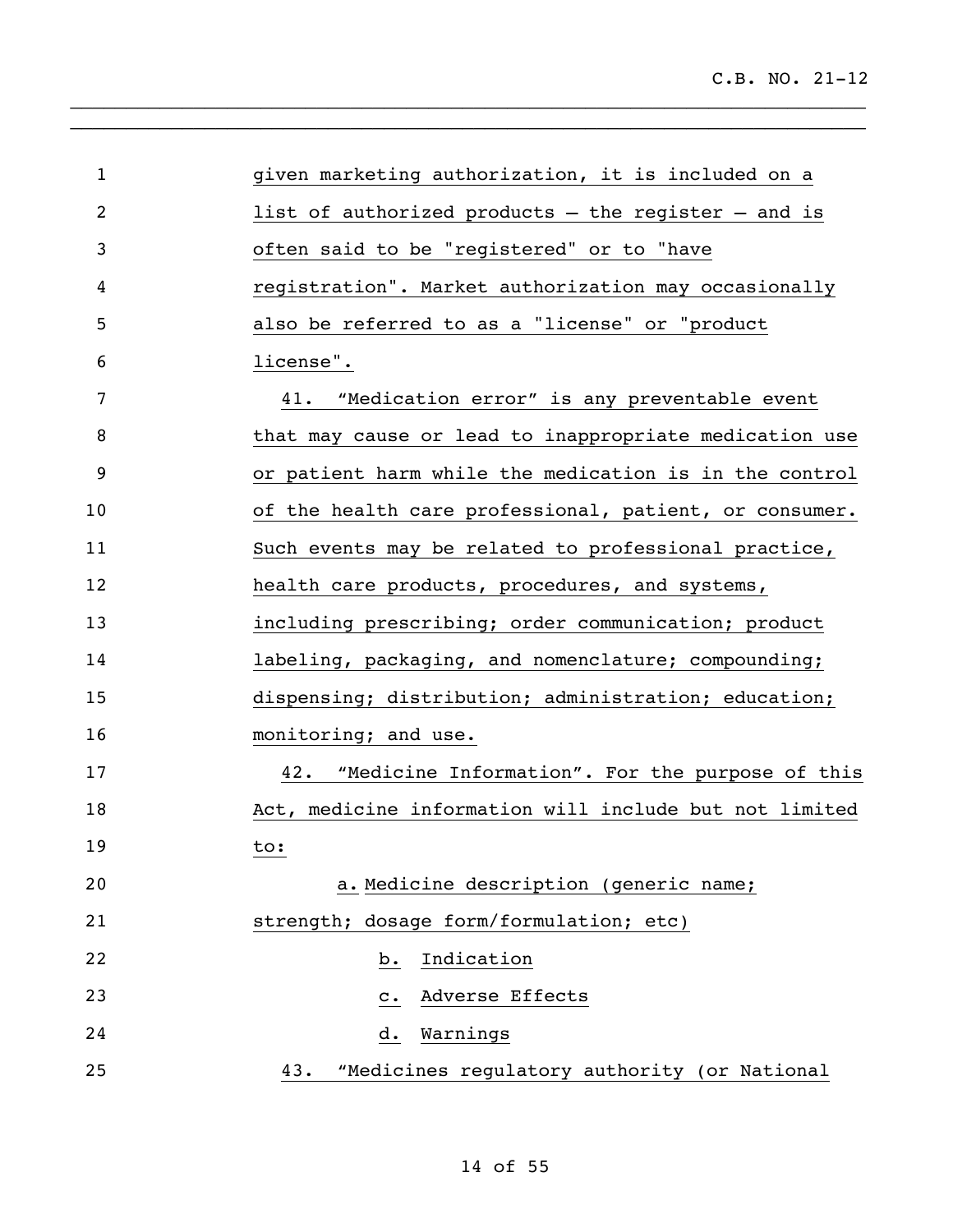| $\mathbf{1}$   | Regulatory Authority)"is a body created under this Act |
|----------------|--------------------------------------------------------|
| $\overline{2}$ | to administer and enforce the full spectrum of         |
| 3              | pharmaceutical regulations, including but not limited  |
| 4              | to the following: marketing authorization of new       |
| 5              | products and variation of existing products; quality   |
| 6              | control laboratory testing; pharmacovigilance;         |
| 7              | provision of medicine information and promotion of     |
| 8              | rational medicines use; enforcement of Good            |
| $\overline{9}$ | Manufacturing Practice (GMP); inspections and          |
| 10             | licensing of manufacturers, wholesalers, pharmacies,   |
| 11             | importers, exporters and distributors; enforcement     |
| 12             | operations and monitoring of medicines utilization     |
| 13             | and all other regulations that are deemed necessary in |
| 14             | ensuring the safety, quality, and efficacy of          |
| 15             | pharmaceuticals.                                       |
| 16             | 44. "Medicinal device" means goods consisting of an    |
| 17             | instrument, apparatus, appliance, materials or other   |
| 18             | articles (whether for a use alone or in combination)   |
| 19             | together with any accessories or software required for |
| 20             | its proper functioning, which is intended to be used   |
| 21             | in, on, or for human beings for therapeutic purpose    |
| 22             | and which does not achieve its principles intended     |
| 23             | action by pharmacological, chemical, immunological or  |
| 24             | metabolic means though it may be assisted in such      |

functions by such means.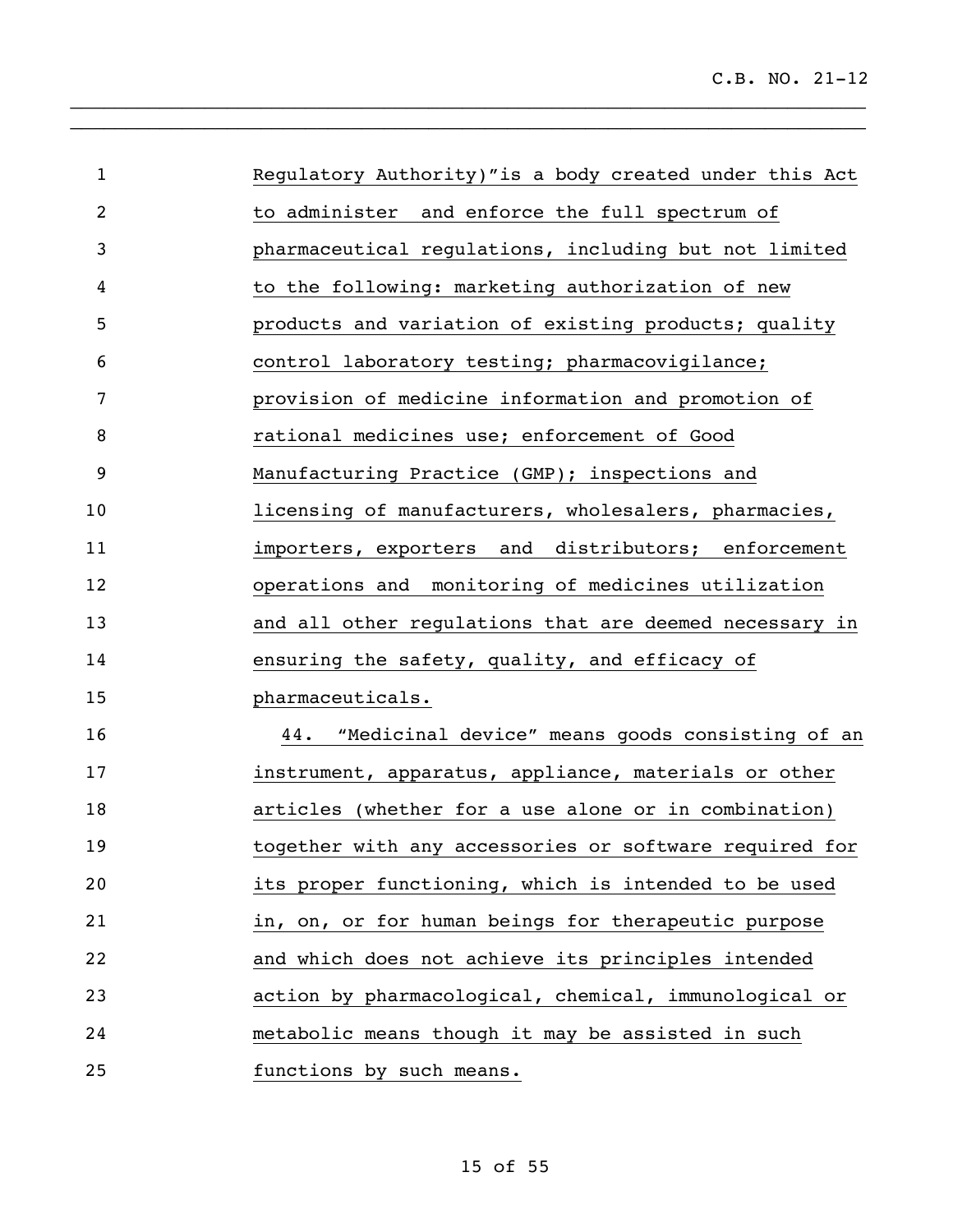| $\mathbf{1}$   | "National Essential Medicines List" is the list<br>45. |
|----------------|--------------------------------------------------------|
| $\overline{2}$ | of essential medicines that has been defined and       |
| 3              | adopted by the National Drug Therapeutics Committee    |
| 4              | through an evidence-based process and approved by The  |
| 5              | Secretary which includes all pharmaceutical and        |
| 6              | therapeutic products that meets the need of the people |
| 7              | of FSM. The list shall be the basis for marketing      |
| 8              | authorization, importation, and procurement by health  |
| 9              | service providers and reimbursement by health          |
| 10             | insurance.                                             |
| 11             | "National medicines policy (NMP)". The<br>46.          |
| 12             | national medicine policy of FSM embodies the           |
| 13             | commitment, goal and strategic direction for improving |
| 14             | access to quality, safe and effective essential        |
| 15             | medicines for the people of FSM. It expresses and      |
| 16             | prioritizes the medium- to long-term goals set by the  |
| 17             | government for the pharmaceutical sector, and          |
| 18             | identifies the main strategies for attaining them. It  |
| 19             | provides a framework within which the activities of    |
| 20             | the pharmaceutical sector can be coordinated. The NMP  |
| 21             | may be reviewed from time to time as the need arises.  |
| 22             | 47. "New chemical entity (NCE)" is a chemical          |
| 23             | molecule developed by the innovator company in the     |
| 24             | early discovery stage, which after undergoing clinical |
| 25             | trials could translate into a pharmaceutical that      |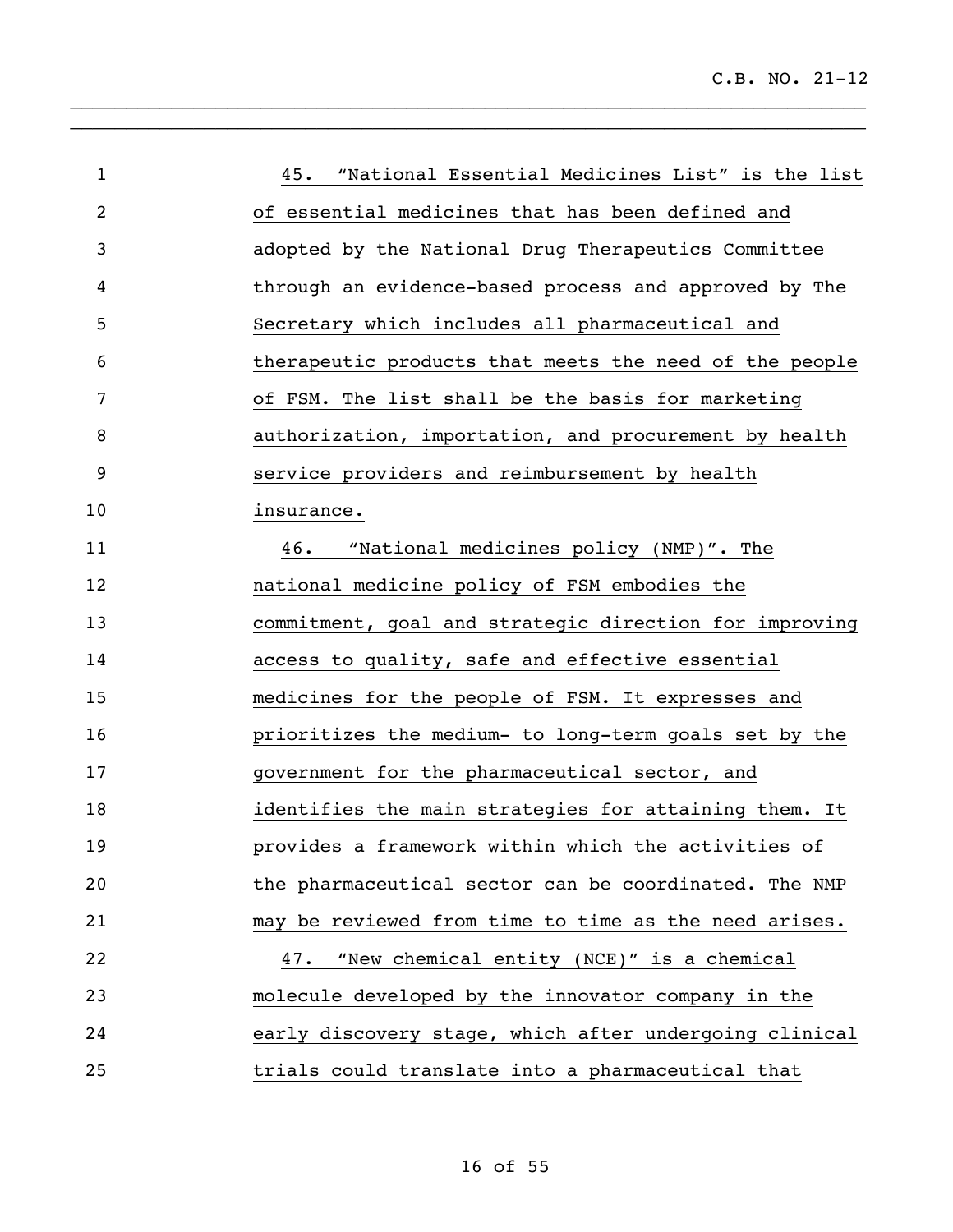| $\mathbf{1}$ | could be a cure for some disease.                      |
|--------------|--------------------------------------------------------|
| 2            | 48.<br>"Over-the-counter medicines (non-prescription   |
| 3            | medicines)" are medicines that can be sold from        |
| 4            | licensed dealers without professional supervision and  |
| 5            | without prescription. These medicines are suitable for |
| 6            | self medication for minor disease and symptoms.        |
| 7            | 49. "Pharmaceutical (medicine, drug)". A               |
| 8            | pharmaceutical is any substance or pharmaceutical      |
| 9            | product for human or veterinary use that is intended   |
| 10           | to modify or explore physiological systems or          |
| 11           | pathological states for the benefit of the recipient.  |
| 12           | In this document, the terms drug, medicine, and        |
| 13           | pharmaceutical are used interchangeably, and shall     |
| 14           | include, medicines, vaccines, traditional medicines,   |
| 15           | biologicals and/or other products with proven          |
| 16           | therapeutic effect. Any product entered and sold into  |
| 17           | FSM with a therapeutic claim shall be treated and      |
| 18           | regulated as a pharmaceutical product and shall        |
| 19           | conform to all the requirements and regulations under  |
| 20           | this Act.                                              |
| 21           | "Pharmaceutical form" is the pharmaceutical-<br>50.    |
| 22           | technological form in which an active substance is     |
| 23           | made available. Pharmaceutical may be administered in  |
| 24           | solid form (e.g. tablets, powers), in semi-liquid form |
| 25           | (e.g. ointments, pastes), in liquid form (e.g., drops, |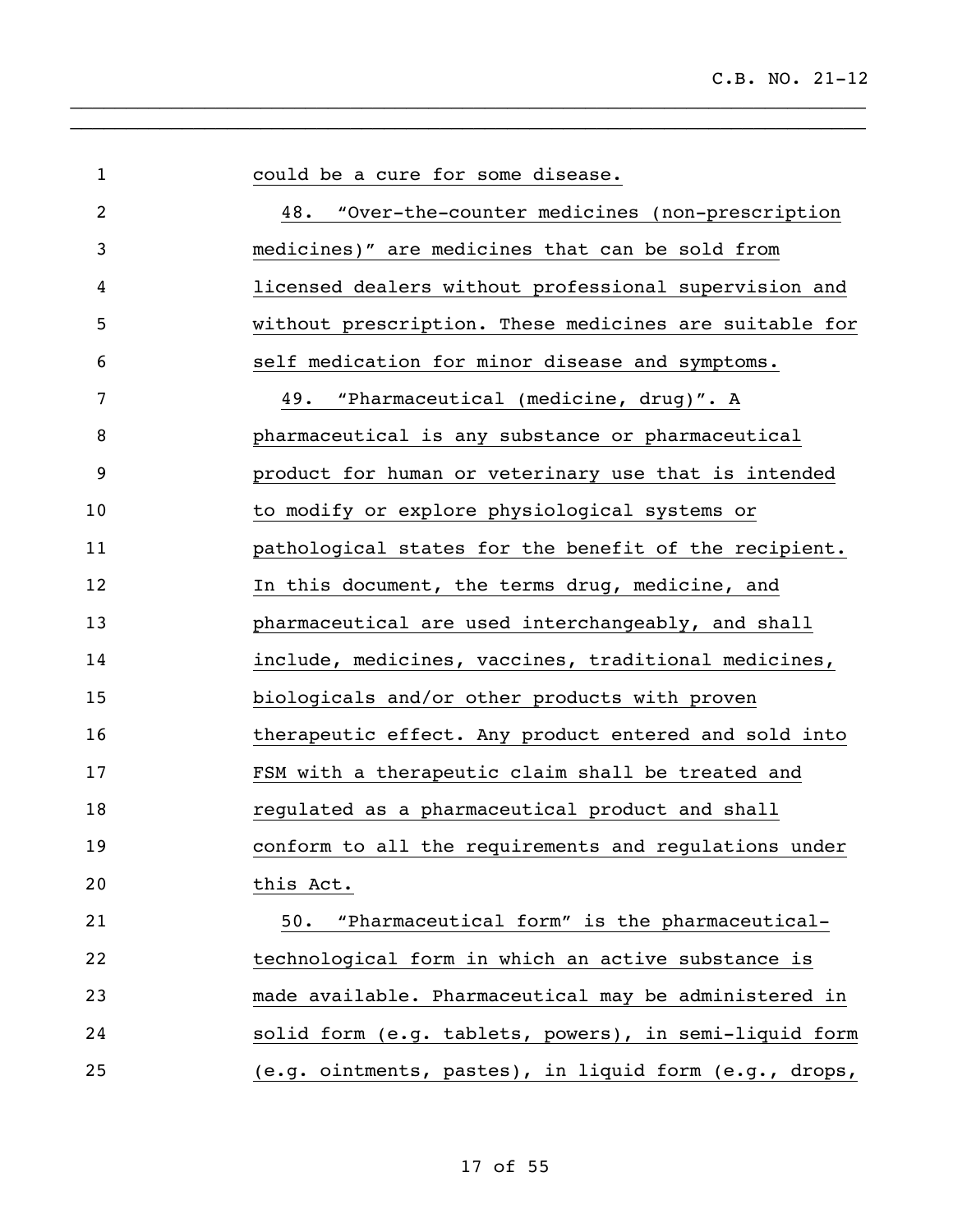| $\mathbf{1}$ | injectables, infusions) or in gaseous form             |
|--------------|--------------------------------------------------------|
| 2            | $(inhalation)$ .                                       |
| 3            | 52.<br>"Pharmaceutical product" is a unique product    |
| 4            | defined by its active pharmaceutical ingredient, the   |
| 5            | strength of the active pharmaceutical ingredient, its  |
| 6            | pharmaceutical form and route of administration.       |
| 7            | "Pharmacopeia" or "International Pharmacopoeia"<br>53. |
| 8            | constitutes a collection of recommended procedures for |
| 9            | analysis and specifications for the determination of   |
| 10           | pharmaceutical substances and dosage forms that is     |
| 11           | intended to serve as source material to establish      |
| 12           | pharmaceutical requirements.                           |
| 13           | "Pharmacists" are persons who have completed<br>54.    |
| 14           | studies in pharmacy at university level (granted by    |
| 15           | adequate diploma) and who are licensed to practice     |
| 16           | pharmacy.                                              |
| 17           | "Pharmaceutical sector" is a part of the<br>55.        |
| 18           | health sector that deals with, but not limited to:     |
| 19           | a. Medicines; vaccines and biological                  |
| 20           | products; diagnostics; traditional medicines and other |
| 21           | medicinal/pharmaceutical products                      |
| 22           | Private and government entities and<br>b.              |
| 23           | establishments that handles medicines or provide       |
| 24           | pharmaceutical services;                               |
| 25           | Individuals practicing pharmacy.<br>$\mathbf{c}$ .     |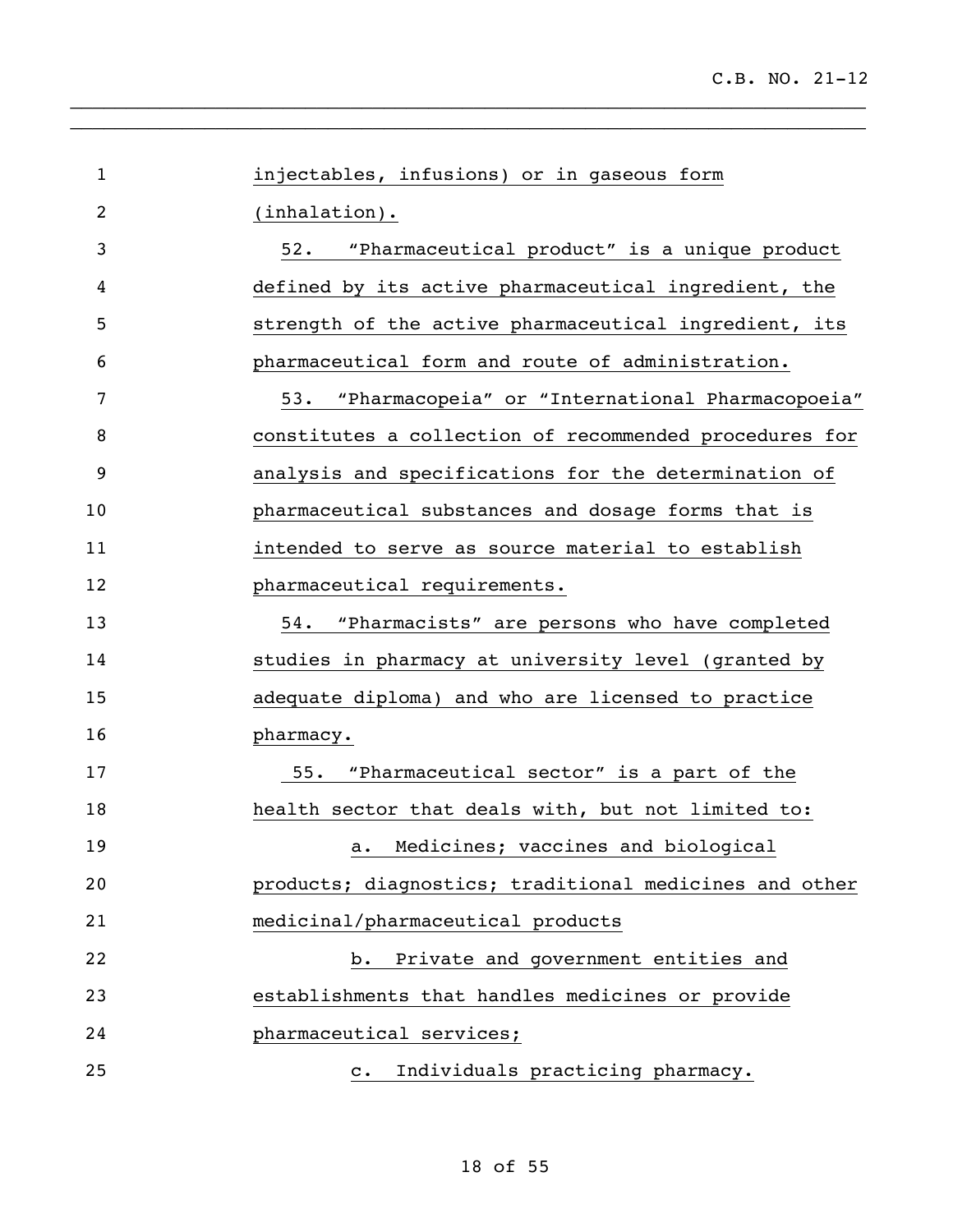| $\mathbf{1}$ | 56. "Pharmacovigilance" is the science and             |
|--------------|--------------------------------------------------------|
| 2            | activities relating to the detection, assessment,      |
| 3            | understanding and prevention of adverse effects or any |
| 4            | other drug-related problems.                           |
| 5            | 57. "Pharmacy" or "Pharmacies" are premises which      |
| 6            | in accordance to the local legal provisions and        |
| 7            | definitions may operate as a facility in the provision |
| 8            | of pharmacy services in the community or health        |
| 9            | facility setting.                                      |
| 10           | 58. "Person" includes, but is not limited to, an       |
| 11           | individual, body corporate, companies, organizations,  |
| 12           | and corporations.                                      |
| 13           | 59. "Post-marketing surveillance" is the testing of    |
| 14           | medicine samples to assess the quality of medicines    |
| 15           | that have already been licensed for public use.        |
| 16           | 60. "Prequalification". The activities undertaken      |
| 17           | in defining a product or service need, seeking         |
| 18           | expressions of interest from enterprises to supply the |
| 19           | product or service, and examining the product or       |
| 20           | service offered against the specification and the      |
| 21           | facility where the product or service is prepared      |
| 22           | against common standards of good manufacturing         |
| 23           | practice (GMP). The examination of the product or      |
| 24           | service and of the facility where it is manufactured   |
| 25           | is performed by trained and qualified inspectors       |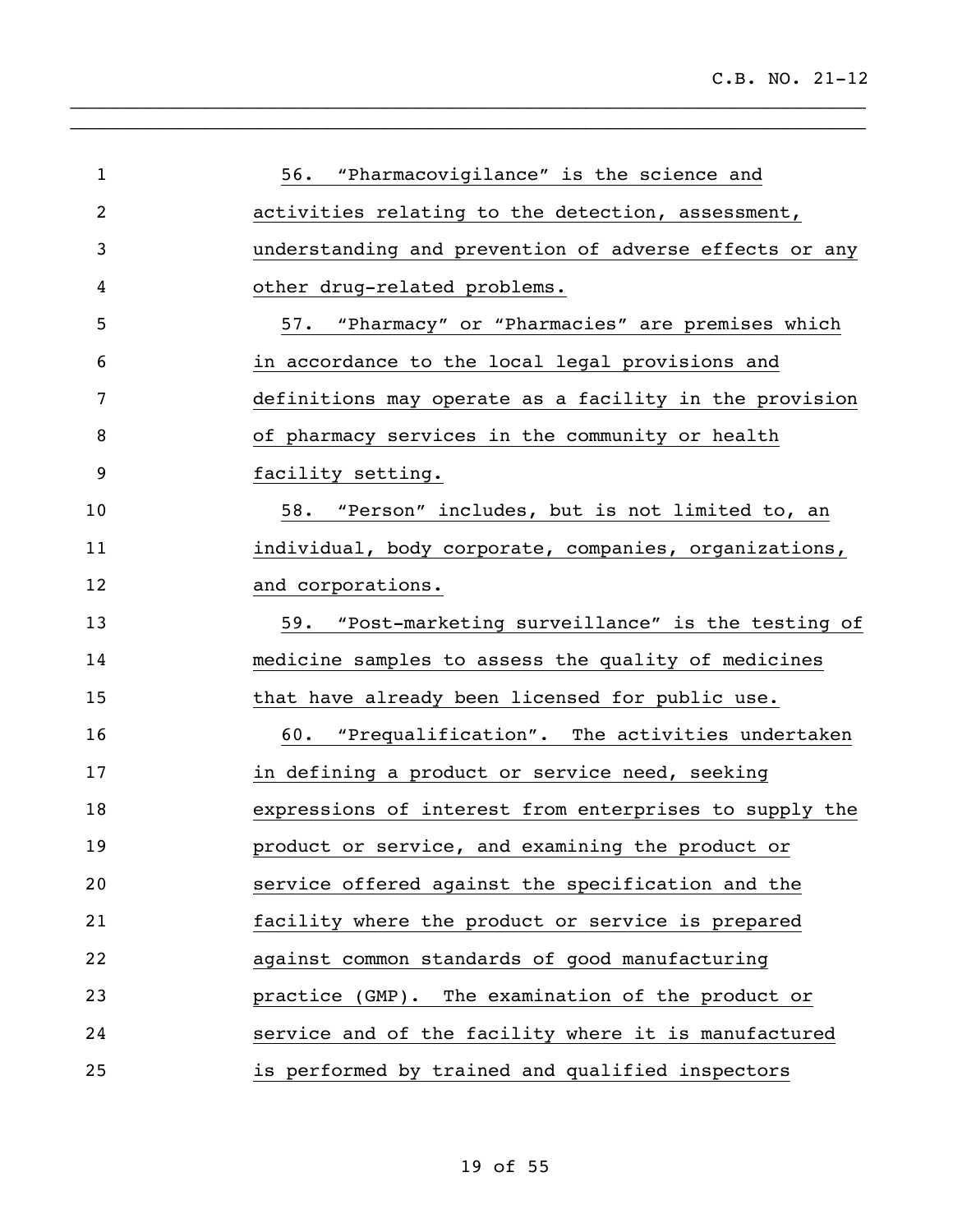| $\mathbf{1}$   | against common standards. Once the product is          |
|----------------|--------------------------------------------------------|
| $\overline{2}$ | approved, and the facility is approved for the         |
| 3              | delivery of the specified product or service, other    |
| 4              | procurement agencies are informed of the decision.     |
| 5              | Prequalification is required for all pharmaceutical    |
| 6              | products regardless of their composition and place of  |
| 7              | manufacture/registration, but the amount and type of   |
| 8              | information requested from the supplier for assessment |
| 9              | by the procurement agency may differ.                  |
| 10             | 61. "Prescriber". A prescriber is a health care        |
| 11             | professional who is legally qualified to write a       |
| 12             | prescription.                                          |
| 13             | 62. "Prescription" is an order mostly in written       |
| 14             | form by a qualified health care professional to a      |
| 15             | pharmacist or other therapist for a medicine or        |
| 16             | treatment to be provided to their patients.            |
| 17             | 63. "Prescription-only medicines" are medicines        |
| 18             | supplied only in licensed pharmacies on the            |
| 19             | presentation of signed prescriptions issued by a       |
| 20             | licensed and registered medical practitioner, licensed |
| 21             | and/or registered dentist (for dental treatment only), |
| 22             | and/or licensed and/or registered veterinarian (for    |
| 23             | animal treatment only) and/or other health             |
| 24             | professionals allowed to prescribe in FSM and the      |
| 25             | supply and dispensing of these medicines must be       |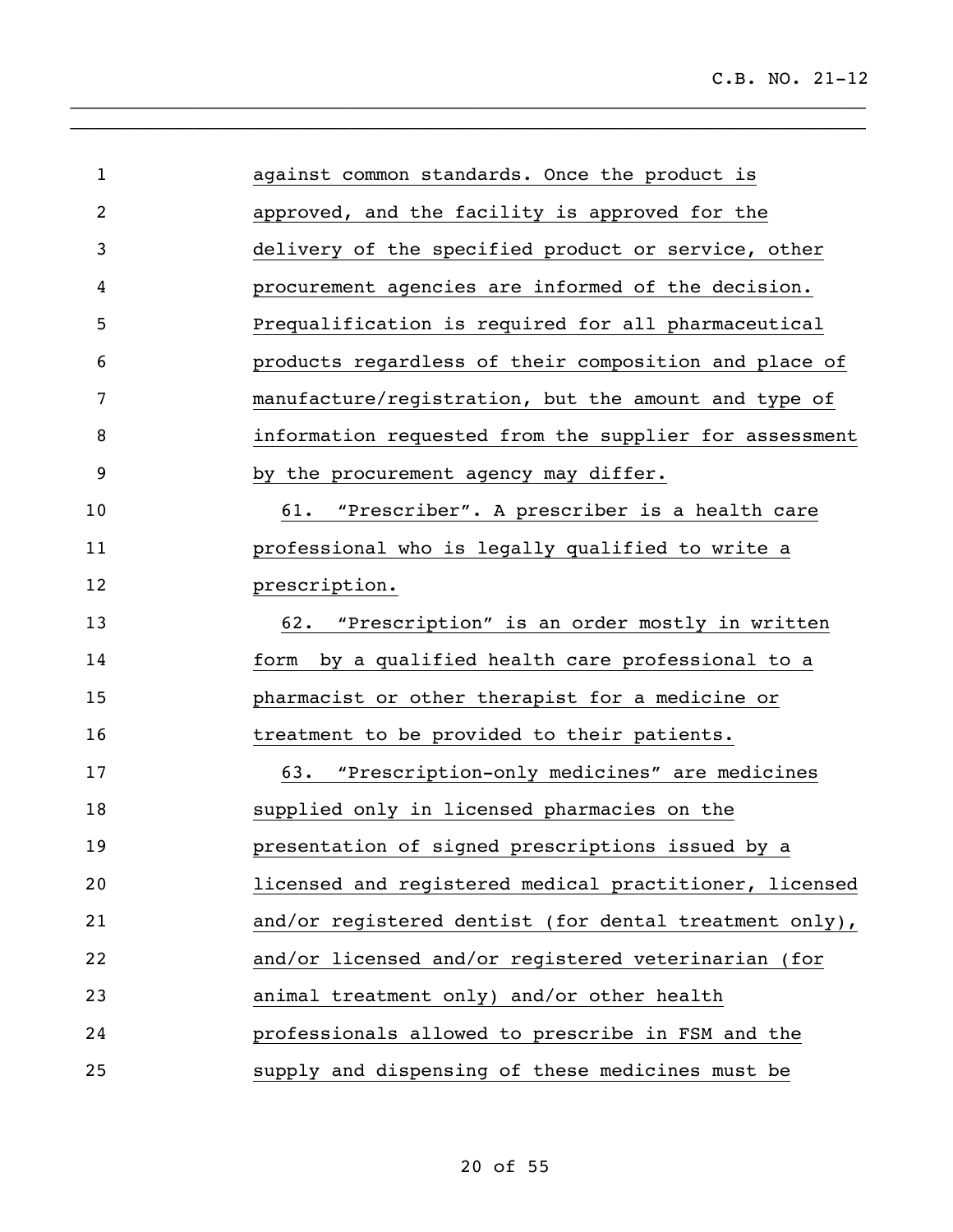| $\mathbf{1}$ | carried out by a pharmacist or under the supervision   |
|--------------|--------------------------------------------------------|
| 2            | of a pharmacist. Prescription-only medicines are       |
| 3            | further subdivided into controlled medicines (narcotic |
| 4            | medicines and psychotropic substances) and non-        |
| 5            | controlled medicines.                                  |
| 6            | 64. "Procurement" is the process of acquiring          |
| 7            | supplies, including those obtained by purchase,        |
| 8            | donation, and manufacture.                             |
| 9            | 65. "Promotion" refers to all informational and        |
| 10           | persuasive activities by manufacturers and             |
| 11           | distributors, the effect of which is to induce the     |
| 12           | prescription, supply, purchase and/or use of medicinal |
| 13           | drugs.                                                 |
| 14           | 66. "Quality assurance" is a wide-ranging concept      |
| 15           | covering all matters that individually or collectively |
| 16           | influence the quality of pharmaceuticals.              |
| 17           |                                                        |
|              | 67. "Quality control" are all measures taken,          |
| 18           | including the setting of specifications, sampling,     |
| 19           | testing and analytical clearance, to ensure that raw   |
| 20           | materials, intermediates, packaging materials and      |
| 21           | finished pharmaceutical products conform with          |
| 22           | established specifications for identity, strength,     |
| 23           | purity and other characteristics.                      |
| 24           | 68. "Rational use of medicines". Rational use of       |
| 25           | medicines requires that patients receive medications   |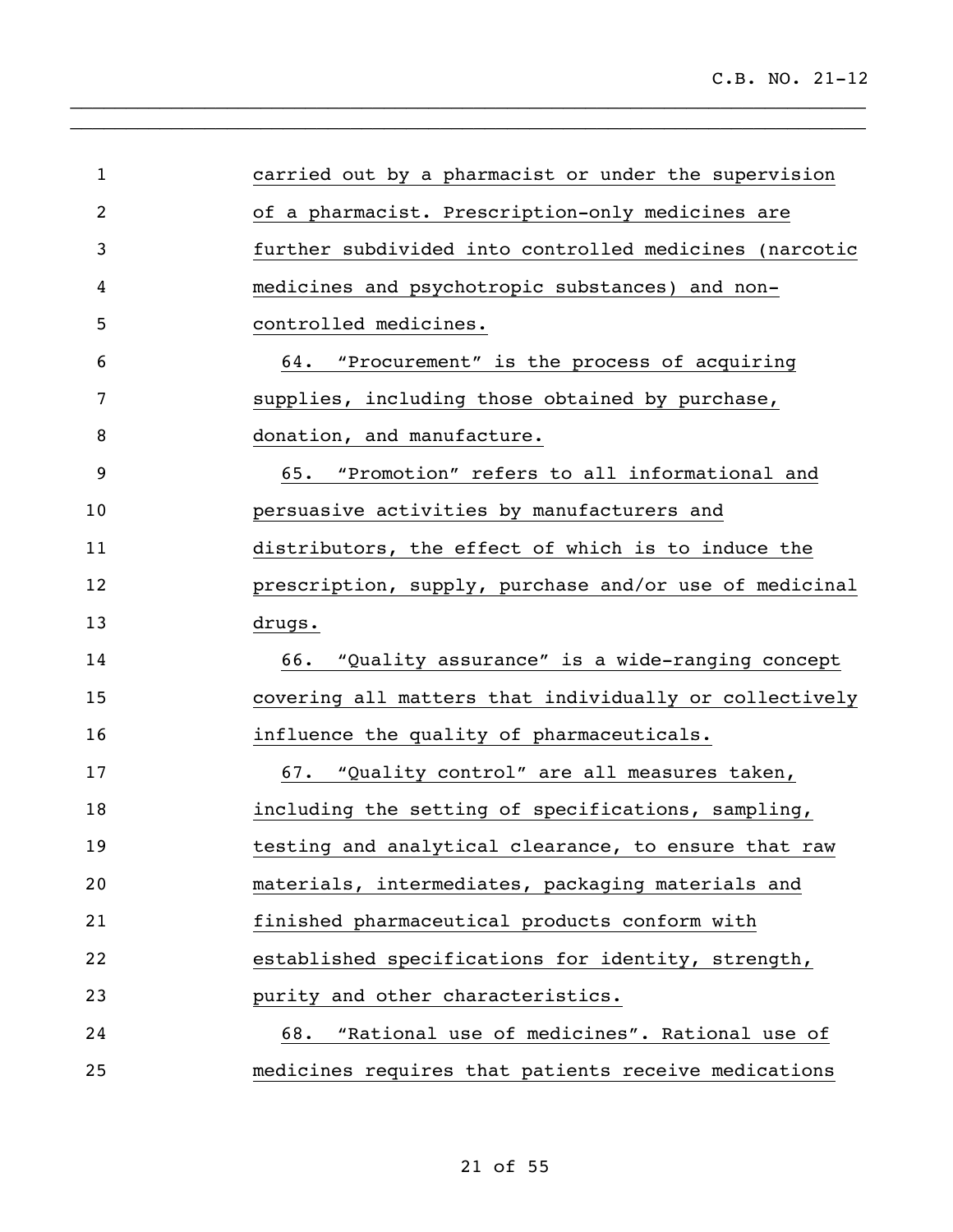appropriate to their clinical needs, in doses that meet their own individual requirements, for an adequate period of time, and at the lowest cost to them and their community. 69. "Recalls" are actions taken to remove a pharmaceutical product from the market which do not conform to established standards of quality, safety and efficacy, and/or harmful to the public and/or unlicensed by the national regulatory authority of FSM. 70. "Recognition" is the acceptance of the regulatory decision of another regulatory authority of 13 another country. 71. "Regulatory cooperation is the mechanism whereby the pharmaceutical regulatory authority established under this Act shall work with other relevant regulatory authorities, agencies or institutions within the country or in other countries in order to efficiently and effectively regulate pharmaceutical products. Regulatory cooperation may also include working with international counterparts to build regulatory capacity or provide technical assistance in the implementation and/or enforcement of its functions. 72. "Regulatory Inspection" is an officially

 $\_$  $\_$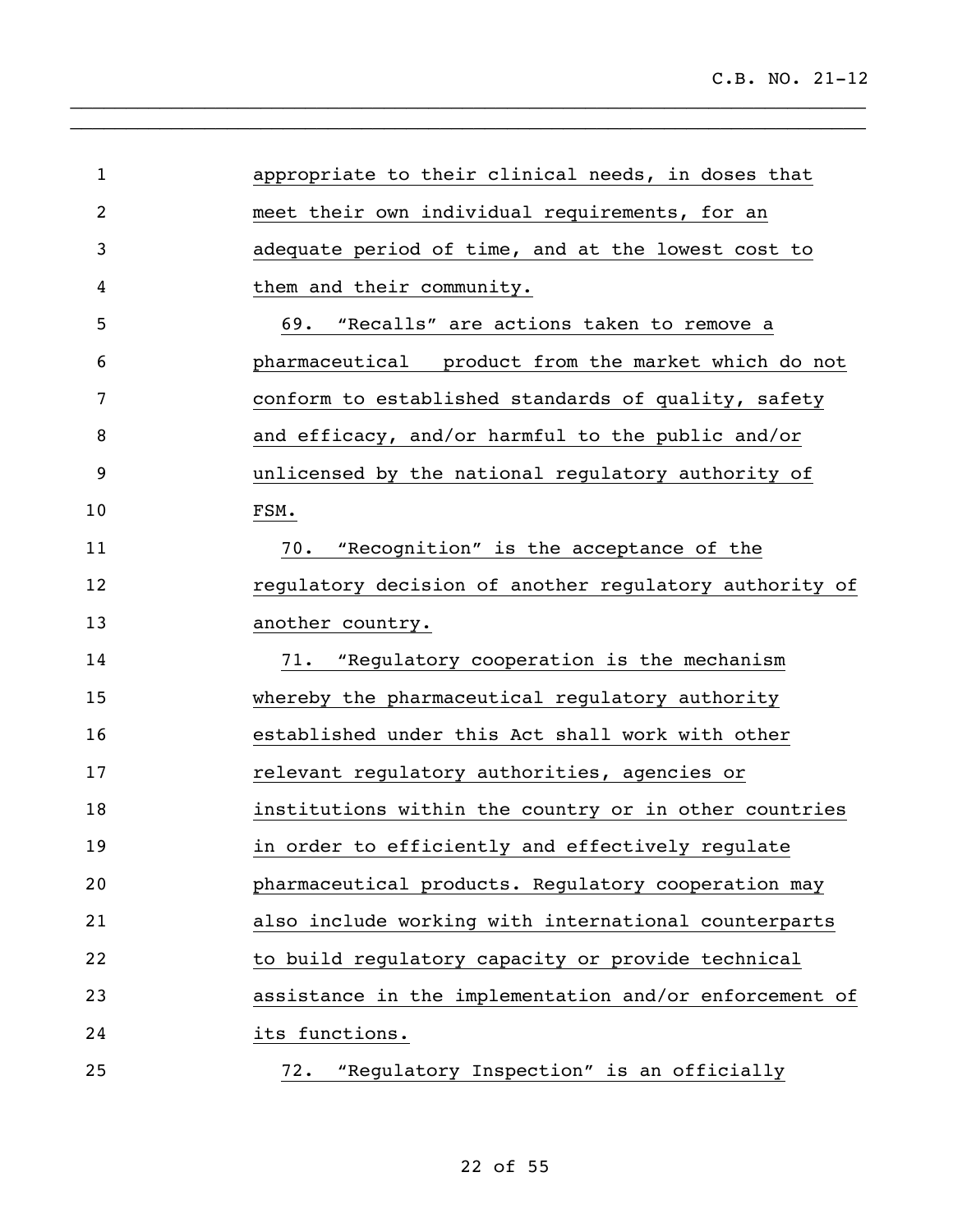| $\mathbf{1}$   | conducted examination (i.e. review of quality          |
|----------------|--------------------------------------------------------|
| $\overline{2}$ | assurance processes, personnel involved, any           |
| 3              | delegation of authority and audit) by relevant         |
| 4              | authorities at sites where pharmaceutical activities   |
| 5              | take place (i.e. manufacturing, wholesale, testing,    |
| 6              | distribution, clinical trials) to verify adherence to  |
| 7              | Good Practices.                                        |
| 8              | "Reliance" is the act whereby the regulatory<br>73.    |
| 9              | authority established in the Act shall take into       |
| 10             | account the evaluations performed by other regulatory  |
| 11             | authorities as a basis for decision making.            |
| 12             | 74.<br>"Regulations" are the set of instruments        |
| 13             | provided under this Act and other relevant laws and    |
| 14             | regulations of the Federated States of Micronesia by   |
| 15             | which the government places and enforces               |
| 16             | requirements and standards for establishments,         |
| 17             | products and individuals to ensure the quality,        |
| 18             | safety, efficacy and appropriate use of                |
| 19             | pharmaceuticals.                                       |
| 20             | "Regulatory convergence" is a voluntary process<br>75. |
| 21             | whereby the regulatory requirements in different       |
| 22             | countries or regions become more similar or "aligned"  |
| 23             | The process results from the gradual<br>over time.     |
| 24             | adoption of internationally recognized technical       |
| 25             | guideline documents, standards and scientific          |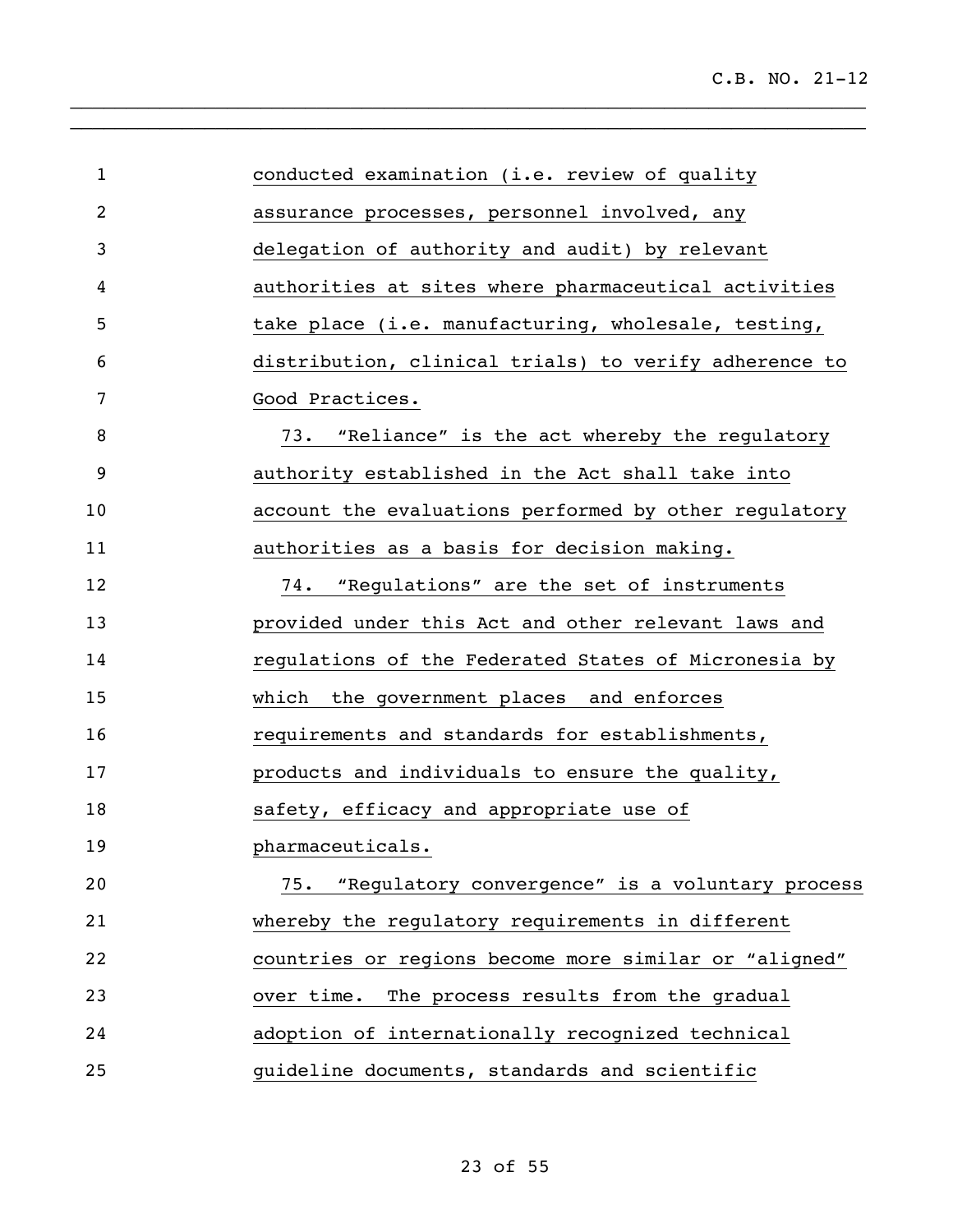| $\mathbf{1}$ | principles, common or similar practices and           |
|--------------|-------------------------------------------------------|
| 2            | procedures, or the establishment of appropriate       |
| 3            | domestic regulatory mechanisms that align with shared |
| 4            | principles to achieve a common public health goal.    |
| 5            | 76.<br>"Raw materials" are basic materials or         |
| 6            | substances that have not been processed and are still |
| 7            | in the form in which they are found in nature which   |
| 8            | are used alone or in combinations to make medicinal   |
| 9            | preparations.                                         |
| 10           | 77. "Retailing" means selling of medicines to end     |
| 11           | users not for resale but for use and consumption by   |
| 12           | the purchaser.                                        |
| 13           | "Standard operating procedure (SOP)" is an<br>78.     |
| 14           | authorized written procedure providing a documented   |
| 15           | process to follow in a specific situation.            |
| 16           | "Sample". A sample is a portion of a material<br>79.  |
| 17           | or a pharmaceutical product collected according to a  |
| 18           | defined sampling procedure.                           |
| 19           | "Sampling". Operations designed to obtain a<br>80.    |
| 20           | representative portion of a pharmaceutical product,   |
| 21           | based on an appropriate statistical procedure, for a  |
| 22           | defined purpose.                                      |
| 23           | "Secretary" means the Secretary of Health and<br>81.  |
| 24           | Social Affairs, or his or her designee.               |
| 25           | "Selling" means providing medicines to another<br>82. |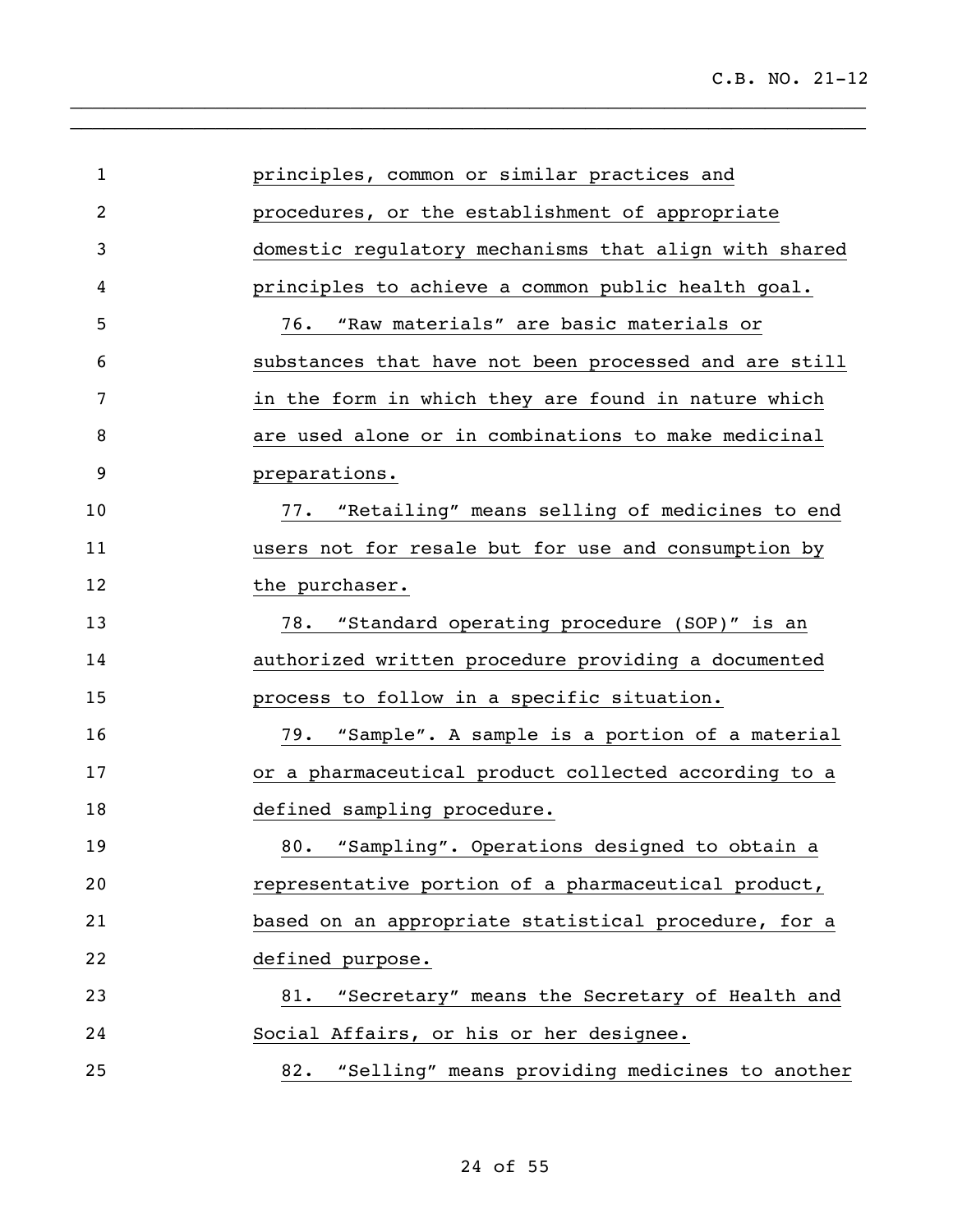| $\mathbf{1}$ | person in exchange for money or something considered   |
|--------------|--------------------------------------------------------|
| 2            | to have monetary value.                                |
| 3            | 83. "Specification" is a list of detailed              |
| 4            | requirements with which the products or materials used |
| 5            | or obtained during manufacture have to conform. They   |
| 6            | serve as a basis for quality evaluation.               |
| 7            | 84. "Standard treatment guidelines" (STGs) are         |
| 8            | recommended and standardized treatment protocols for   |
| 9            | commonly occurring conditions.                         |
| 10           | 85. "Substandard medicines" mean medicines that are    |
| 11           | of low or poor quality than what it is indicated in    |
| 12           | the labeling or package inserts.                       |
| 13           | 86. "Summary of product characteristics" (SPC) are     |
| 14           | product information as approved by the Regulatory      |
| 15           | Authority. The SPC serves as the basis for production  |
| 16           | of information for health personnel as well as for     |
| 17           | consumer information on labels and leaflets of         |
| 18           | medicinal products and for control of advertising.     |
| 19           | 87. "Traditional Medicine" is the sum total of         |
| 20           | knowledge, skills, and practices based on the          |
| 21           | theories, beliefs and experiences indigenous to        |
| 22           | different cultures, whether explicable or not, used in |
| 23           | the maintenance of health as well as in prevention,    |
| 24           | diagnosis, improvement, or treatment of physical and   |
| 25           | mental illnesses.                                      |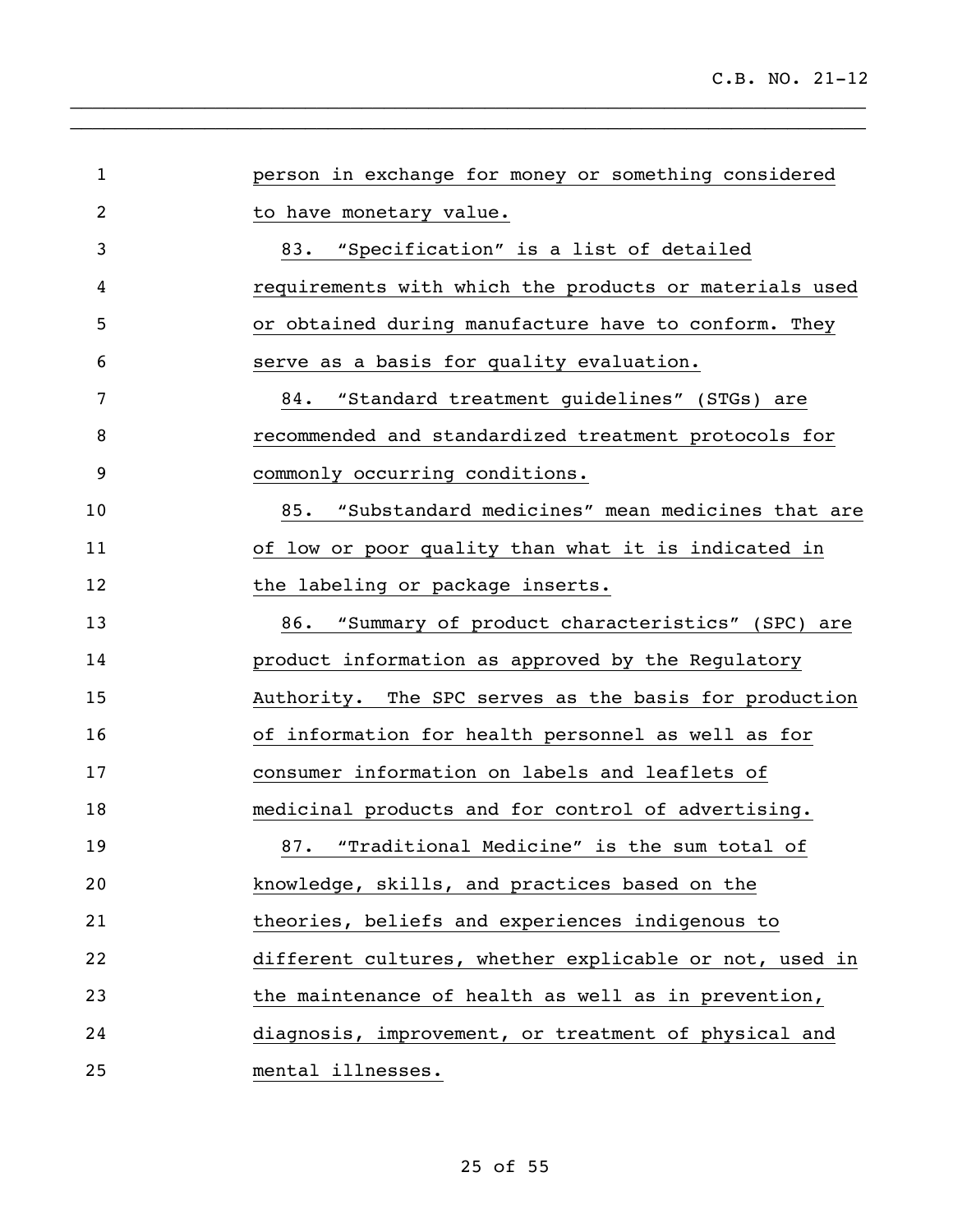| $\mathbf{1}$ | "Wholesale". All activities consisting of<br>88.                 |
|--------------|------------------------------------------------------------------|
| 2            | procuring, holding, supplying or exporting medicinal             |
| 3            | products, apart from supplying medicinal products to             |
| 4            | the public. Such activities are carried out with                 |
| 5            | manufacturers or their depositories, importers, other            |
| 6            | wholesale distributors or with pharmacists and persons           |
| 7            | authorized or entitled to supply medicinal products to           |
| 8            | the public.                                                      |
| 9            | WHO certification scheme". The WHO<br>89.                        |
| 10           | Certification Scheme offers to importing countries               |
| 11           | information about: a) the status of the pharmaceutical           |
| 12           | product; b) the status of the manufacturer of the                |
| 13           | pharmaceutical product; c) the quality of individual             |
| 14           | batches of the exported pharmaceutical product; d)               |
| 15           | product information as approved in the country of                |
| 16           | export."                                                         |
| 17           | Section 6. Chapter 12 of title 41 of the Code of the             |
| 18           | Federated States of Micronesia (Annotated), is hereby amended by |
| 19           | creating a new subchapter 2 entitled: "Scope of the Law".        |
| 20           | Section 7. Chapter 12 of title 41 of the Code of the             |
| 21           | Federated States of Micronesia (Annotated), is hereby amended by |
| 22           | inserting a new section 1204 of subchapter 2 to read as follows: |
| 23           | "Section 1204. Pharmaceutical Products                           |
| 24           | All pharmaceutical products, including, but not limited to       |
| 25           | medicines, vaccines, biopharmaceuticals, blood and blood         |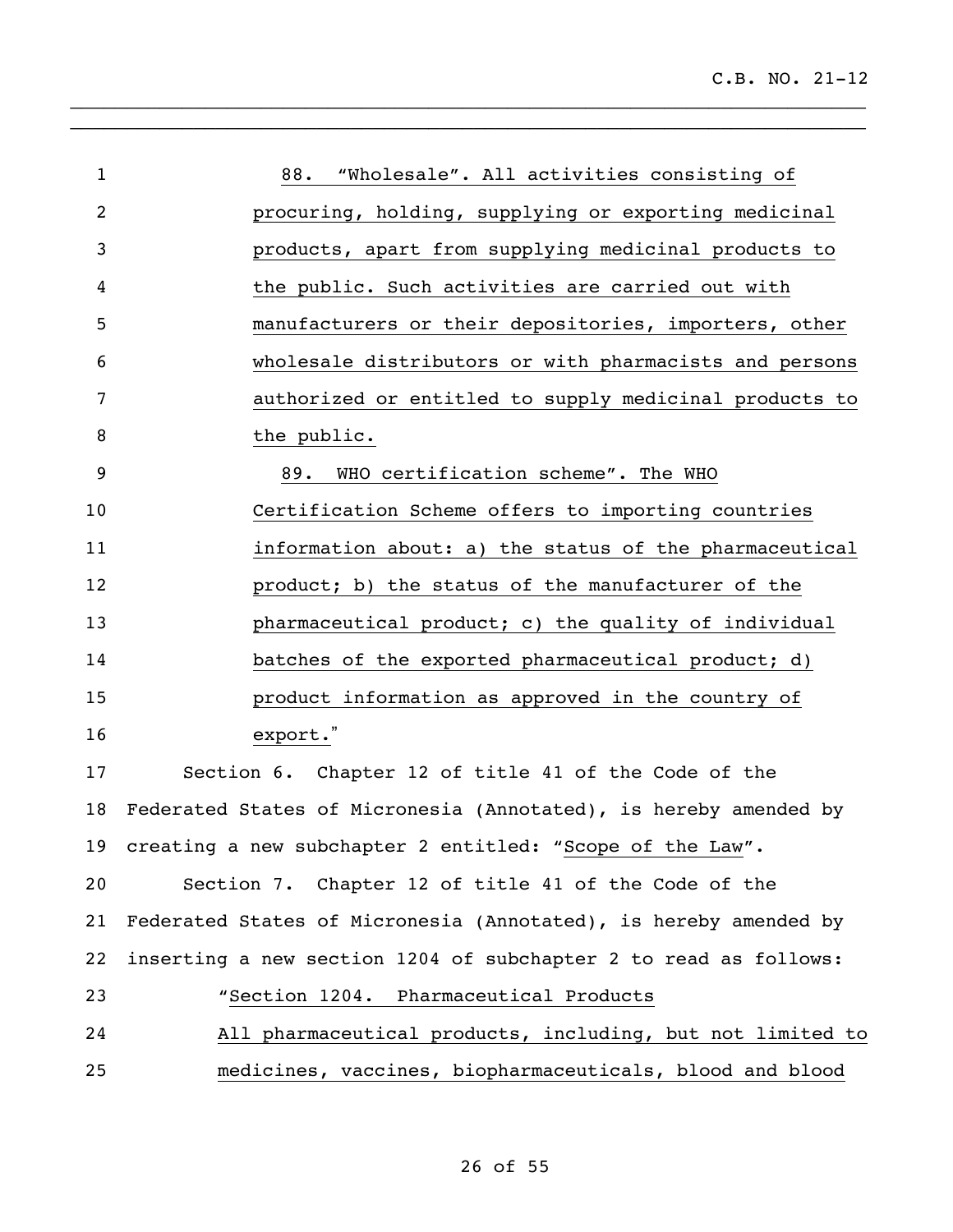| $\mathbf{1}$   | products, tradition medicine, and any other products with        |
|----------------|------------------------------------------------------------------|
| $\overline{2}$ | therapeutic claims shall be a regulated under this law."         |
| 3              | Section 8. Chapter 12 of title 41 of the Code of the             |
| 4              | Federated States of Micronesia (Annotated), is hereby amended by |
| 5              | inserting a new section 1205 of subchapter 2 to read as follows: |
| 6              | "Section 1205. Pharmaceutical Activities                         |
| 7              | All pharmaceutical activities including but not limited to       |
| 8              | the manufacture, importation, exportation, wholesaling,          |
| 9              | distribution, supply and retailing, labeling and                 |
| 10             | packaging, advertisement and marketing, clinical trials,         |
| 11             | and donations shall be regulated under this law."                |
| 12             | Section 9. Chapter 12 of title 41 of the Code of the             |
| 13             | Federated States of Micronesia (Annotated), is hereby amended by |
| 14             | inserting a new section 1206 of subchapter 2 to read as follows: |
| 15             | "Section 1206. Practice of Pharmacy                              |
| 16             | The practice of pharmacy, including but not limited to           |
| 17             | dispensing and prescribing shall be regulated under this         |
| 18             | The use of pharmaceutical products shall strictly<br>law.        |
| 19             | follow regulations under this Act, other relevant laws and       |
| 20             | other subsequent guidance that will be issued by competent       |
| 21             | authorities in FSM."                                             |
| 22             | Section 10. Chapter 12 of title 41 of the Code of the            |
| 23             | Federated States of Micronesia (Annotated), is hereby amended by |
| 24             | creating a new Subchapter 3 entitled: "Administration".          |
| 25             | Section 11. Chapter 12 of title 41 of the Code of the            |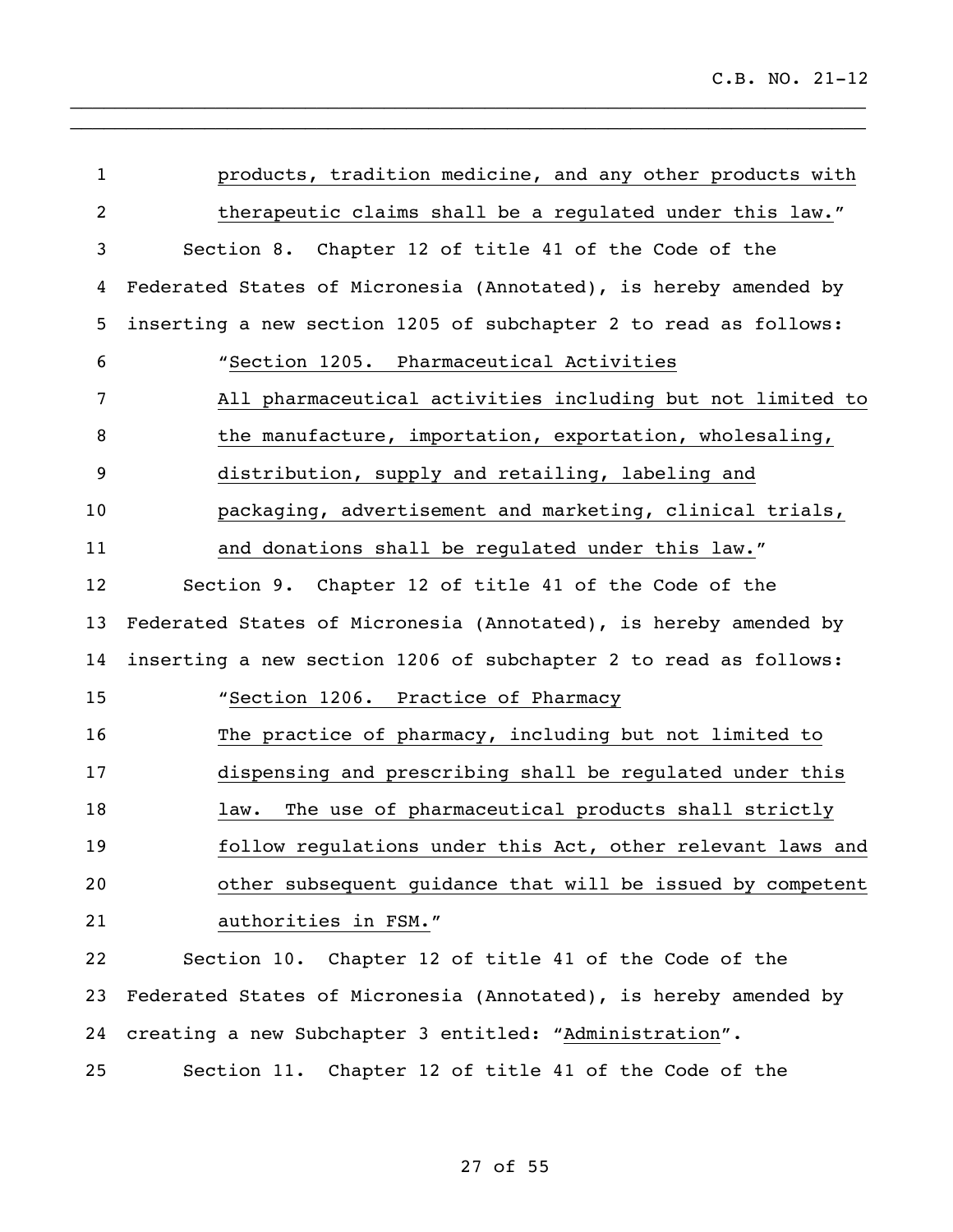| $\mathbf{1}$ | Federated States of Micronesia (Annotated), is hereby amended by |
|--------------|------------------------------------------------------------------|
| 2            | inserting a new section 1207 of subchapter 3 to read as follows: |
| 3            | "Section 1207. Pharmaceutical Unit                               |
| 4            | The Secretary shall establish a structure/unit within            |
| 5            | the Department of Health and Social Affairs to be called         |
| 6            | the Pharmaceutical Access, Standards and Regulatory              |
| 7            | Unit, to be headed by a coordinator, otherwise known as          |
| 8            | the Pharmaceutical Unit. The unit shall have the                 |
| 9            | following functions:                                             |
| 10           | 1. Administrative Functions:                                     |
| 11           | Administer and oversee the implementation<br>a.                  |
| 12           | and enforcement of this Act and regulations established          |
| 13           | under this Act;                                                  |
| 14           | Provide advice to the Secretary on matters<br>b.                 |
| 15           | of policies and regulations pertaining to the                    |
| 16           | pharmaceutical sector, and access to pharmaceutical              |
| 17           | products;                                                        |
| 18           | Lead and coordinate the implementation of<br>$\mathbf{c}$ .      |
| 19           | this Act and other related laws, ordinances and                  |
| 20           | regulations pertaining to pharmaceutical activities and          |
| 21           | services;                                                        |
| 22           | Monitor on a regular basis the<br>d.                             |
| 23           | pharmaceutical situation and generate information on             |
| 24           | access, affordability and quality, safety and efficacy           |
| 25           | of medicines;                                                    |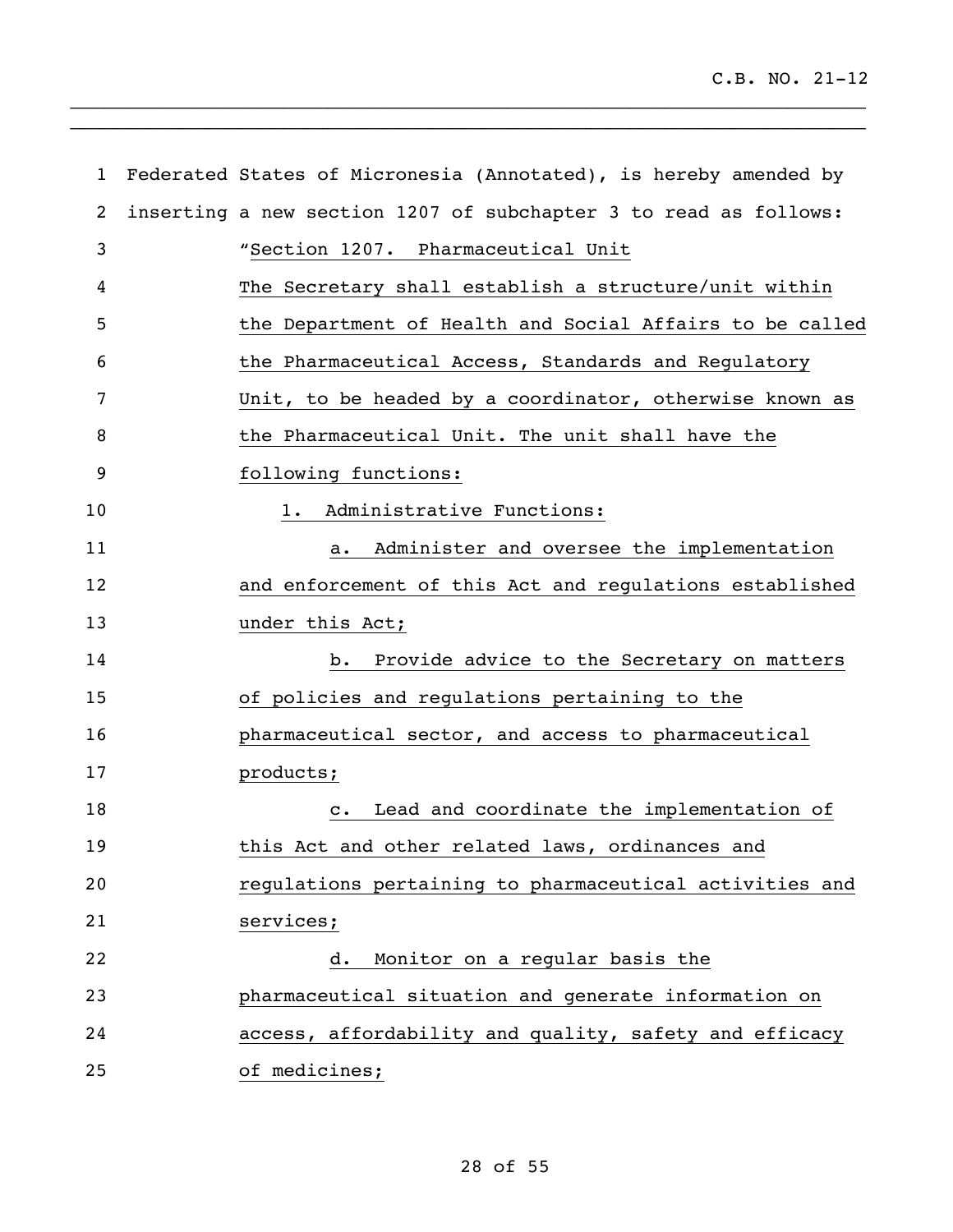| $\mathbf{1}$ | Cooperate in the performance of its function<br>е.       |
|--------------|----------------------------------------------------------|
| 2            | in conjunction with other related established government |
| 3            | bodies to carry out its functions"; and                  |
| 4            | f.<br>Monitor and review the implementation of the       |
| 5            | legislation;                                             |
| 6            | Regulatory Functions:<br>1.                              |
| 7            | Establish the requirements and standards for<br>a.       |
| 8            | the registration/marketing authorization of products and |
| 9            | licensing of establishments based on internationally     |
| 10           | accepted standards;                                      |
| 11           | Require that all medicinal products<br>b.                |
| 12           | manufactured in, imported into or exported from the      |
| 13           | country conform to prescribed standards of quality,      |
| 14           | safety and efficacy, and that the personnel, premises    |
| 15           | and practices employed to manufacture, promote, procure, |
| 16           | store, distribute and sell such products comply with     |
| 17           | defined standards, codes of practice and other           |
| 18           | requirements prescribed under this law, rules and        |
| 19           | regulations, administrative orders and other relevant    |
| 20           | regulations in the Federated States of Micronesia;       |
| 21           | Require continued conformity of<br>$\mathbf{c}$ .        |
| 22           | pharmaceutical products to established standards along   |
| 23           | the supply chain until their delivery to the end user;   |
| 24           | Grant, after due assessment, appraisal or<br>d.          |
| 25           | evaluation, authorizations/licenses for                  |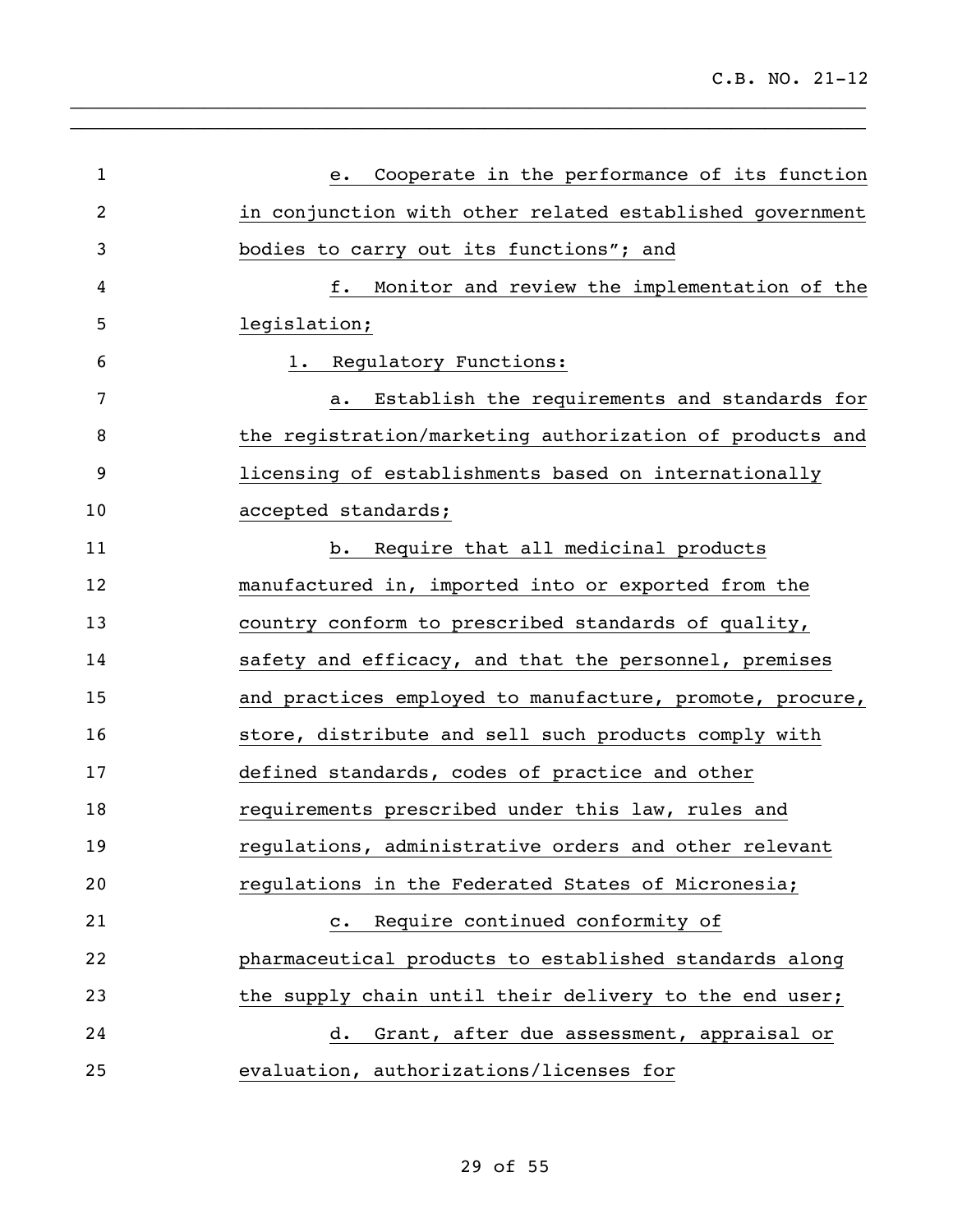| $\mathbf{1}$   | medicinal/pharmaceutical products, whether locally      |
|----------------|---------------------------------------------------------|
| $\overline{2}$ | manufactured or imported, and whether destined for the  |
| 3              | national market or export;                              |
| 4              | Cancel the authorization/registration of, or<br>e.      |
| 5              | cause to be recalled from the market, such medicinal    |
| 6              | products, the continued use of which may be detrimental |
| 7              | to public health;                                       |
| 8              | Grant, after due assessment, appraisal or<br>f.         |
| 9              | evaluation, licenses to establishments, intending to    |
| 10             | manufacture, import, export, wholesale, distribute and  |
| 11             | supply, retail or undertake any other activity in       |
| 12             | relation to pharmaceutical products;                    |
| 13             | Cancel the license of such establishments<br>g.         |
| 14             | which do not meet requirements and standards or the     |
| 15             | continued operation of which may be detrimental to      |
| 16             | public health;                                          |
| 17             | Maintain an inventory and publish from time<br>h.       |
| 18             | to time a list of registered medicinal products and     |
| 19             | licensed establishments;                                |
| 20             | Ensure that dossiers for marketing<br>i.                |
| 21             | authorization of medicinal products and establishments  |
| 22             | are kept up to date by the applicants and to approve    |
| 23             | alterations/changes thereto;                            |
| 24             | Ensure that the promotion and marketing of<br>j.        |
| 25             | medicinal products is in accordance with product        |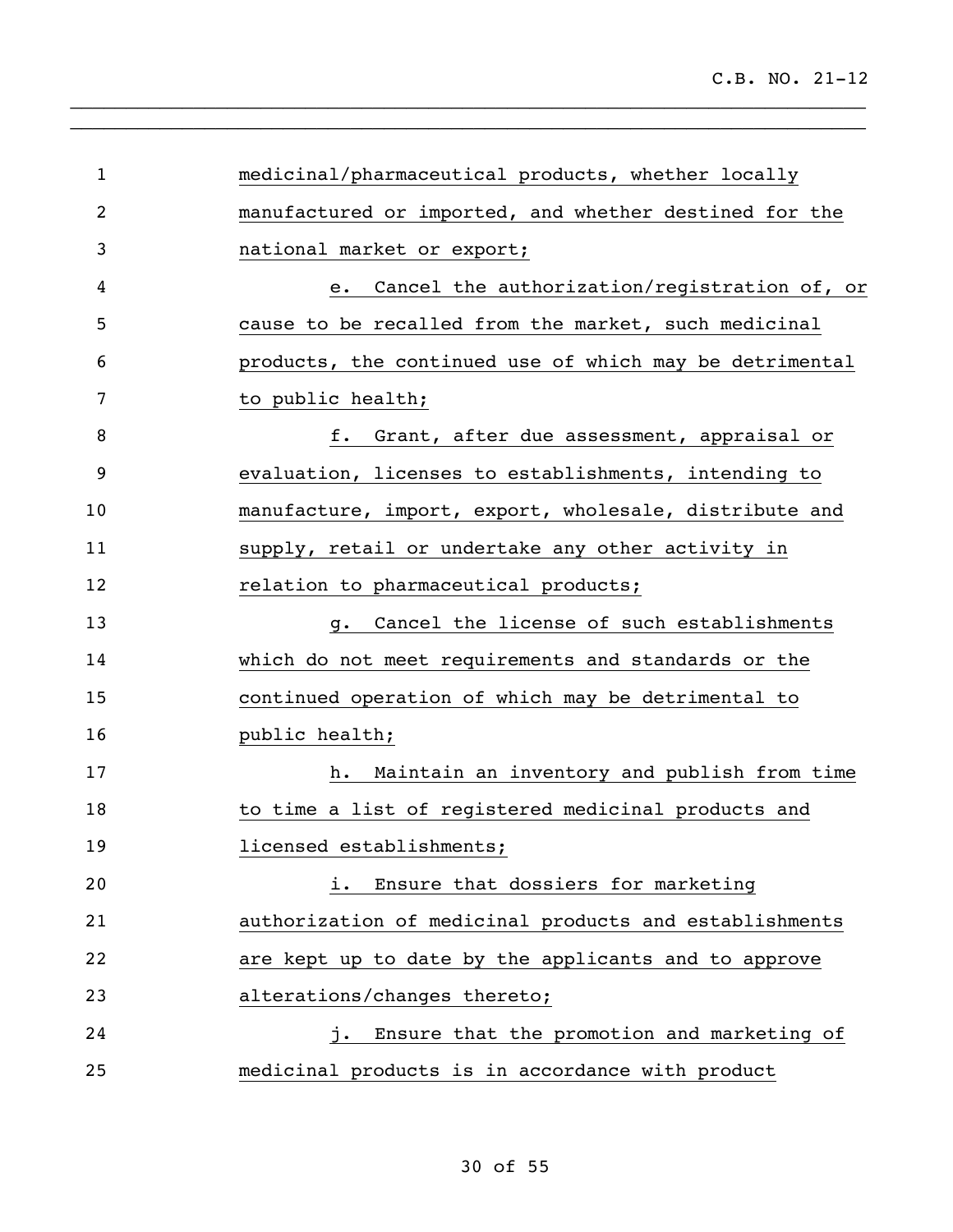| $\mathbf 1$ | information as approved by the drug regulatory          |
|-------------|---------------------------------------------------------|
| 2           | authority;                                              |
| 3           | Regulate the use of pharmaceutical products<br>k.       |
| 4           | (registered & unregistered / unauthorized) for clinical |
| 5           | trial purposes or for compassionate use;                |
| 6           | Regulate the conduct and implement ethical<br>$1$ .     |
| 7           | standards and oversight of clinical trials on           |
| 8           | pharmaceutical products;                                |
| 9           | Monitor the presence and cause the<br>$m$ .             |
| 10          | elimination of f substandard, falsified, illegal /      |
| 11          | unlicensed pharmaceutical products in FSM;              |
| 12          | Disseminate information on medicinal<br>$1$ .           |
| 13          | products to the health professions in order to promote  |
| 14          | their rational use;                                     |
| 15          | Establish and implement a national<br>n.                |
| 16          | pharmacovigilance system to monitor the safety of       |
| 17          | medicines including adverse drug reactions and events.  |
| 18          | Establish and implement a system for drug<br>$\circ$ .  |
| 19          | recall of substandard, falsified and products that do   |
| 20          | not meet standards of quality, safety and efficacy and  |
| 21          | disseminate information on such recall;                 |
| 22          | Establish policy and system for post-<br>$p$ .          |
| 23          | marketing surveillance and quality assurance of         |
| 24          | medical products along the supply chain;                |
| 25          | q. Examine, review, and make recommendations            |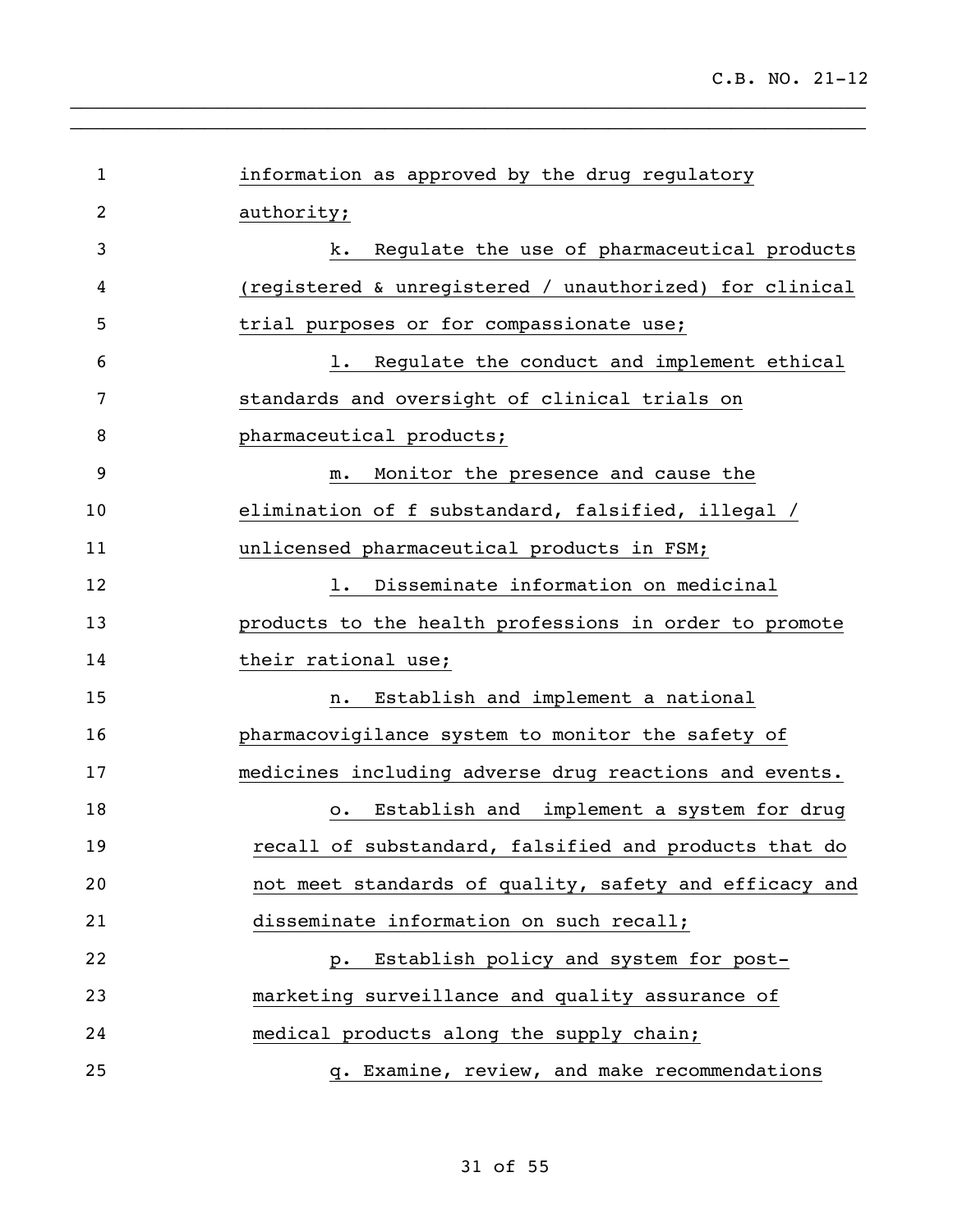| $\mathbf{1}$ | with respect to the issuance, renewal, suspension, or  |
|--------------|--------------------------------------------------------|
| 2            | revocation of licenses issued or in effect pursuant to |
| 3            | this chapter in accordance with the regulations        |
| 4            | established by this Act; and                           |
| 5            | Establish other regulations or any other<br>$r$ .      |
| 6            | legal requirements that may be necessary to support    |
| 7            | the objectives of this Act.                            |
| 8            | Inspectoral/Inspectorate Functions:<br>1.              |
| 9            | Inspect all manufacturing premises,<br>а.              |
| 10           | importing agents, wholesalers, distributors, hospital  |
| 11           | dispensaries, pharmacies and retail outlets to ensure  |
| 12           | compliance to rules and regulations and standards      |
| 13           | stipulated under this Act;                             |
| 14           | Undertake the inspection at the port of<br>b.          |
| 15           | entry of all pharmaceutical products imported in the   |
| 16           | Federated States of Micronesia; and                    |
| 17           | Inspect unlicensed entities that are<br>$\mathbf{c}$ . |
| 18           | operating and conducting pharmaceutical activities,    |
| 19           | and cause the issuance of cease and decease orders as  |
| 20           | appropriate.                                           |
| 21           | Quality Assurance Functions:<br>d.                     |
| 22           | Establish and implement a system for post-<br>f.       |
| 23           | marketing surveillance and detection of substandard,   |
| 24           | falsified and unregistered products circulating within |
| 25           | the jurisdiction of the Federated States of            |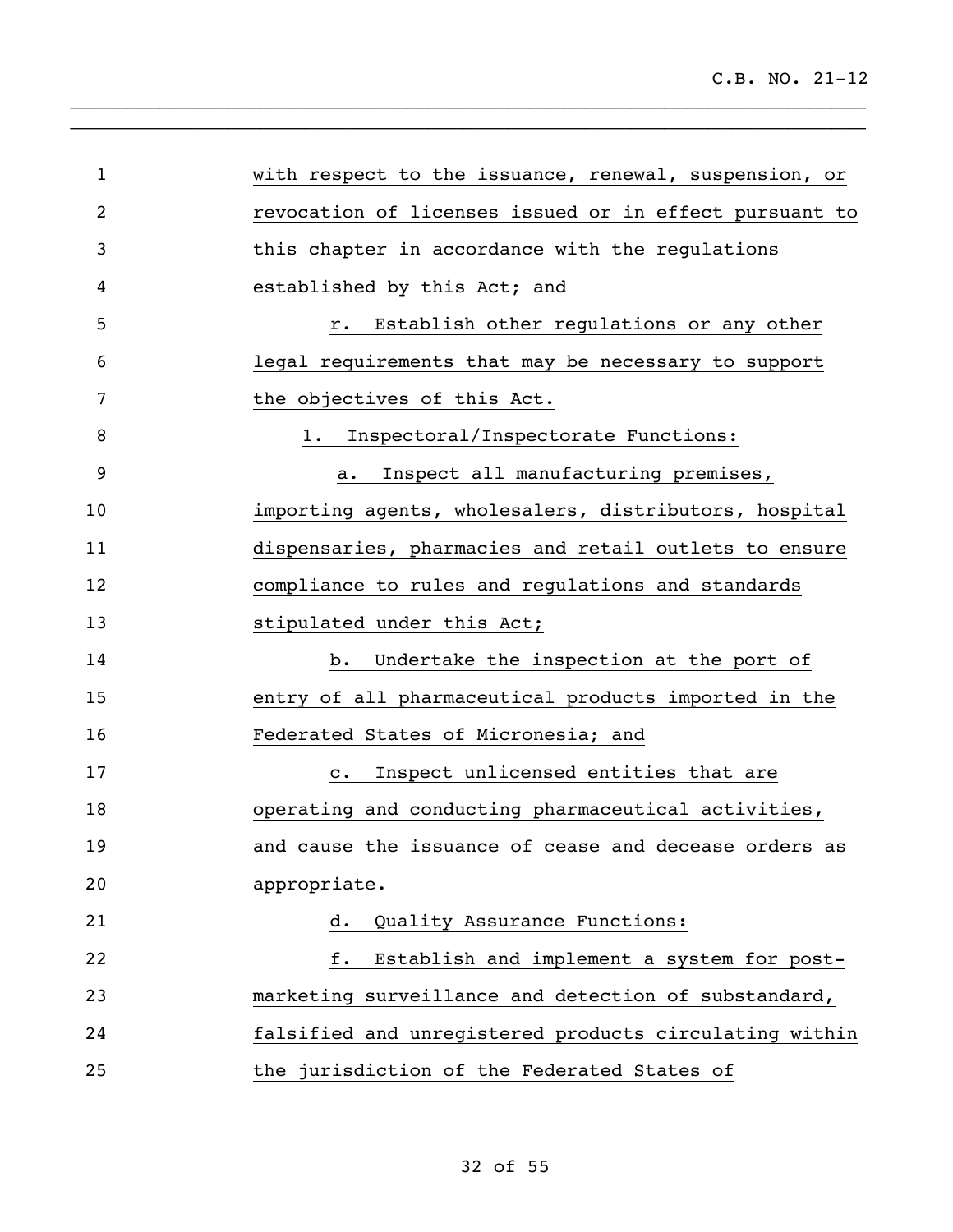| $\mathbf{1}$   | Micronesia; and                                                  |
|----------------|------------------------------------------------------------------|
| $\overline{2}$ | Provide for sampling and analytical and<br>g.                    |
| 3              | other testing of finished pharmaceutical products                |
| 4              | released into the distribution chain to assure their             |
| 5              | compliance with labeled specifications."                         |
| 6              | Section 13. Chapter 12 of title 41 of the Code of the            |
| 7              | Federated States of Micronesia (Annotated), is hereby amended by |
| 8              | creating a new subchapter 4 entitled: "Regulatory Cooperation".  |
| 9              | Section 14. Chapter 12 of title 41 of the Code of the            |
| 10             | Federated States of Micronesia (Annotated), is hereby amended by |
| 11             | inserting a new section 1208 of subchapter 4 to read as follows: |
| 12             | "Section 1208. National Drug and Therapeutics                    |
| 13             | Committee                                                        |
| 14             | The Secretary shall establish a Committee to<br>$1$ .            |
| 15             | be called National Drug and Therapeutics Committee and           |
| 16             | shall be chaired by the Pharmaceutical Unit or by the            |
| 17             | Secretary's designee. This Committee and the                     |
| 18             | Pharmaceutical Unit shall coordinate with each other.            |
| 19             | The Committee shall:<br>2.                                       |
| 20             | Advice and assist the Secretary on<br>a.                         |
| 21             | policies to improve access and rational use of                   |
| 22             | pharmaceutical products;                                         |
| 23             | Establish and implement a mechanism to<br>$b$ .                  |
| 24             | develop and review on a regular basis the essential              |
| 25             | medicines list and FSM Approved Medicines List;                  |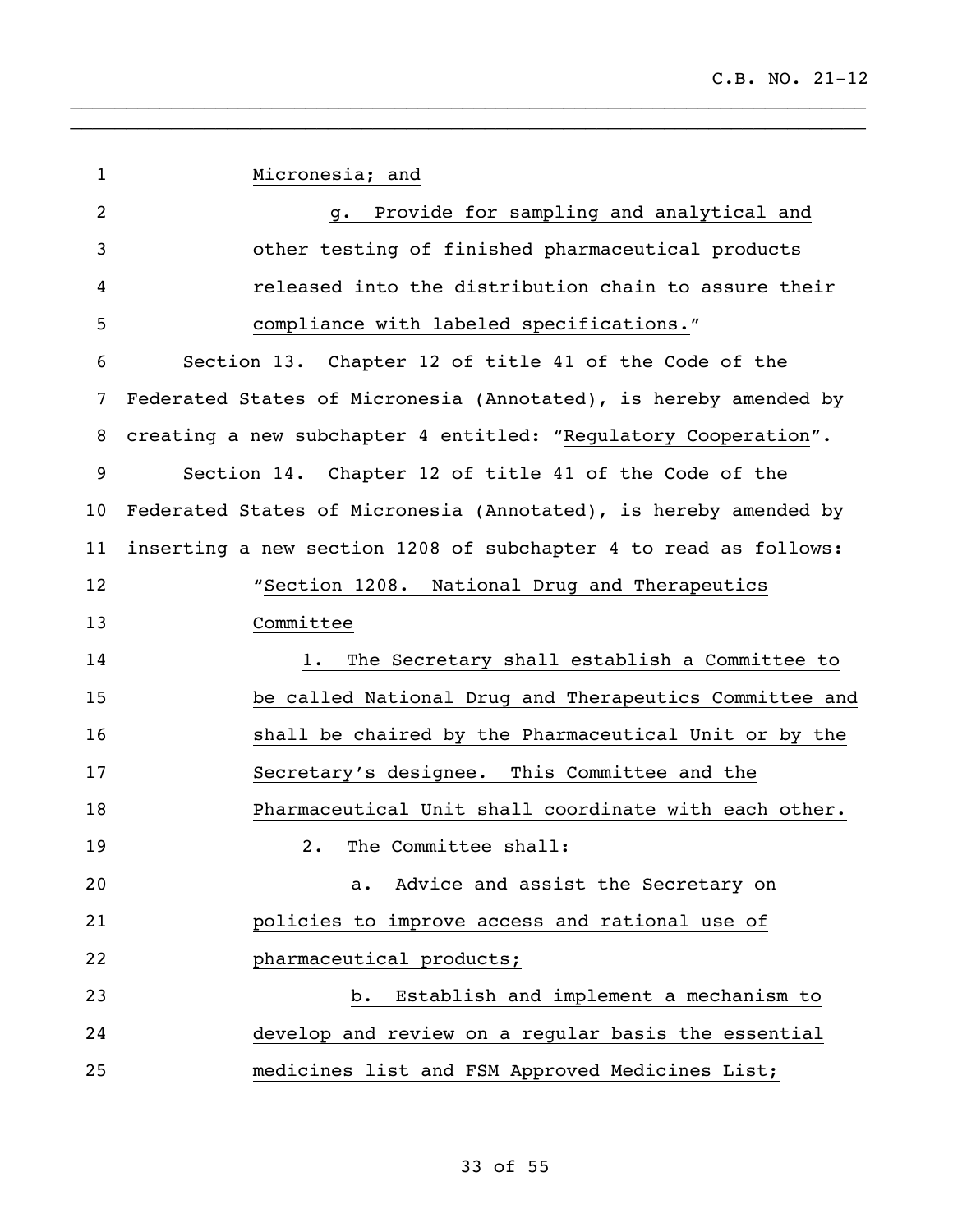| $\mathbf{1}$ | Develop or adopt standard treatment<br>$\mathbf{C}$ .            |
|--------------|------------------------------------------------------------------|
| 2            |                                                                  |
|              | guidelines and formularies that are appropriate and in           |
| 3            | consonance with the needs and services provided;                 |
| 4            | Establish and implement mechanisms to<br>d.                      |
| 5            | monitor rational drug use in all health service                  |
| 6            | facilities; including monitoring of prescription,                |
| 7            | dispensing and consumption and expenditure of                    |
| 8            | medicines;                                                       |
| 9            | Establish and implement antimicrobial<br>e.                      |
| 10           | stewardship programs in all levels of health service             |
| 11           | facilities;                                                      |
| 12           | f.<br>Provide report to the Secretary on a                       |
| 13           | regular basis on implementation of the above                     |
| 14           | functions; and                                                   |
| 15           | Perform such other duties or functions as<br>g.                  |
| 16           | maybe lawfully assigned by the Secretary."                       |
| 17           | Section 15. Chapter 12 of title 41 of the Code of the            |
| 18           | Federated States of Micronesia (Annotated), is hereby amended by |
|              | 19 creating a new subchapter 5 entitled: "Regulation of          |
| 20           | Pharmaceutical Products".                                        |
| 21           | Section 16. Chapter 12 of title 41 of the Code of the            |
| 22           | Federated States of Micronesia (Annotated) is hereby amended by  |
| 23           | inserting a new section 1210 of subchapter 5 to read as follows: |
| 24           | "Section 1210. FSM Approved Medicines List                       |
| 25           | 1. The Secretary shall establish the FSM Approved                |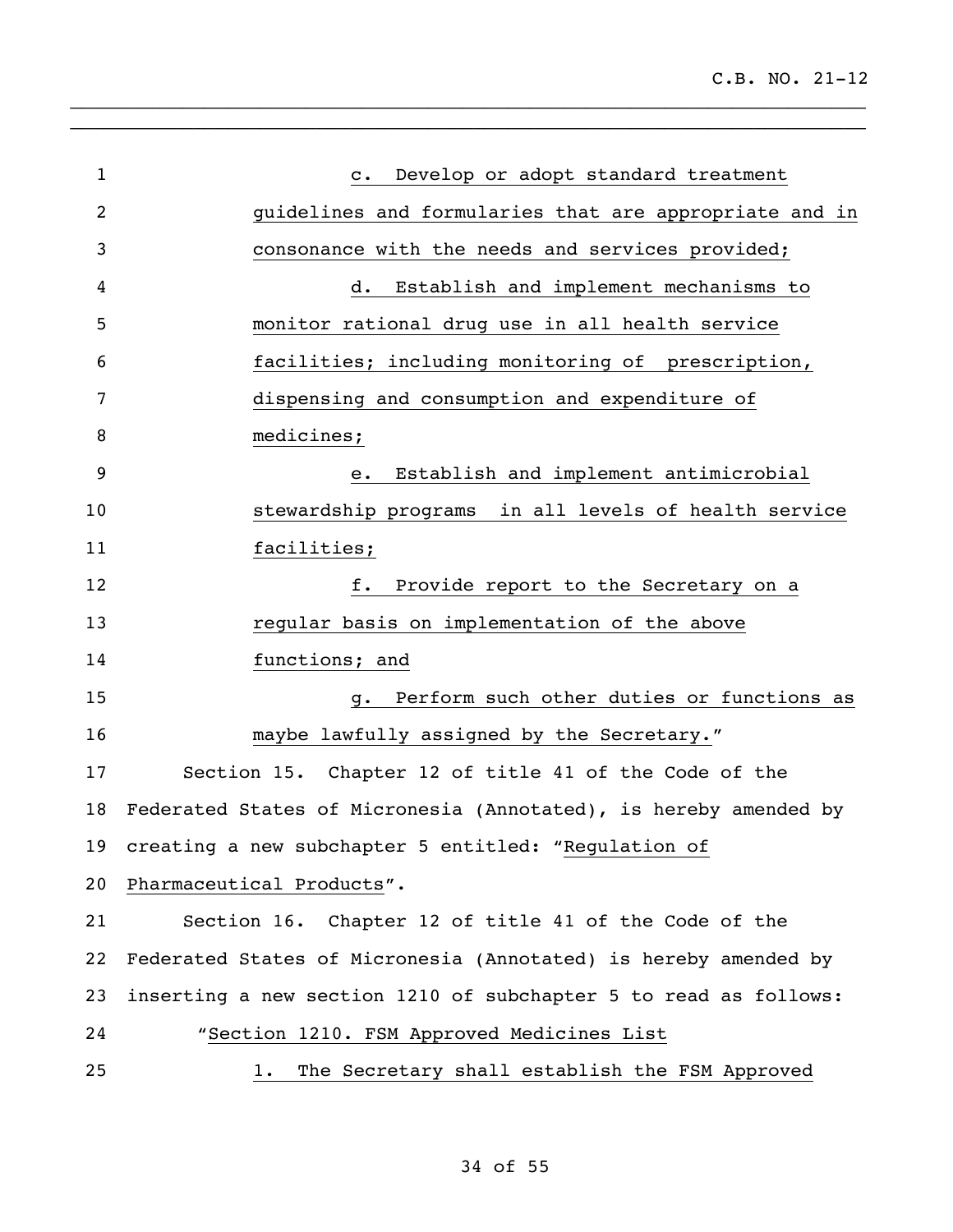| $\mathbf{1}$   | Medicines List. Only medicines listed on the approved            |
|----------------|------------------------------------------------------------------|
| $\overline{2}$ | medicines list shall be imported and registered in the           |
| 3              | Federated States of Micronesia.                                  |
| 4              | Other pharmaceutical products which are not in the<br>$2 \cdot$  |
| 5              | approved medicines list may be registered upon                   |
| 6              | certification of need by the National Drug Therapeutic           |
| 7              | Committee and upon approval by the Secretary for inclusion       |
| 8              | in the approved medicines list.                                  |
| 9              | Pharmaceutical products for public health<br>3.                  |
| 10             | emergencies and for compassionate use, not otherwise             |
| 11             | contained in the FSM Approved List may be granted exemption      |
| 12             | from this provision upon recommendation of the National          |
| 13             | Drug Therapeutics Committee and upon certification by the        |
| 14             | Secretary.                                                       |
| 15             | The FSM Approved Medicines List shall be reviewed<br>4.          |
| 16             | every two years or as often as necessary as the need             |
| 17             | arises."                                                         |
| 18             | Section 17. Chapter 12 of title 41 of the Code of the            |
| 19             | Federated States of Micronesia (Annotated), is hereby amended by |
| 20             | inserting a new section 1211 of subchapter 5 to read as follows: |
| 21             | "Section 1211. Market Authorization                              |
| 22             | All pharmaceutical products used for the<br>1.                   |
| 23             | prevention, diagnosis, treatment, management and care for        |
| 24             | medical conditions, shall be registered or granted a             |
| 25             | marketing authorization before they are imported, sold, and      |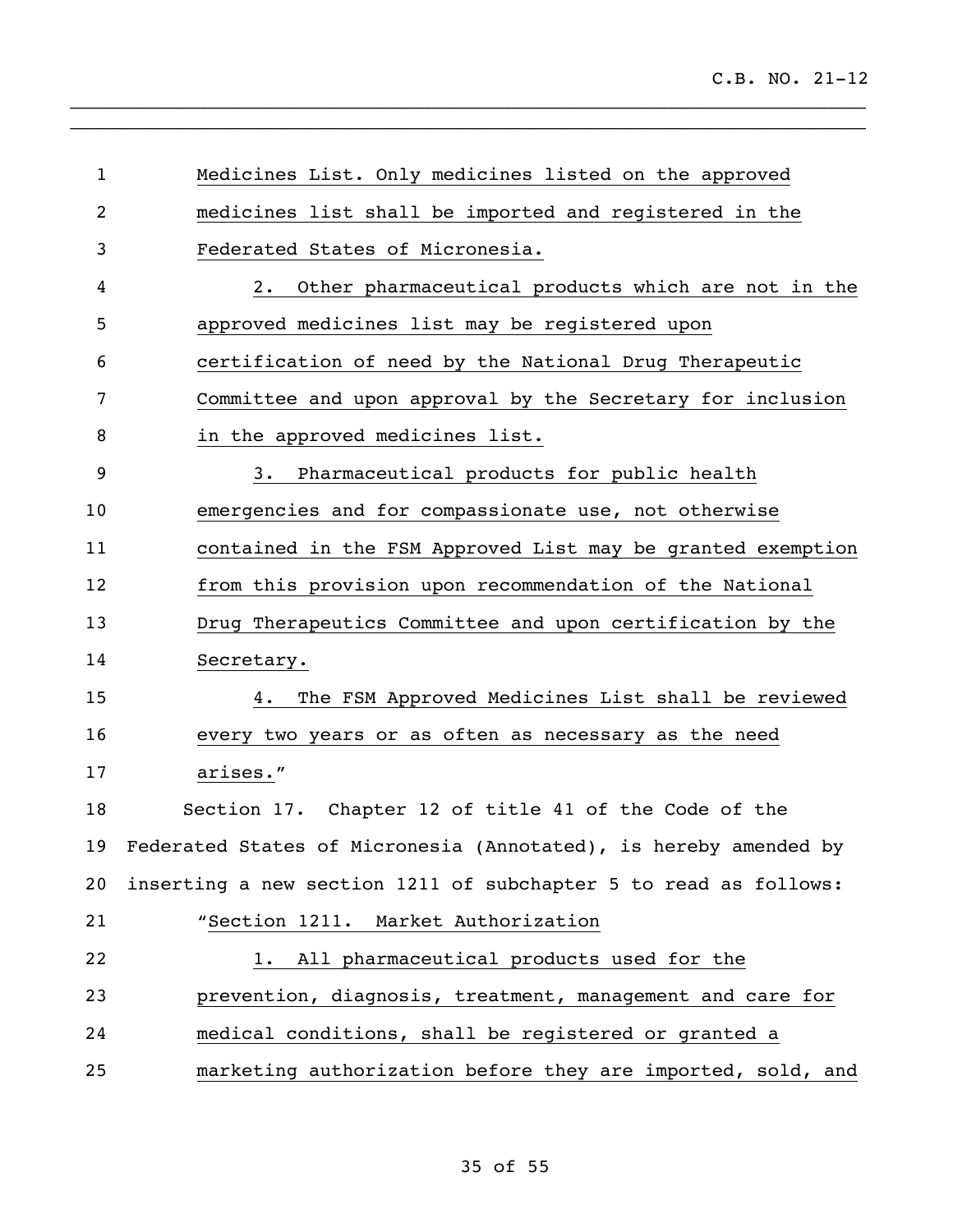distributed in the Federated States of Micronesia; 2. The Secretary shall establish a registration system for pharmaceutical products. The Pharmaceutical Unit created under this Act, shall develop and implement a protocol for the appraisal, review and evaluation of products for registration. Pharmaceutical products already registered in competent jurisdictions with stringent regulatory measures or medicines from other jurisdictions that meet the standards of the WHO prequalification scheme and are included on the FSM Approved Medicines List may be exempted from the review process. 3. The Secretary shall establish the criteria and conditions for registration, including information on the nature and characteristics of the product, pharmaceutical dosage form; quality and safety data; shelf life and 16 storage conditions; packaging characteristics; product information approved for health professionals and the **public;** sales category; level of access ; name and address of manufacturer, country of manufacture; name of countries where product is registered; name and address of entity applying for the registration; source of the product; country of origin; conditions of manufacture, such other information that are necessary to ensure the identity, source and quality and safety of the product. 4. The Secretary shall establish specific criteria

 $\_$  $\_$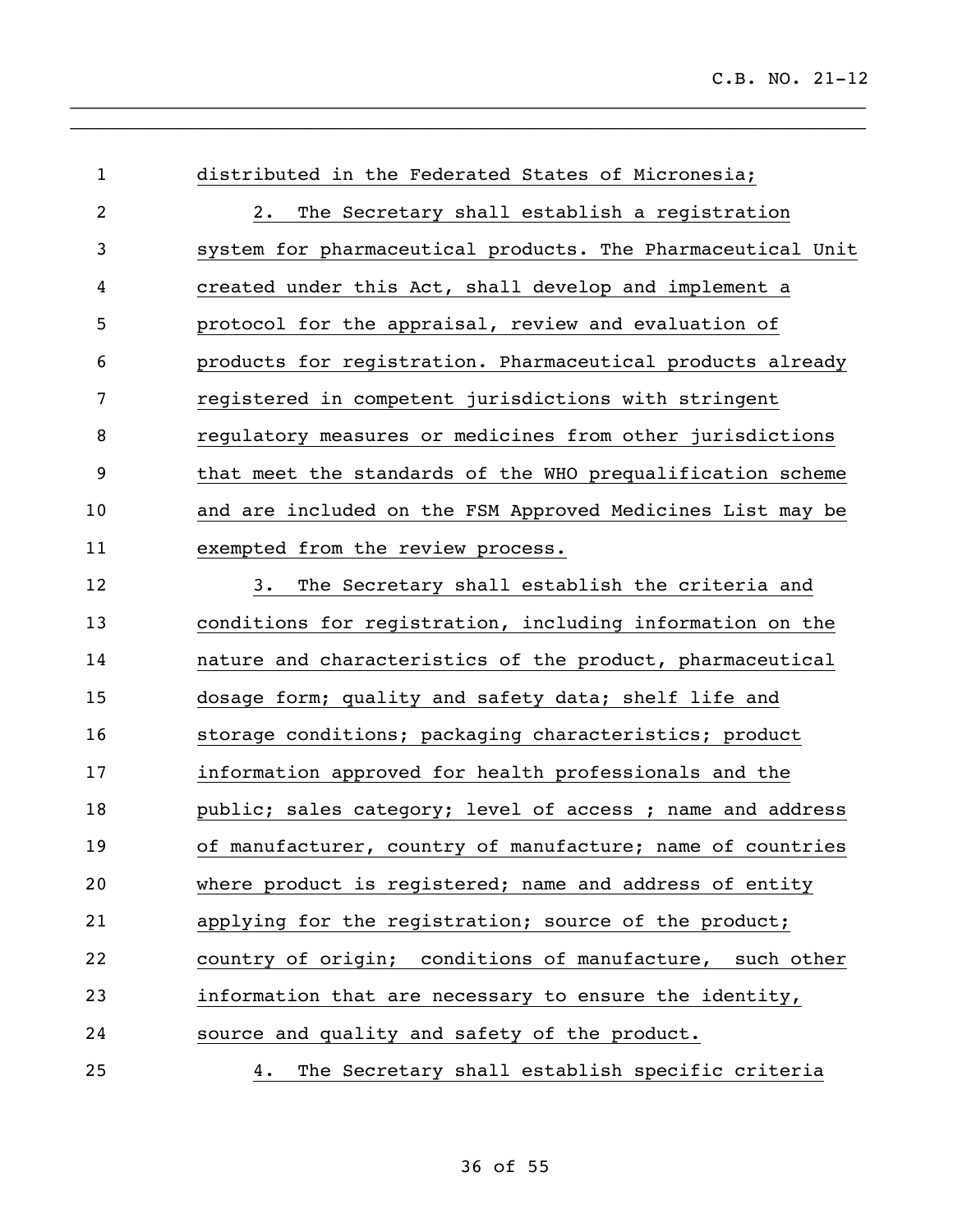| $\mathbf{1}$ | and procedure for registration for new chemical entities   |
|--------------|------------------------------------------------------------|
| 2            | and variations to existing marketing authorization;        |
| 3            | The Secretary shall establish an expert committee,<br>5.   |
| 4            | or may call upon independent experts to assist the         |
| 5            | pharmaceutical unit in the evaluation of applications for  |
| 6            | marketing authorization of pharmaceutical products.        |
| 7            | The Secretary shall determine the level of fees<br>6.      |
| 8            | for the evaluation of application for marketing            |
| 9            | authorizations.                                            |
| 10           | The Secretary may limit the number of products of<br>7.    |
| 11           | the same type and dosage form to be registered as well as  |
| 12           | the number of marketing authorization holders.             |
| 13           | The Secretary shall promulgate the guidelines for<br>8.    |
| 14           | applicants for registration or marketing authorization.    |
| 15           | Upon the establishment of the registration<br>9.           |
| 16           | process, the Secretary shall require the conduct of market |
| 17           | inventory to determine the products that are already       |
| 18           | available and/or circulating in the market.                |
| 19           | 10. All applications shall be accompanied by               |
| 20           | certificate of pharmaceutical product (CPP)/certificate of |
| 21           | marketing authorization in the exporting country, and      |
| 22           | certification that the product to which the certificate    |
| 23           | applies is identical in all respects to that marketed in   |
| 24           | the exporting country, or define and justify any           |
| 25           | differences.                                               |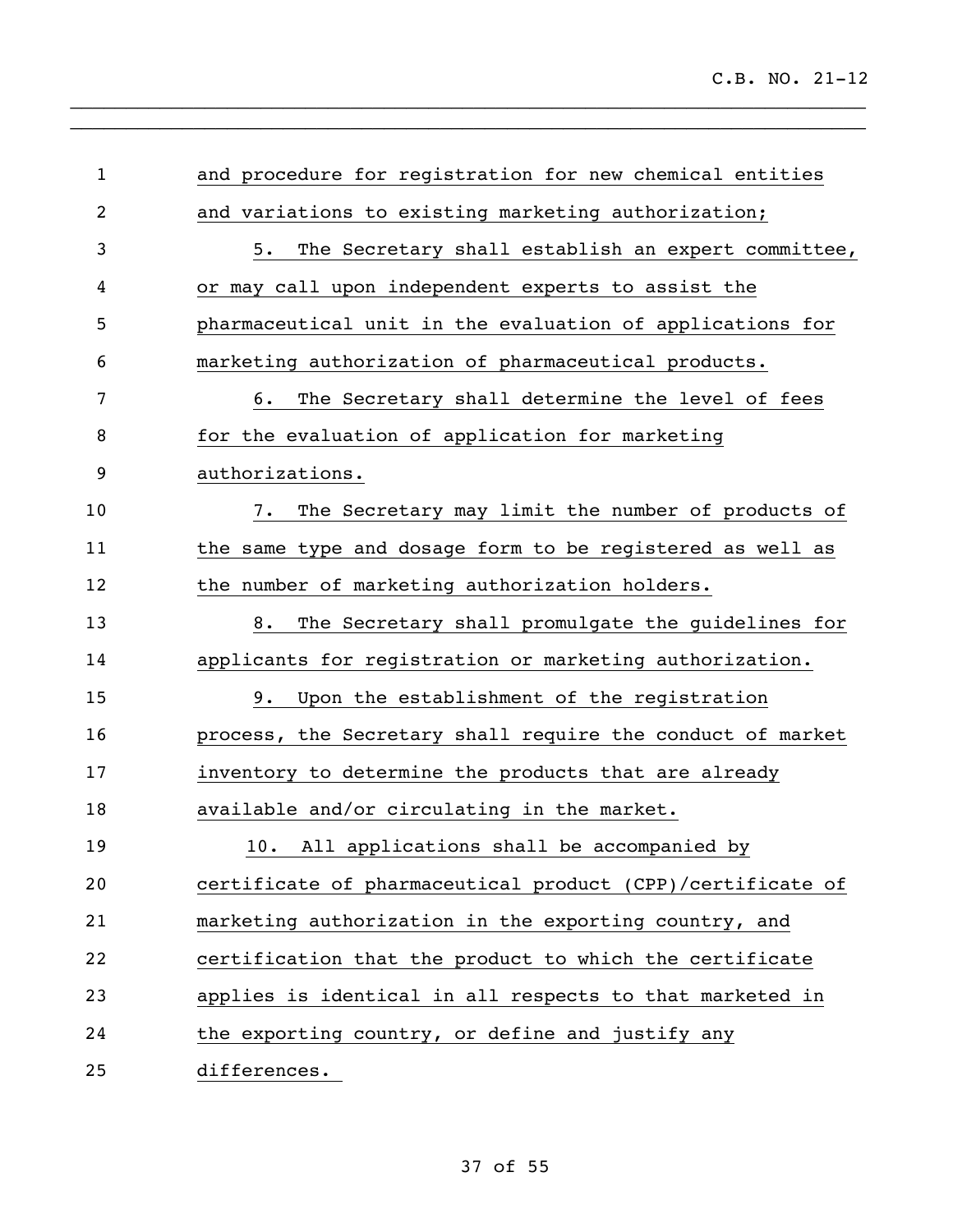| $\mathbf{1}$ | Publication of marketing authorization decisions:<br>11.   |
|--------------|------------------------------------------------------------|
| 2            | The Pharmaceutical unit shall publish lists of newly       |
| 3            | authorized products, including at least the following      |
| 4            | information:                                               |
| 5            | Generic name, dosage form, and strength;<br>a.             |
| 6            | Brand name (if present);<br>b.                             |
| 7            | Marketing authorization holder;<br>$\mathtt{c}$ .          |
| 8            | Product marketing authorization number; and<br>d.          |
| 9            | Product Profile (Indication; Safety & Efficacy<br>е.       |
| 10           | Information                                                |
| 11           | Periodic reviews: All marketing authorizations<br>12.      |
| 12           | should be reviewed and updated regularly.                  |
| 13           | Suspension and revocation of marketing<br>13.              |
| 14           | authorization: Marketing authorization may be suspended or |
| 15           | revoked, in any of the following circumstances:            |
| 16           | The product has been proven to be ineffective<br>14.       |
| 17           | for the approved indication(s);                            |
| 18           | It is strongly suspected that the product is<br>15.        |
| 19           | unsafe in the normal conditions of use;                    |
| 20           | 16. The quantitative or qualitative composition is         |
| 21           | not as agreed in the marketing authorization;              |
| 22           | The product is not in compliance with the<br>17.           |
| 23           | conditions of marketing authorization;                     |
| 24           | The product is being promoted in an<br>18.                 |
| 25           | inappropriate or unethical manner.                         |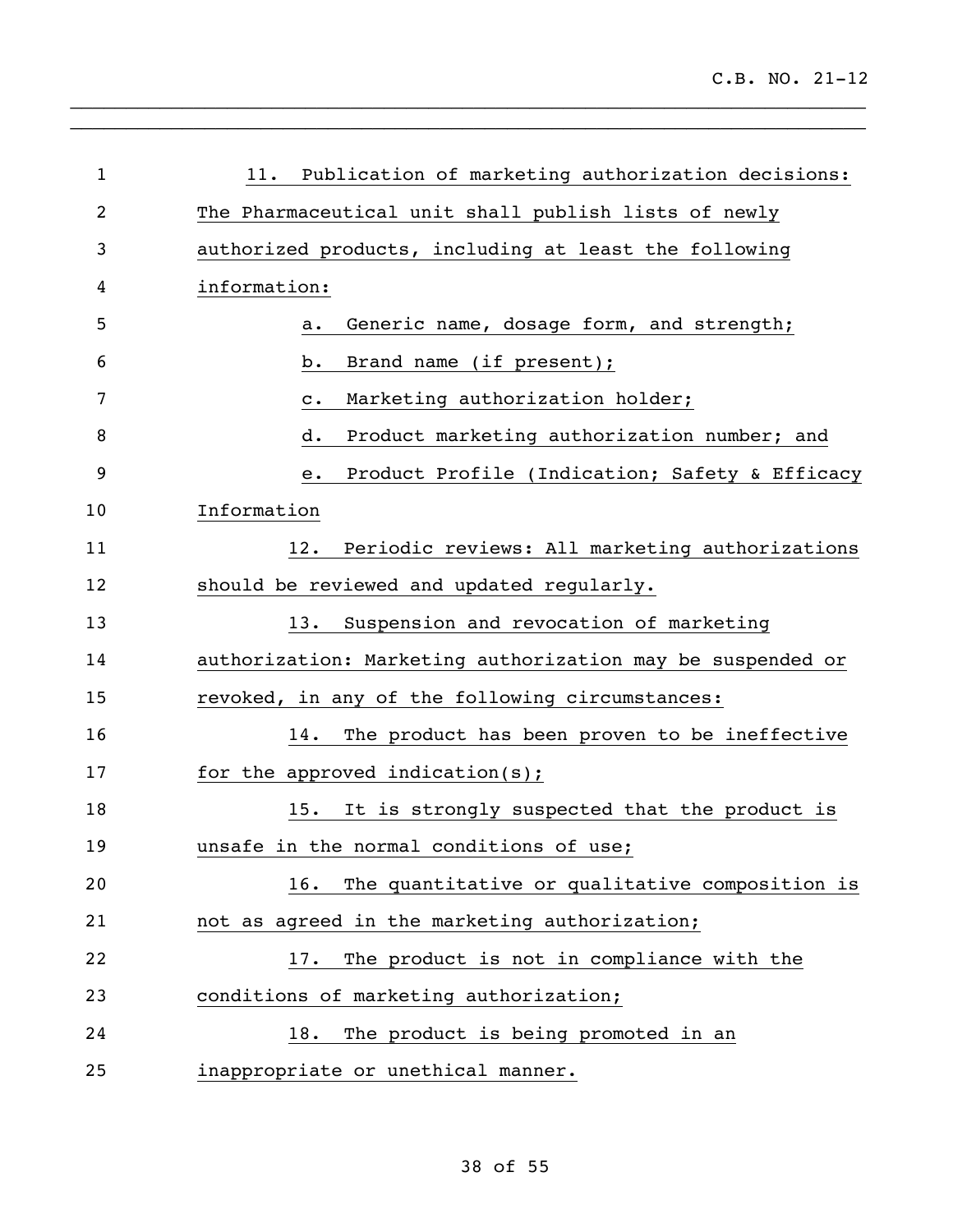| $\mathbf 1$ | When the marketing authorization in the<br>19.                   |
|-------------|------------------------------------------------------------------|
| 2           | country of origin is revoked."                                   |
| 3           | Section 18. Chapter 12 of title 41 of the Code of the            |
| 4           | Federated States of Micronesia (Annotated), is hereby amended by |
| 5           | inserting a new section 1212 of subchapter 5 to read as follows: |
| 6           | "Section 1212. Entry of pharmaceutical products for public       |
| 7           | health emergency and live saving medicinal products.             |
| 8           | The Secretary shall establish a facilitated and<br>$1$ .         |
| 9           | streamlined mechanism for the entry of pharmaceutical            |
| 10          | products for public health emergencies and life-saving           |
| 11          | medicines which are not registered in the Federated States       |
| 12          | of Micronesia;                                                   |
| 13          | In the event of public health emergency, the<br>2.               |
| 14          | Secretary shall immediately convene the National                 |
| 15          | Therapeutics Committee and the Pharmaceutical Unit to            |
| 16          | determine and advice her/him on the need and urgency of the      |
| 17          | registration and importation of such pharmaceutical              |
| 18          | products;                                                        |
| 19          | The Secretary, upon the recommendation of relevant<br>3.         |
| 20          | entities within the Department of Health and Social Affairs      |
| 21          | and other relevant agencies of the government shall              |
| 22          | establish the criteria of what constitutes a public health       |
| 23          | emergency. In addition, the Secretary may refer to the           |
| 24          | advice and guidance of internationally recognized bodies         |
| 25          | and the International Health Regulations (IHR). The              |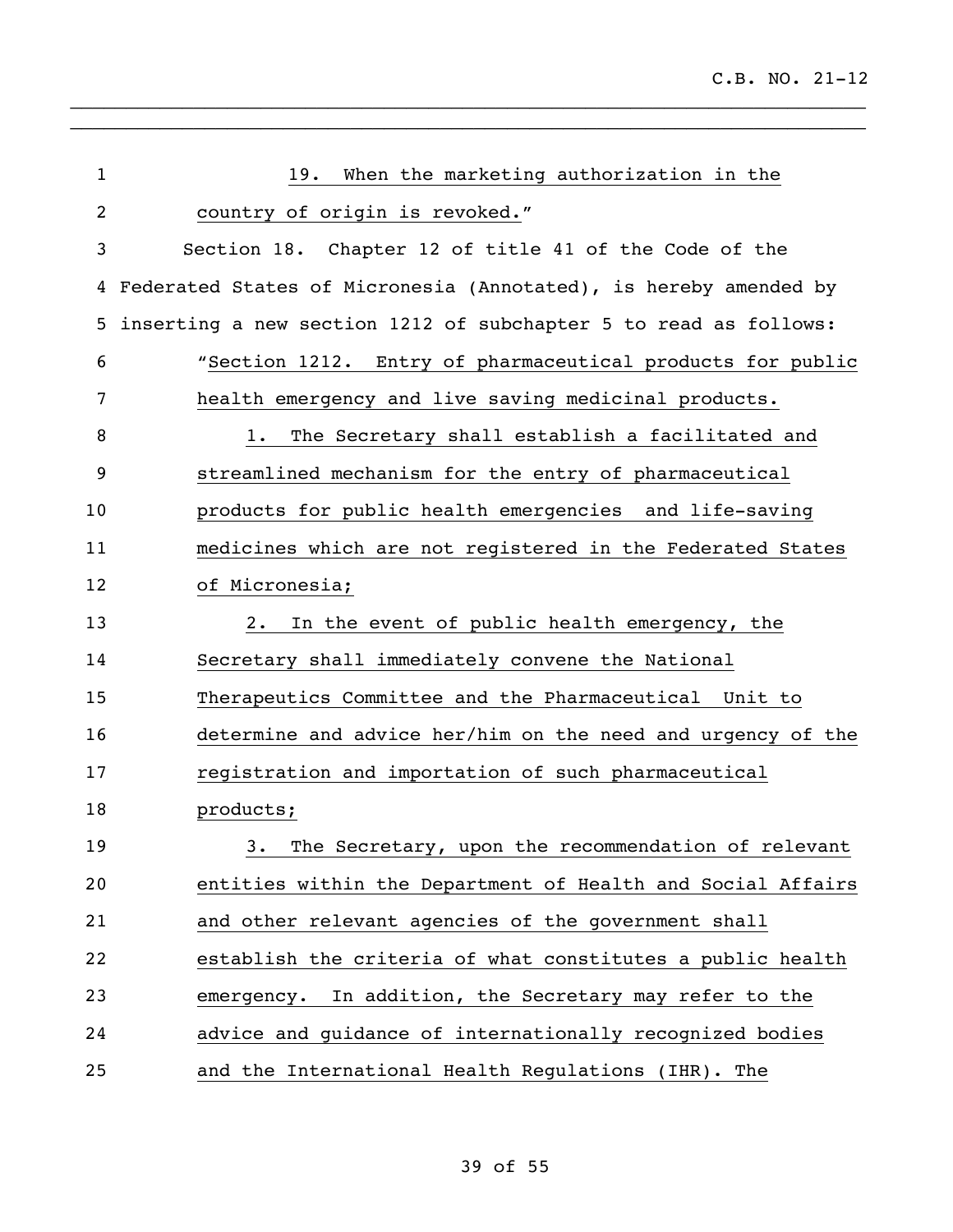| $\mathbf{1}$    | Secretary may authorize the entry of products and exempt         |
|-----------------|------------------------------------------------------------------|
| $\overline{2}$  | these from the registration process in the following             |
| 3               | situations:                                                      |
| 4               | In the event of public health emergency;<br>a.                   |
| 5               | Medicines urgently needed for public health<br>b.                |
| 6               | programs;                                                        |
| 7               | Where severe and life-threatening illness<br>$\mathbf{c}$ .      |
| 8               | exists, where existing registered therapy fail or are            |
| 9               | ineffective; and                                                 |
| 10              | For rare and neglected diseases<br>е.                            |
| 11              | The use pharmaceutical products under this Section<br>1.         |
| 12              | shall be placed under strict control and monitoring by the       |
| 13              | Pharmaceutical Unit."                                            |
| 14              | Section 19. Chapter 12 of title 41 of the Code of the            |
| 15 <sub>2</sub> | Federated States of Micronesia (Annotated), is hereby amended by |
| 16              | inserting a new section 1213 of subchapter 5 to read as follows: |
| 17              | "Section 1213. Pharmaceutical Products for Personal Use          |
| 18              | Pharmaceutical products intended for personal use may be         |
| 19              | allowed entry into the country, upon full satisfaction of        |
| 20              | the following:                                                   |
| 21              | Product is not for treatment of a serious<br>1.                  |
| 22              | condition and there is no known significant health risk          |
| 23              | (Over the Counter, OTC); and                                     |
| 24              | If product is a prescription drug; it must<br>$2 \cdot$          |
| 25              | satisfy the following:                                           |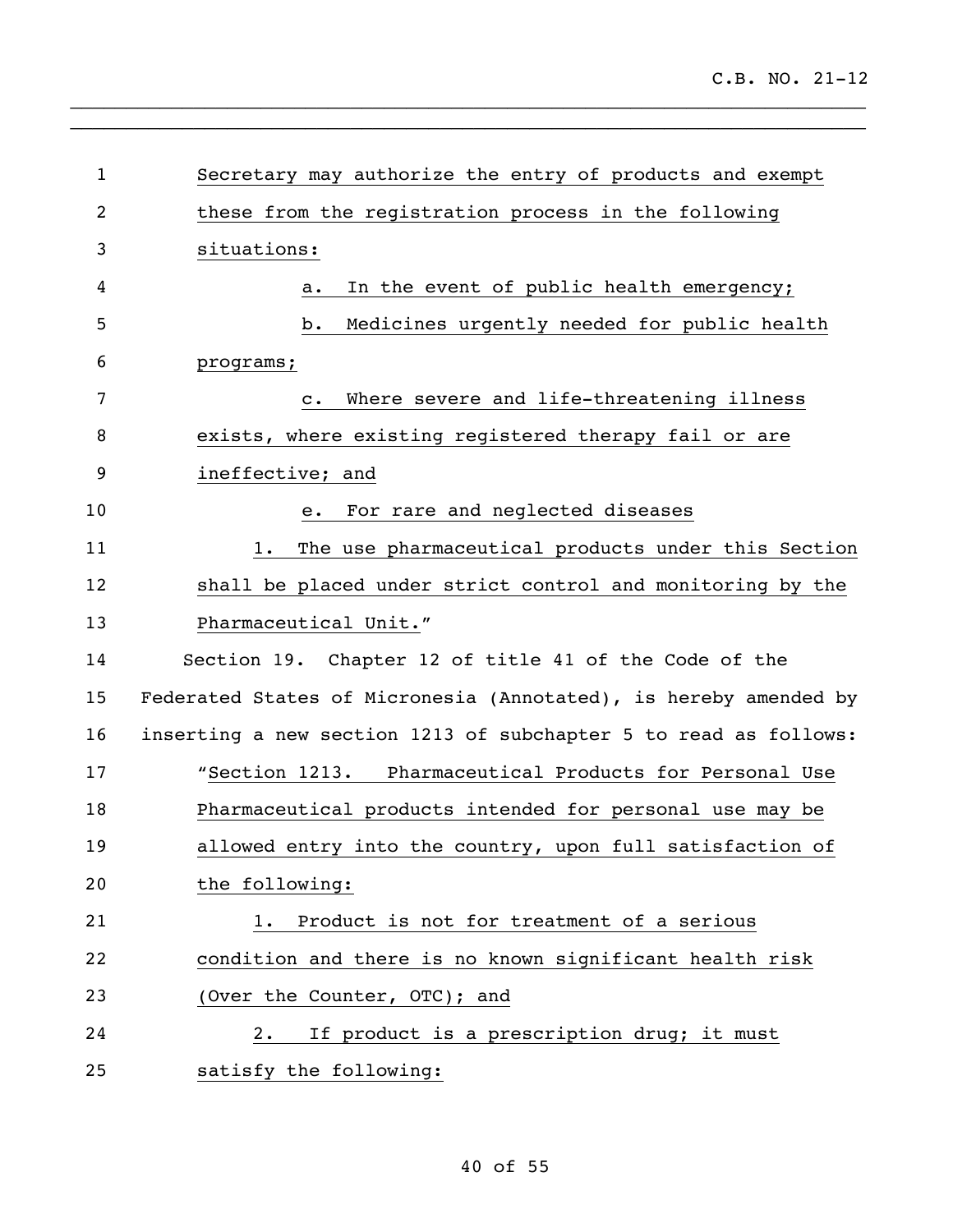| $\mathbf 1$    | The product must be accompanied by a<br>а.                       |
|----------------|------------------------------------------------------------------|
| $\overline{2}$ | prescription from a licensed physician in FSM or if the          |
| 3              | product is a continuation of a treatment obtained from a         |
| 4              | foreign country, a certification from the physician in that      |
| 5              | country who has administered the treatment;                      |
| 6              | The product will not be commercialized or<br>b.                  |
| 7              | distributed to other persons in FSM;                             |
| 8              | The consumer affirms in writing that the<br>$\mathbf{c}$ .       |
| 9              | product is for personal use; and                                 |
| 10             | The quantity is generally not more than a<br>d.                  |
| 11             | three-month supply."                                             |
| 12             | Section 20. Chapter 12 of title 41 of the Code of the            |
| 13             | Federated States of Micronesia (Annotated), is hereby amended by |
| 14             | inserting a new section 1214 of subchapter 5 to read as follows: |
| 15             | "Section 1214. Donations                                         |
| 16             | Only products contained in the FSM Approved List will be         |
| 17             | accepted for donations in FSM. All donations will be             |
| 18             | subject to regulations under this act. Donations that are        |
| 19             | not in the FSM Approved List shall be treated under Section      |
| 20             | 1210 of this Act."                                               |
| 21             | Section 21. Chapter 12 of title 41 of the Code of the            |
| 22             | Federated States of Micronesia (Annotated), is hereby amended by |
| 23             | creating a new subchapter 6 entitled: "Quality Assurance".       |
| 24             | Section 22. Chapter 12 of title 41 of the Code of the            |
| 25             | Federated States of Micronesia (Annotated). is hereby amended by |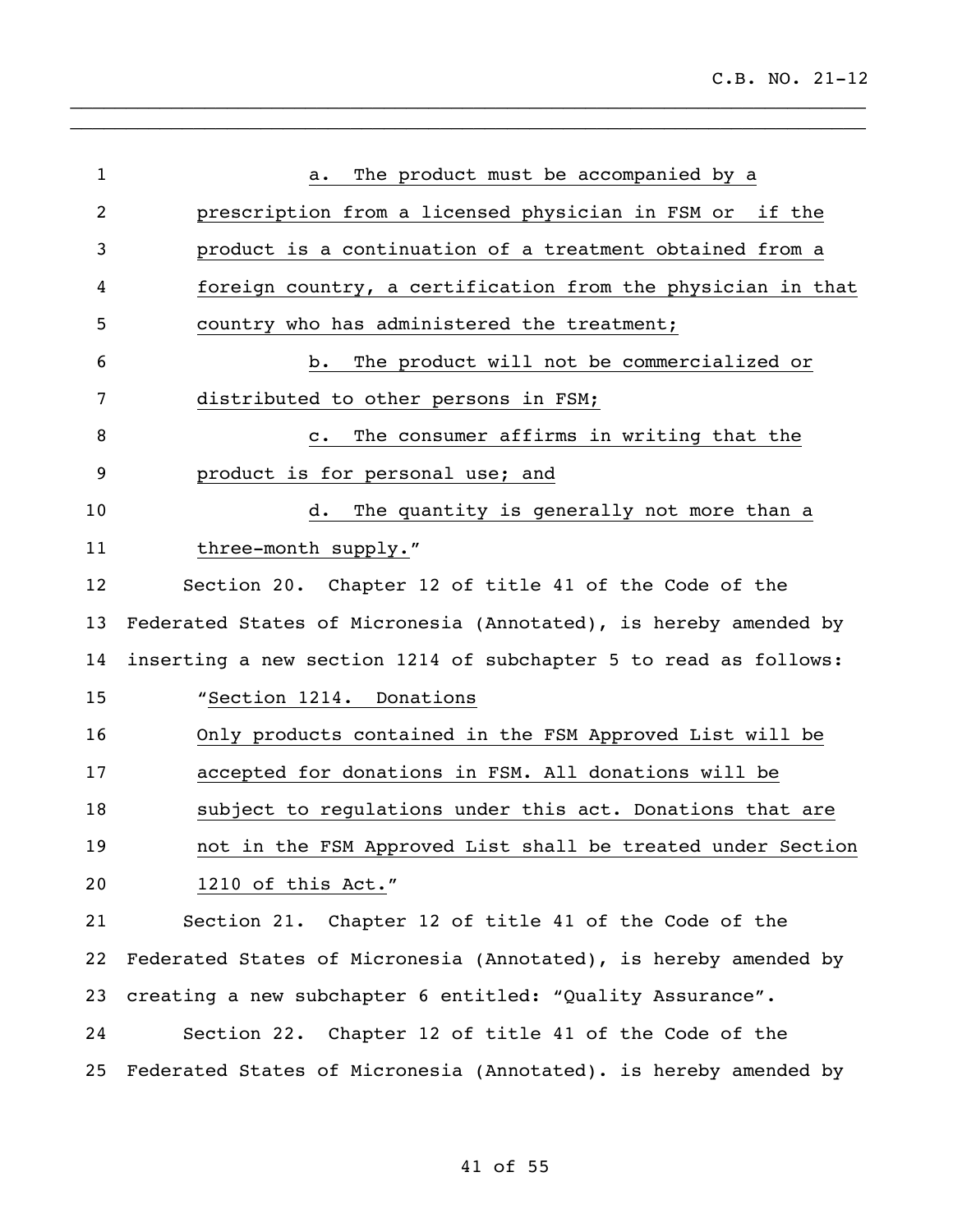| $\mathbf{1}$   | inserting a new section 1215 of subchapter 6 to read as follows:    |
|----------------|---------------------------------------------------------------------|
| $\overline{2}$ | "Section 1215: Quality Assurance                                    |
| 3              | Pharmaceutical standards: The International<br>1.                   |
| 4              | Pharmacopoeia and other pharmacopoeias recognized by the            |
| 5              | Pharmaceutical Unit of FSM may be used as the basis for             |
| 6              | compendial standards for quality testing of pharmaceutical          |
| 7              | products in FSM.                                                    |
| 8              | The Secretary shall establish a strategic plan and<br>2.            |
| 9              | mechanism for quality assurance of medical products in the          |
| 10             | market including laboratory testing and analysis of drug            |
| 11             | samples, in a competent pharmaceutical control laboratory.          |
| 12             | When resources allow, the Secretary shall cause<br>3.               |
| 13             | the establishment and operation of a national                       |
| 14             | pharmaceutical control laboratory to carry out the required         |
| 15             | analysis and tests to ensure that pharmaceutical products           |
| 16             | meet quality specifications."                                       |
| 17             | Section 23. Chapter 12 of title 41 of the Code of the               |
| 18             | Federated States of Micronesia (Annotated), is hereby amended by    |
|                | 19 creating a new subchapter 7 entitled: "Importation of Medicine". |
| 20             | "Section 1216. Importation of Medicines                             |
| 21             | Only medicines included in the FSM Approved List<br>1.              |
| 22             | and issued marketing authorization shall be imported,               |
| 23             | distributed, exported, stored, supplied, prescribed,                |
| 24             | dispensed, and sold in FSM                                          |
| 25             | 2. All imported medicines shall have all required                   |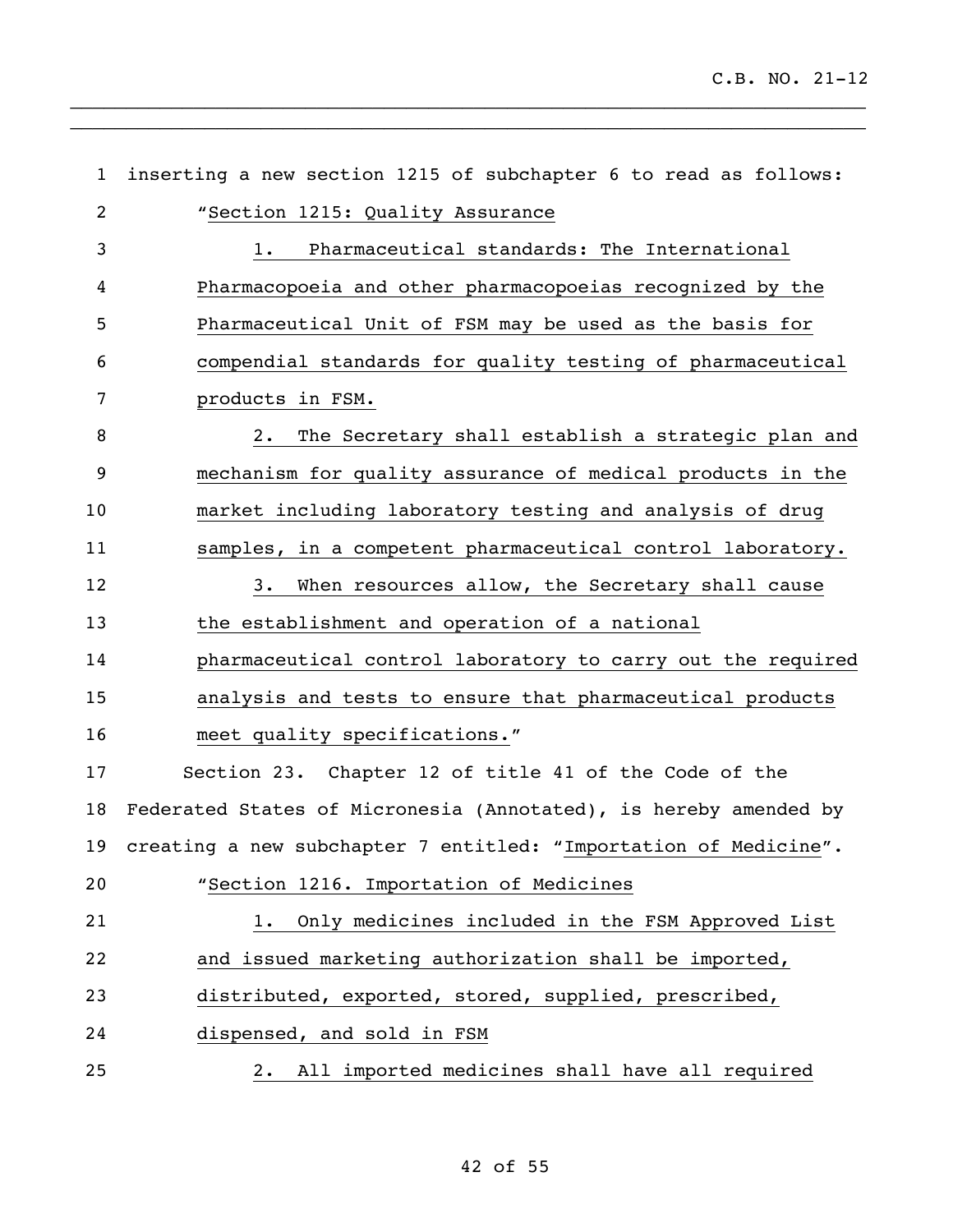| $\mathbf{1}$   | documentation, including among others, marketing                 |
|----------------|------------------------------------------------------------------|
| $\overline{2}$ | authorization, certificate of pharmaceutical product and         |
| 3              | certificates of analysis and shall be inspected upon             |
| 4              | arrival at the port-of-entry and in the establishments in        |
| 5              | accordance with inspection or verification procedural            |
| 6              | processes established by regulation under this Act.              |
| 7              | Only registered license holders shall be eligible<br>3.          |
| 8              | to procure, import, distribute, export, store, supply,           |
| 9              | prescribe, dispense, and sell medicines in accordance with       |
| 10             | the scope of their licenses.                                     |
| 11             | The transportation and maintenance of distributed<br>4.          |
| 12             | medicines shall be in accordance with established                |
| 13             | regulation as may be varied from time to time by the             |
| 14             | Secretary.                                                       |
| 15             | Procurement, storage, prescribing, dispensing,<br>5.             |
| 16             | counseling, book keeping and disposal practices shall be in      |
| 17             | accordance with the best practices in the industry and by        |
| 18             | regulation.                                                      |
| 19             | Licensed establishments and health institutions<br>6.            |
| 20             | shall keep all records of medicines for a certain period of      |
| 21             | time as may be established by regulations."                      |
| 22             | Section 24. Chapter 12 of title 41 of the Code of the            |
| 23             | Federated States of Micronesia (Annotated), is hereby amended by |
| 24             | creating a new subchapter 8 entitled: "Port of Entry for         |
| 25             | Pharmaceutical Products".                                        |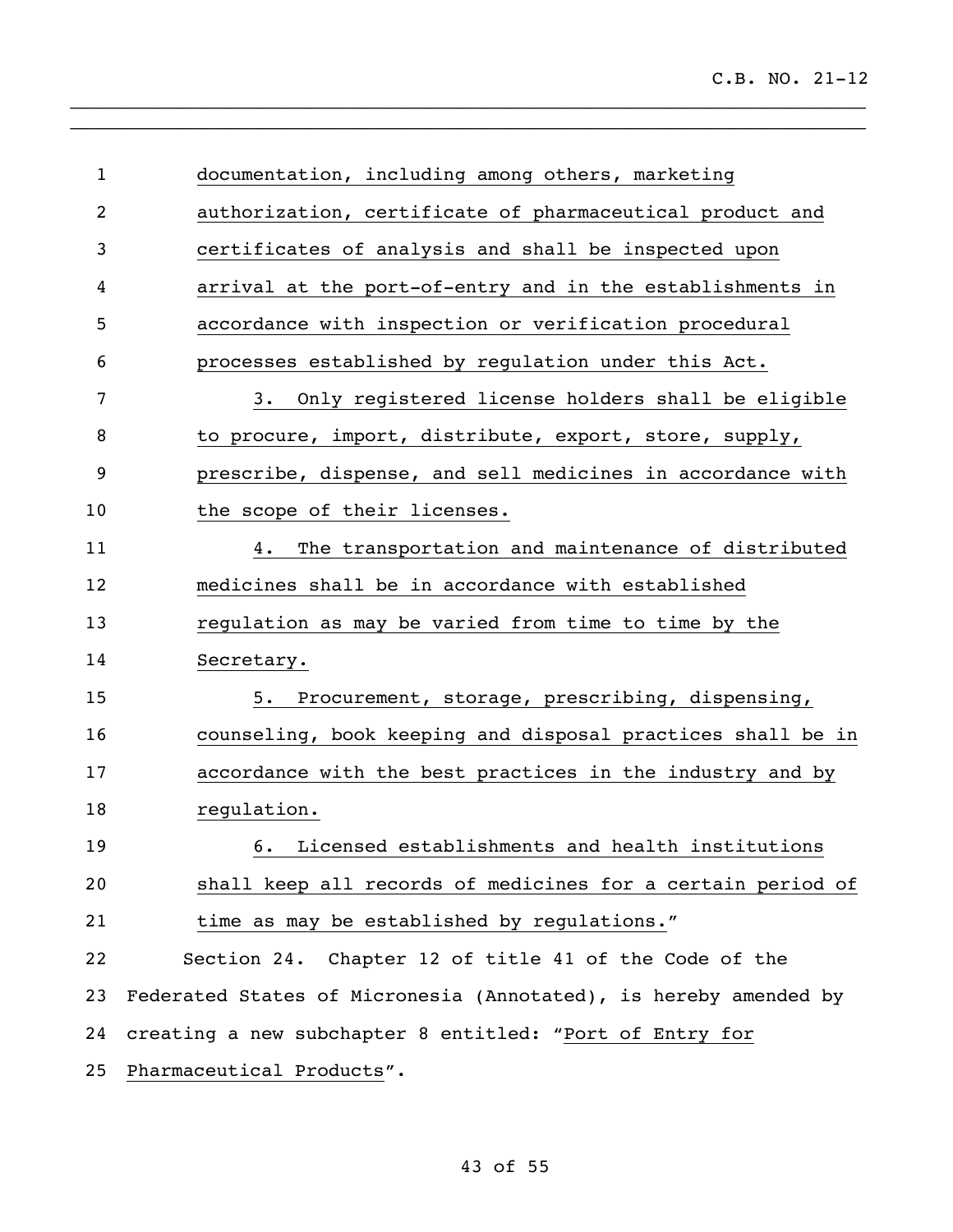| 1  | Section 25. Chapter 12 of title 41 of the Code of the            |
|----|------------------------------------------------------------------|
| 2  | Federated States of Micronesia (Annotated) is hereby amended by  |
| 3  | inserting a new section 1217 of subchapter 8 to read as follows: |
| 4  | "Section 1217. Designation of a Port of Entry for                |
| 5  | Pharmaceutical Products                                          |
| 6  | The Secretary, in coordination with the Department<br>1.         |
| 7  | of Finance and Administration and/or other relevant              |
| 8  | departments or agencies shall designate the port of entry        |
| 9  | of pharmaceutical products into the Federated States of          |
| 10 | Micronesia.                                                      |
| 11 | The Secretary shall cause the inspection of all<br>2.            |
| 12 | pharmaceutical products at the port-of-entry or at the           |
| 13 | establishments, to verify the validity of their marketing        |
| 14 | authorization in FSM.                                            |
| 15 | The Secretary may from time to time order the<br>3.              |
| 16 | sampling of products at the port of entry for quality            |
| 17 | testing.                                                         |
| 18 | The Secretary may cause the non-release of<br>4.                 |
| 19 | pharmaceutical product, with questionable nature and origin      |
| 20 | and when risk of these being substandard or falsified            |
| 21 | exists. Pharmaceutical products that are entered into the        |
| 22 | Federated States of Micronesia outside the designated port       |
| 23 | of entry shall be subjected to seizure, quarantine and           |
| 24 | destruction by the competent authorities."                       |
| 25 | Section 26. Chapter 12 of title 41 of the Code of the            |

of 55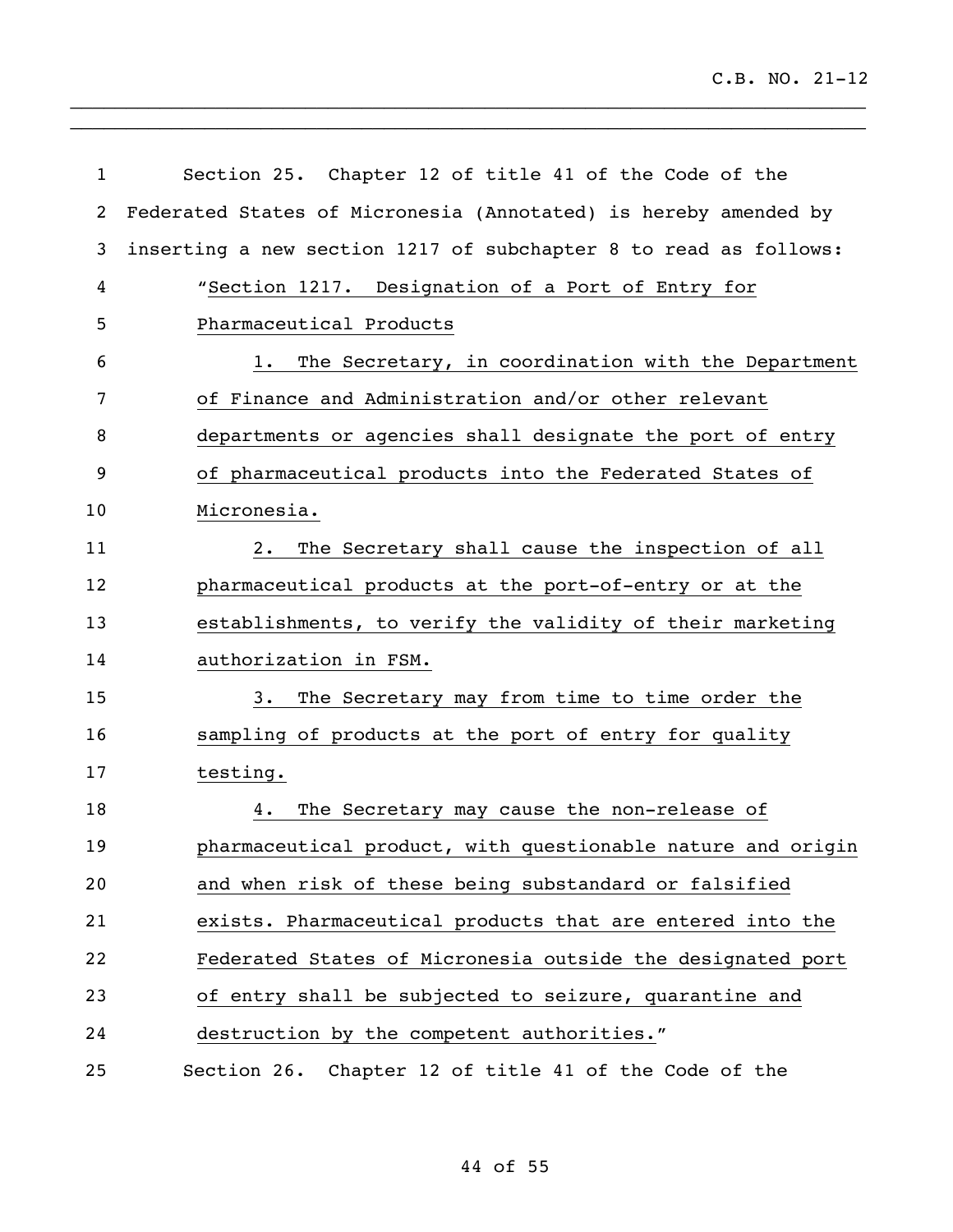| $\mathbf{1}$   | Federated States of Micronesia (Annotated) is hereby amended by  |
|----------------|------------------------------------------------------------------|
| $\overline{2}$ | creating a new subchapter 9 entitled: "Labeling, Packaging,      |
| 3              | Advertisement or Promotion".                                     |
| 4              | Section 27. Chapter 12 of title 41 of the Code of the            |
| 5              | Federated States of Micronesia (Annotated) is hereby amended by  |
| 6              | inserting a new section 1218 of subchapter 9 to read as follows: |
| 7              | "Section 1218. Labeling, Packaging, Advertisement or             |
| 8              | Promotion                                                        |
| 9              | All medicines must be clearly labeled and<br>$1$ .               |
| 10             | packaged to ensure that medicines are correctly described,       |
| 11             | readily identifiable and safe for use.                           |
| 12             | All imported and dispensed medicines and<br>2.                   |
| 13             | authorized handlers of medicines shall comply with               |
| 14             | labeling, packaging, advertising, and promotional                |
| 15             | requirements established by regulation and health policies,      |
| 16             | which shall set standards and requirements on the subject        |
| 17             | matters and other related items."                                |
| 18             | Section 28. Chapter 12 of title 41 of the Code of the            |
| 19             | Federated States of Micronesia (Annotated) is hereby amended by  |
| 20             | creating a new subchapter 10 entitled: "Medicine Information".   |
| 21             | Section 29. Chapter 12 of title 41 of the Code of the            |
| 22             | Federated States of Micronesia (Annotated), is hereby amended by |
| 23             | inserting a new section 1219 of subchapter 10 to read as         |
| 24             | follows:                                                         |
| 25             | "Section 1219: Medicine Information                              |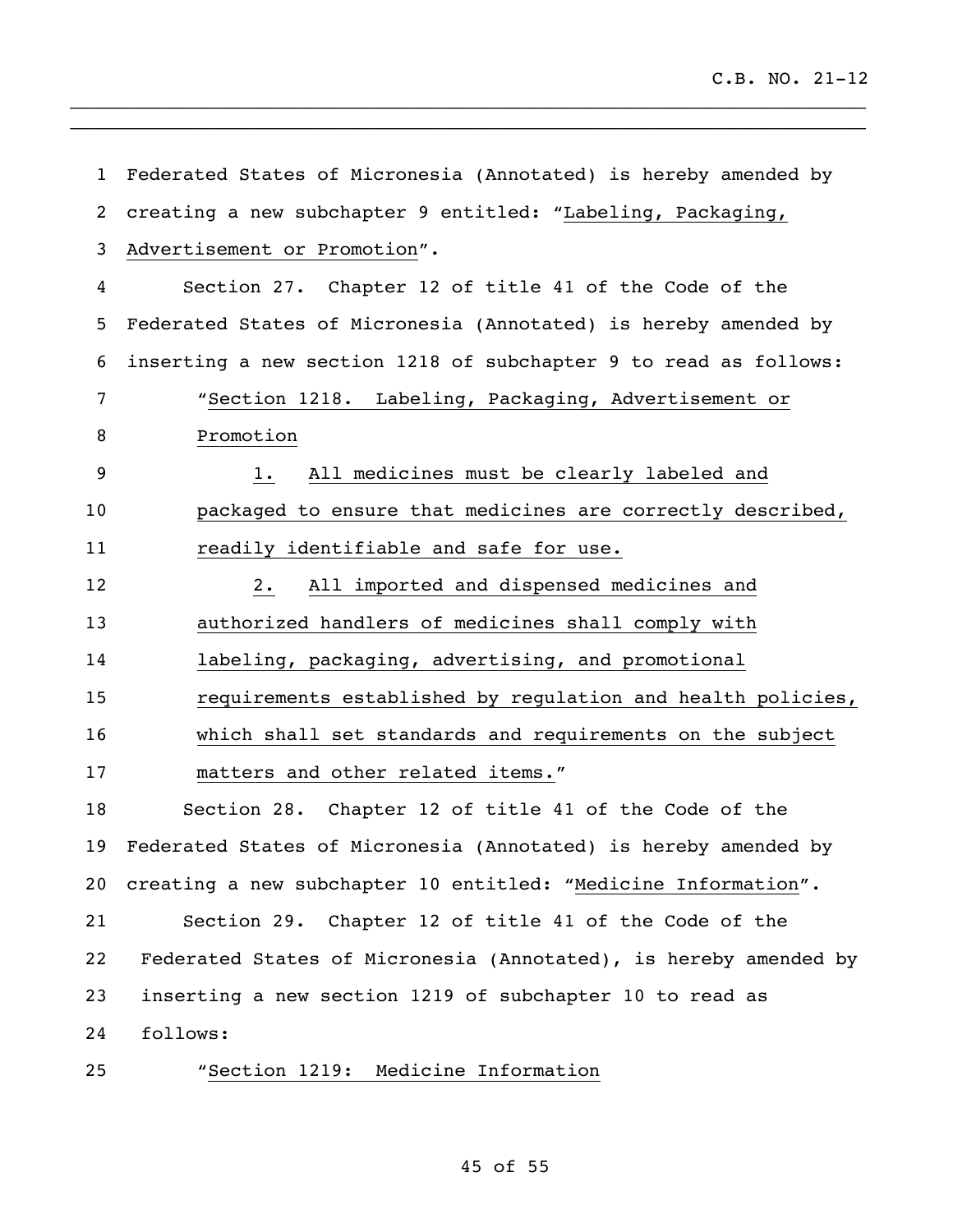| 1  | Licensed dispensers or sellers of medicines are<br>1.            |
|----|------------------------------------------------------------------|
| 2  | required to provide adequate information and appropriate         |
| 3  | patient counseling at all times when a medicine is               |
| 4  | dispensed or sold.                                               |
| 5  | Information on different types of medicine and the<br>2.         |
| 6  | disseminating of information of the medicines to health          |
| 7  | institutions, relevant health workers, and patients shall        |
| 8  | be in compliance with relevant legislation, health               |
| 9  | regulations, and policies."                                      |
| 10 | Section 30. Chapter 12 of title 41 of the Code of the            |
| 11 | Federated States of Micronesia (Annotated), is hereby amended by |
| 12 | creating a new subchapter 11 entitled: "Pharmacovigilance".      |
| 13 | Section 31. Chapter 12 of title 41 of the Code of the            |
| 14 | Federated States of Micronesia (Annotated), is hereby amended by |
| 15 | inserting a new section 1220 of subchapter 11 to read as         |
| 16 | follows:                                                         |
| 17 | "Section 1220: Pharmacovigilance                                 |
| 18 | The Secretary shall establish the national<br>$1$ .              |
| 19 | pharmacovigilance system to monitor and report adverse           |
| 20 | events, adverse drug reactions and adverse events following      |
| 21 | immunizations (AEFI) and other such conditions to safe           |
| 22 | guard public health, aid in the regulation of                    |
| 23 | pharmaceutical products; Such information collected shall        |
| 24 | be shared with relevant authorities, health service              |
| 25 | providers, health professionals, and when necessary to the       |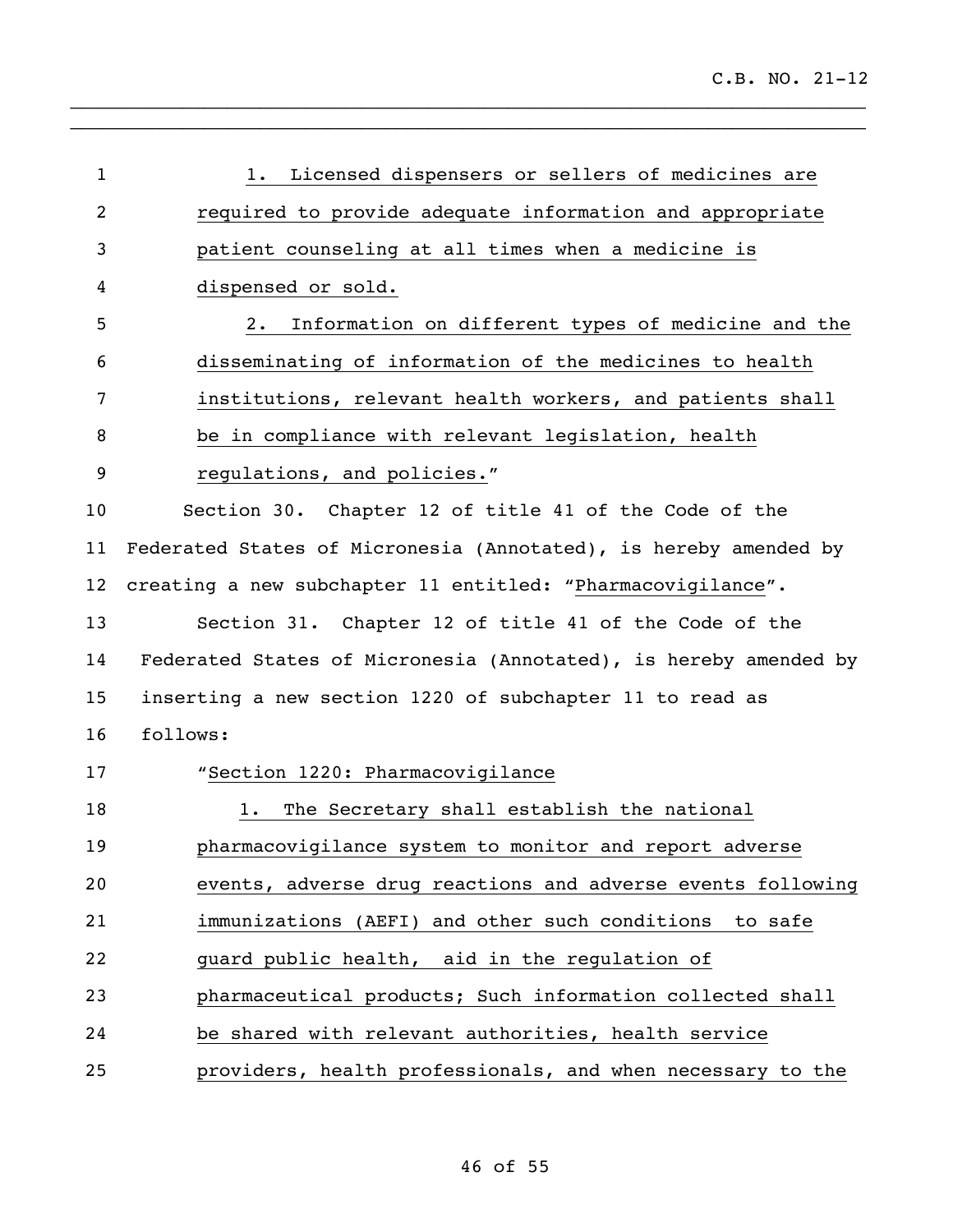public in a timely manner. 2. If at any time any dispenser of medicines or a person permitted to administer medicines has reason to believe that a substantial adverse reaction has risen from the use of the medicine, the said individual shall immediately notify the Pharmaceutical Unit the nature of such effects and the circumstances in which they arose." Section 32. Chapter 12 of title 41 of the Code of the Federated States of Micronesia (Annotated), is hereby amended by creating a new subchapter 12 entitled: "Recall and Withdrawal". Section 33. Chapter 12 of title 41 of the Code of the Federated States of Micronesia (Annotated), is hereby amended by inserting a new section 1220 of subchapter 12 to read as follows: "Section 1221: Recall and Withdrawal 1. The Secretary shall establish a system for medicine 16 recall and withdrawal of: a. Substandard, falsified and unlicensed/unregistered medicines; 19 b. Pharmaceutical products that are imported, distributed and sold by establishments which are not licensed to conduct pharmaceutical activities in the Federated States of Micronesia; c. Products with therapeutic claims that are not otherwise registered as pharmaceutical products; d. Secretary shall ensure that Information on such

 $\_$  $\_$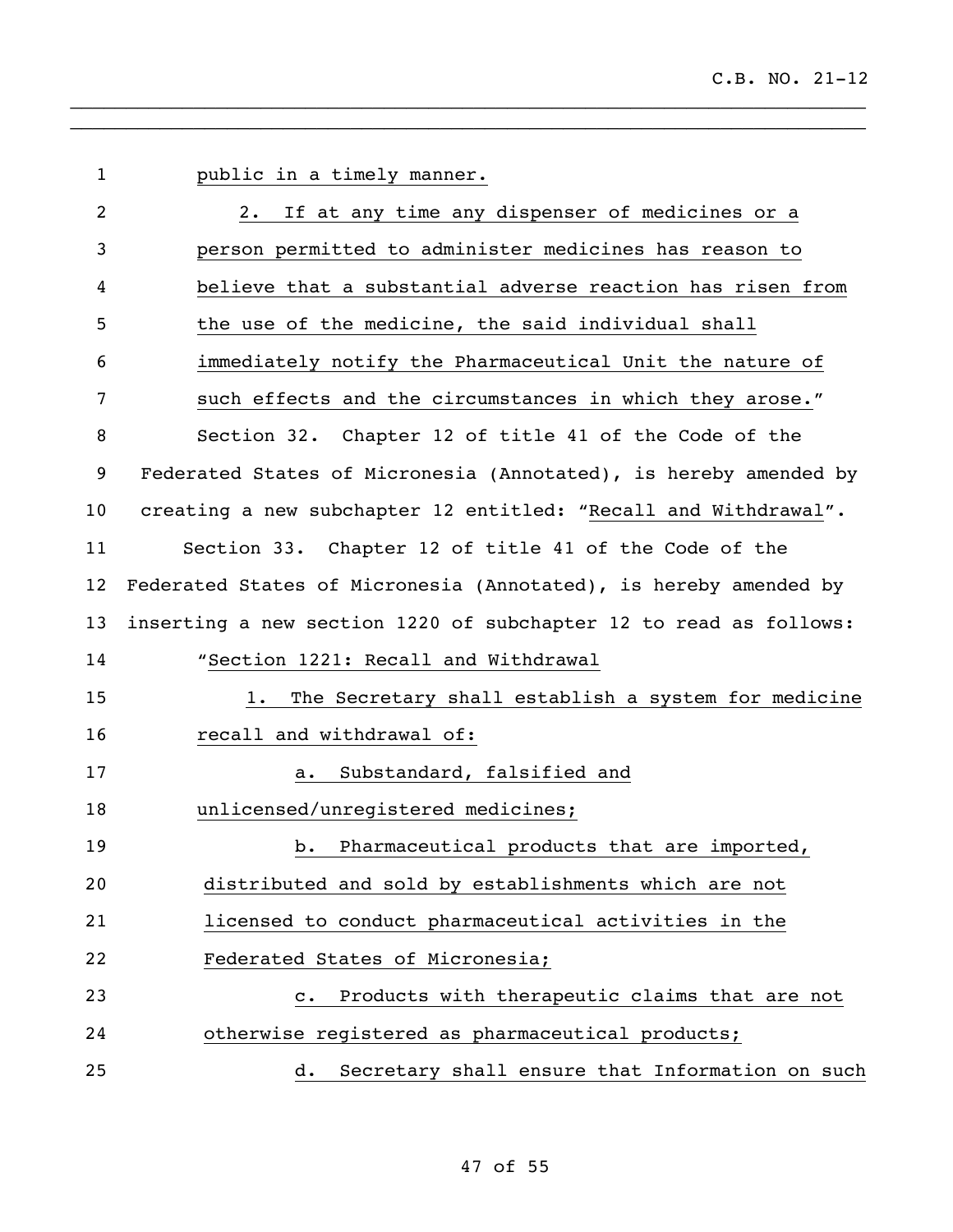| $\mathbf{1}$ | recalls are disseminated to the public, and reported to           |
|--------------|-------------------------------------------------------------------|
| 2            | international monitoring bodies in the case of substandard        |
| 3            | and falsified products."                                          |
| 4            | Section 34. Chapter 12 of title 41 of the Code of the             |
| 5            | Federated States of Micronesia (Annotated), is hereby amended by  |
| 6            | creating a new subchapter 13 entitled: "Antimicrobial Medicines". |
| 7            | Section 35. Chapter 12 of title 41 of the Code of the             |
| 8            | Federated States of Micronesia (Annotated), is hereby amended by  |
| 9            | inserting a new section 1222 of subchapter 13 to read as follows: |
| 10           | "Section 1222: Antimicrobial Medicines                            |
| 11           | In addition to the regulations established under<br>1.            |
| 12           | this Act, the importation, distribution, sale,                    |
| 13           | prescription, dispensing and use of antimicrobial drugs           |
| 14           | shall be placed under the strict regulation and oversight         |
| 15           | by the Secretary.                                                 |
| 16           | The Secretary shall direct the stringent monitoring<br>2.         |
| 17           | of prescription, dispensing, sale and use of antimicrobial        |
| 18           | medicines in all pharmaceutical establishments and across         |
| 19           | all levels of health care;                                        |
| 20           | The Secretary shall require from time to time the<br>3.           |
| 21           | collection of samples and testing of antimicrobials in a          |
| 22           | competent laboratory                                              |
| 23           | The Secretary shall direct the establishment of<br>4.             |
| 24           | antimicrobial stewardship programs at all levels of health        |
| 25           | care,                                                             |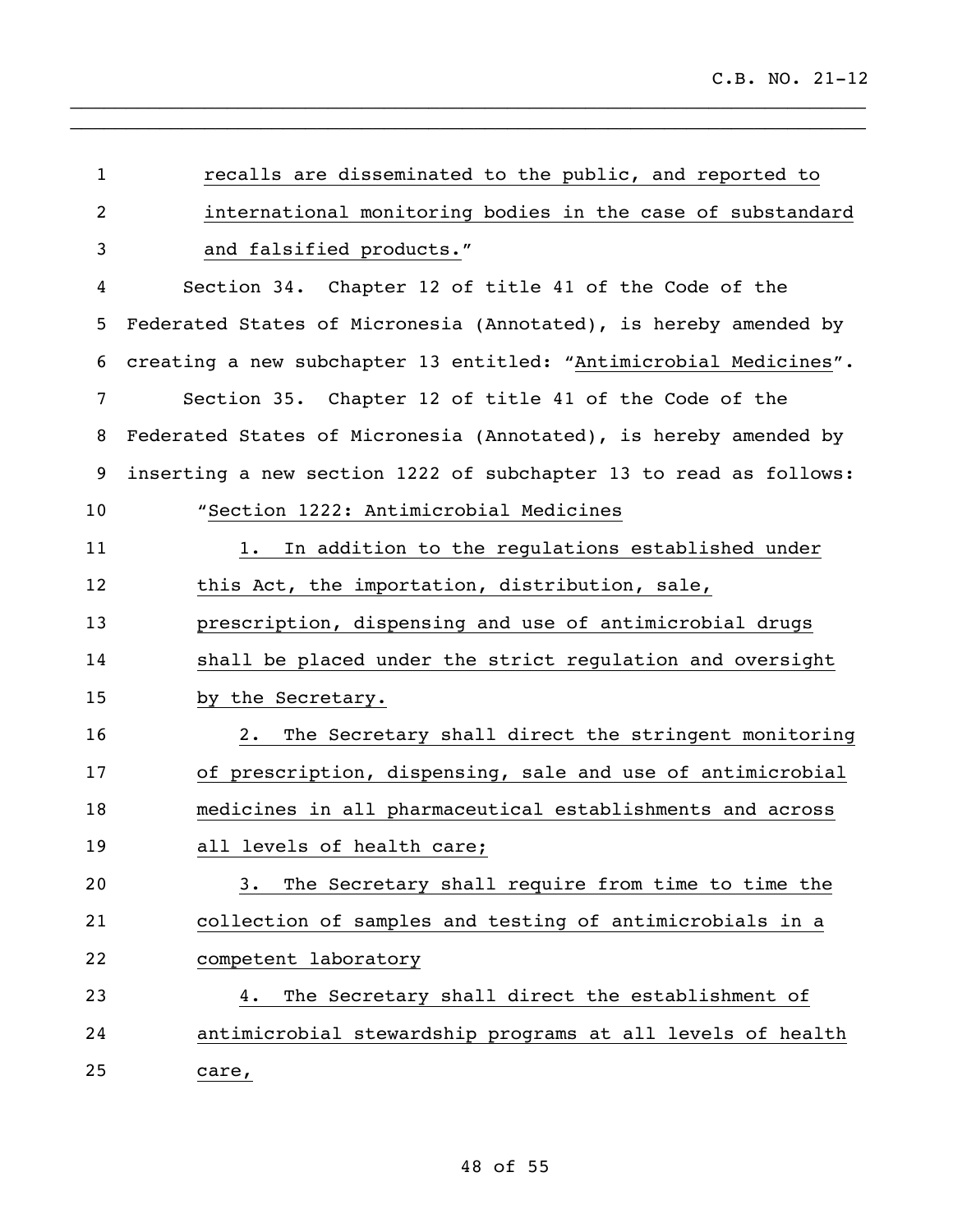| $\mathbf{1}$   | The Secretary shall coordinate with all relevant<br>5.           |
|----------------|------------------------------------------------------------------|
| $\overline{2}$ | departments the restriction and monitoring of use of             |
| 3              | antibiotics in the agriculture and animal sectors including      |
| 4              | the use of antimicrobials for other purposes other than for      |
| 5              | their intended use under this Act.                               |
| 6              | It shall be unlawful to use antimicrobials without<br>6.         |
| 7              | the direction, advice of competent professionals and             |
| 8              | outside of their intended use."                                  |
| 9              | Section 36. Chapter 12 of title 41 of the Code of the            |
| 10             | Federated States of Micronesia (Annotated), is hereby amended by |
| 11             | creating a new subchapter 14 entitled: "Establishments".         |
| 12             | Section 37. Chapter 12 of title 41 of the Code of the            |
| 13             | Federated States of Micronesia (Annotated), is hereby amended by |
| 14             | inserting a new section 1223 of subchapter 14 to read as         |
| 15             | follows:                                                         |
| 16             | "Section 1223: Licensing.                                        |
| 17             | All establishments are prohibited from handling<br>1.            |
| 18             | medicines unless duly licensed by the Secretary.                 |
| 19             | The Secretary shall establish regulations which<br>2.1           |
| 20             | shall set forth requirements and criteria for licensing,         |
| 21             | and code of conduct or a professional standard for               |
| 22             | establishments or persons involved in the handling of            |
| 23             | medicines in relation to importation, distribution,              |
| 24             | exportation, manufacturing, wholesaling, retailing,              |
| 25             | advertising and promotion.                                       |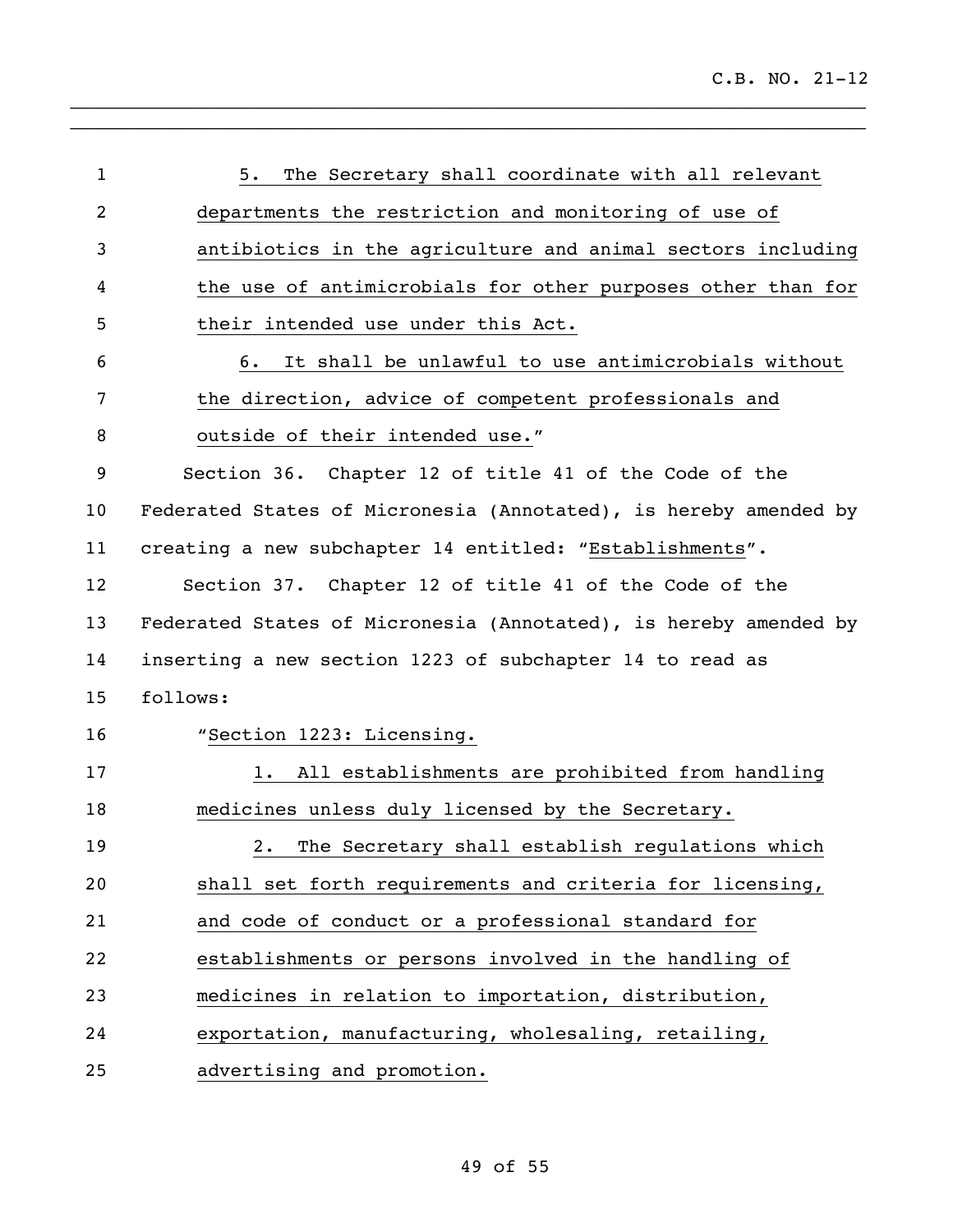| $\mathbf{1}$   | The Secretary shall also have the power to renew,<br>3.           |
|----------------|-------------------------------------------------------------------|
| $\overline{2}$ | suspend, or revoke licenses.                                      |
| 3              | The Secretary or his or her designee shall have the<br>4.         |
| 4              | power to perform unannounced inspections at establishments        |
| 5              | that handle medicines and also perform random sampling of         |
| 6              | medicines for quality assurance.                                  |
| 7              | A license holder shall report to the Secretary of<br>5.           |
| 8              | any change of address of business, change of ownership of         |
| 9              | business and the date where business will cease to                |
| 10             | operate."                                                         |
| 11             | Section 38. Chapter 12 of title 41 of the Code of the             |
| 12             | Federated States of Micronesia (Annotated), is hereby amended by  |
| 13             | inserting a new section 1224 of subchapter 14 to read as follows: |
| 14             | "Section 1224: License Fees.                                      |
| 15             | The Secretary with advice of the Committee may by<br>1.           |
| 16             | regulation require that a fee be paid by applicants for           |
| 17             | licenses or renewal of licenses. Fees shall be payable upon       |
| 18             | application or such other times as is determined by the           |
| 19             | Secretary. Such fees may be different for the different           |
| 20             | categories of licenses as prescribed by the Secretary and         |
| 21             | such fees may change from time to time. All fees shall be         |
| 22             | deposited in an account nominated by the Secretary as a           |
| 23             | revolving fund for the Unit or the Department of Health and       |
| 24             | Social Affairs purposes."                                         |
| 25             | Section 39. Chapter 12 of title 41 of the Code of the             |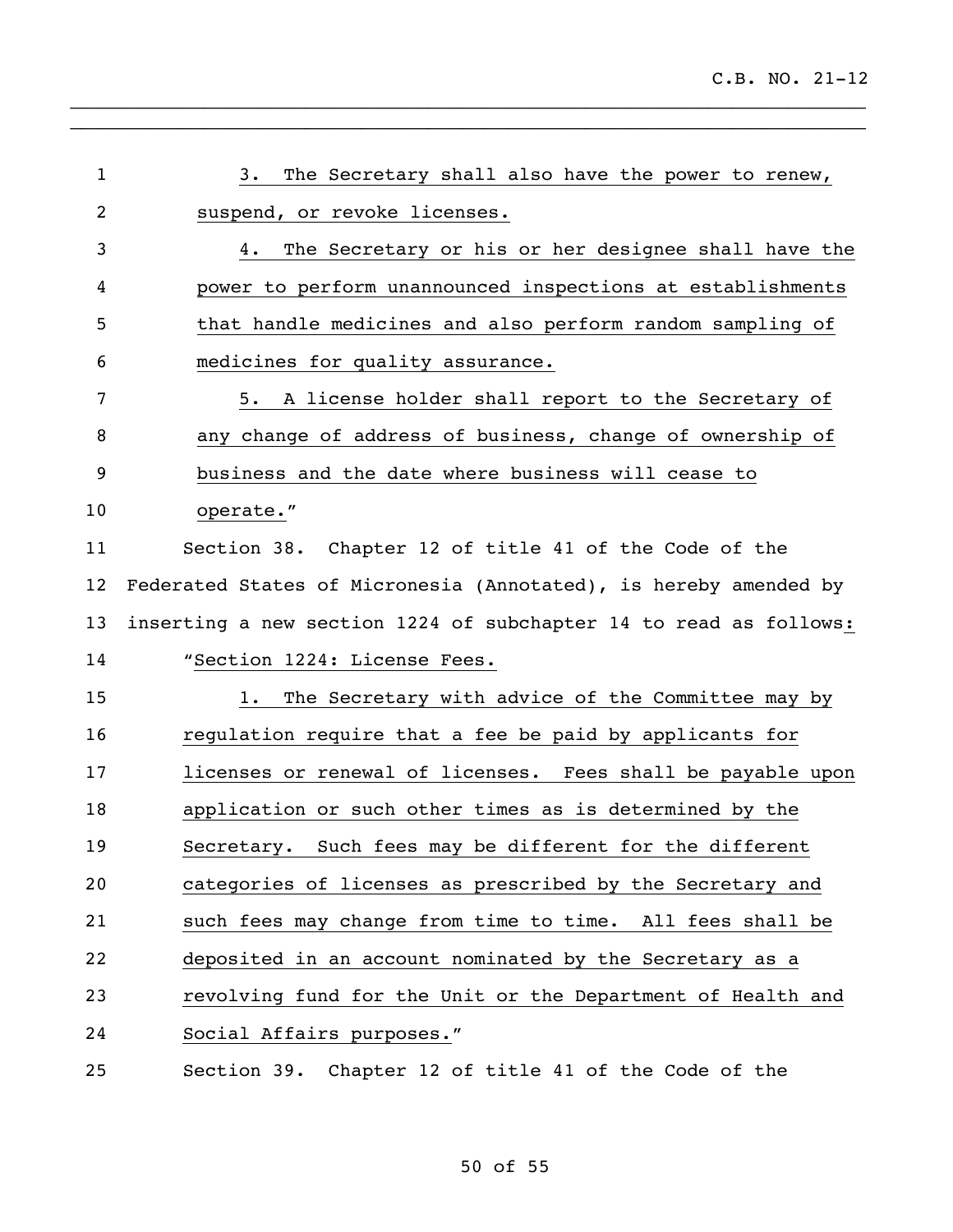Federated States of Micronesia (Annotated), is hereby amended to insert a new section 1225 of subchapter 14 to read as follows: "Section 1225. Display and Record of Licenses. Licenses shall be posted in a prominent location at the license establishments or premises. A permanent record of each license and each renewal thereof shall be kept in a record by the Secretary." Section 40. Chapter 12 of title 41 of the Code of the Federated States of Micronesia (Annotated), is hereby amended to insert a new section 1226 of subchapter 14 to read as follows: "Section 1226. Revocation or Suspension of Licenses. 12 1. Any license issued or in effect pursuant to the provisions of this chapter or provisions of regulations established under this chapter may be revoked or suspended 15 for cause by the Secretary. The Secretary may take other such disciplinary actions against the license holder in accordance with the provisions of chapter 1, of the Title 18 17 of the FSMC as she or he finds appropriate. FSMC shall apply to such action. 2. Upon a revocation or suspension or their becoming final all pharmaceutical medicines shall be forfeited to the FSM government and shall be dealt with by the Secretary in accordance with established regulations and policies." Section 41. Chapter 12 of title 41 of the Code of the Federated States of Micronesia (Annotated) is hereby amended to

 $\_$  $\_$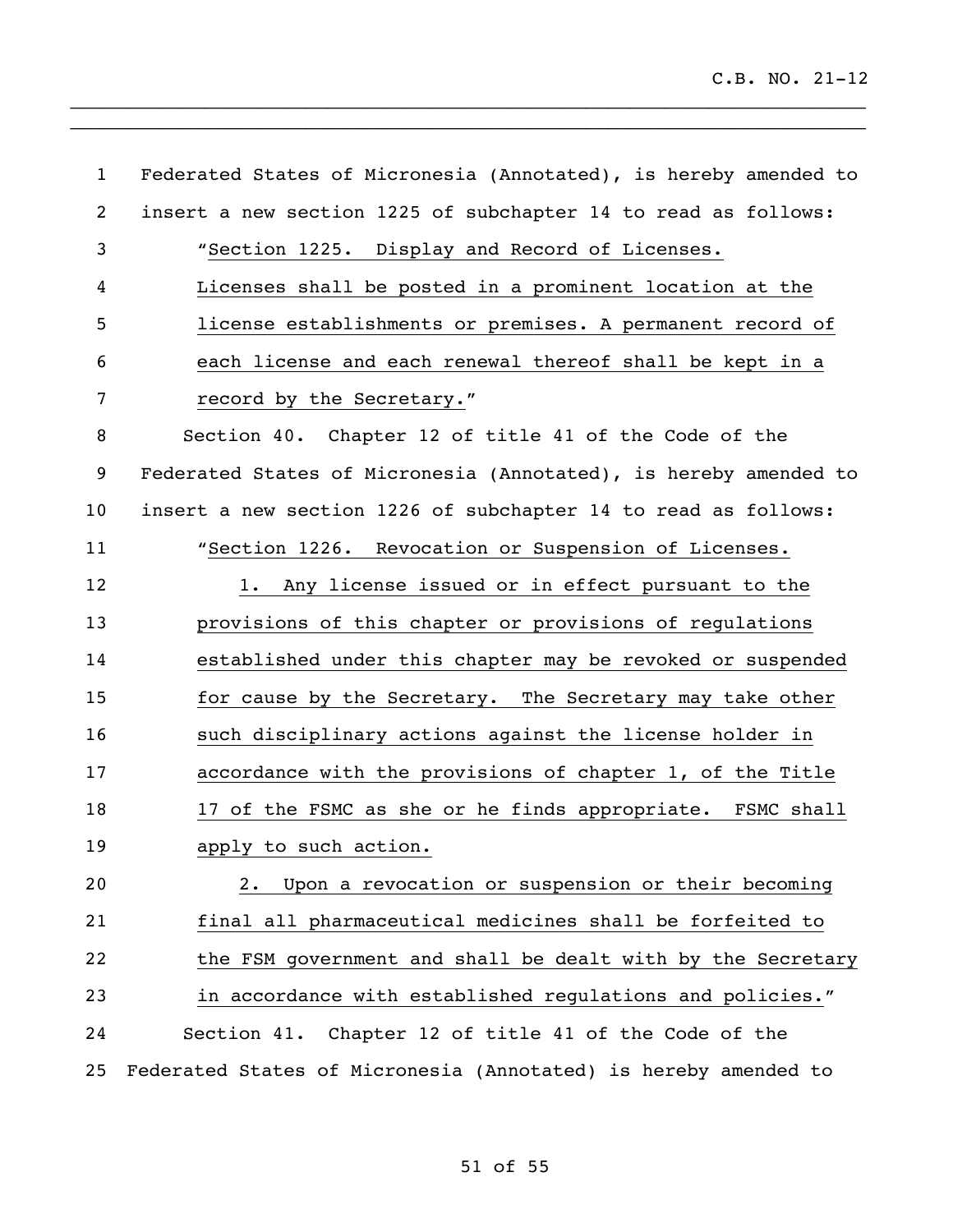| $\mathbf{1}$   | insert a new section 1227 of subchapter 14 to read as follows:    |
|----------------|-------------------------------------------------------------------|
| $\overline{2}$ | "Section 1227. Confidentiality of Records.                        |
| 3              | All information provided to the Secretary by any<br>1.            |
| 4              | source in connection to official activities of the Unit or        |
| 5              | the Committee shall be kept confidential and shall be             |
| 6              | released only in response to subpoena or court order or           |
| 7              | administrative order provided, however, that such sources         |
| 8              | shall have access to their records in accordance with             |
| 9              | policy and procedures established by regulations and              |
| 10             | legislation.                                                      |
| 11             | Whistle blowers shall be protected by regulations<br>$2 \cdot$    |
| 12             | and policy and procedure."                                        |
| 13             | Section 42. Chapter 12 of title 41 of the Code of the             |
| 14             | Federated States of Micronesia (Annotated), is hereby amended by  |
| 15             | inserting a new subchapter 15 entitled: "Manufacturing".          |
| 16             | Section 43. Chapter 12 of title 41 of the Code of the             |
| 17             | Federated States of Micronesia (Annotated), is hereby amended by  |
| 18             | inserting a new section 1228 of subchapter 15 to read as follows: |
| 19             | "Section 1228. Unless permitted by the Secretary,                 |
| 20             | applicable legislation, health policy and regulation, the         |
| 21             | manufacturing of medicines is prohibited".                        |
| 22             | Section 44. Chapter 12 of title 41 of the Code of the             |
| 23             | Federated States of Micronesia (Annotated) is hereby amended by   |
| 24             | inserting a new subchapter 16 entitled: "Internet Pharmacy"       |
| 25             | Section 45. Chapter 12 of title 41 of the Code of the             |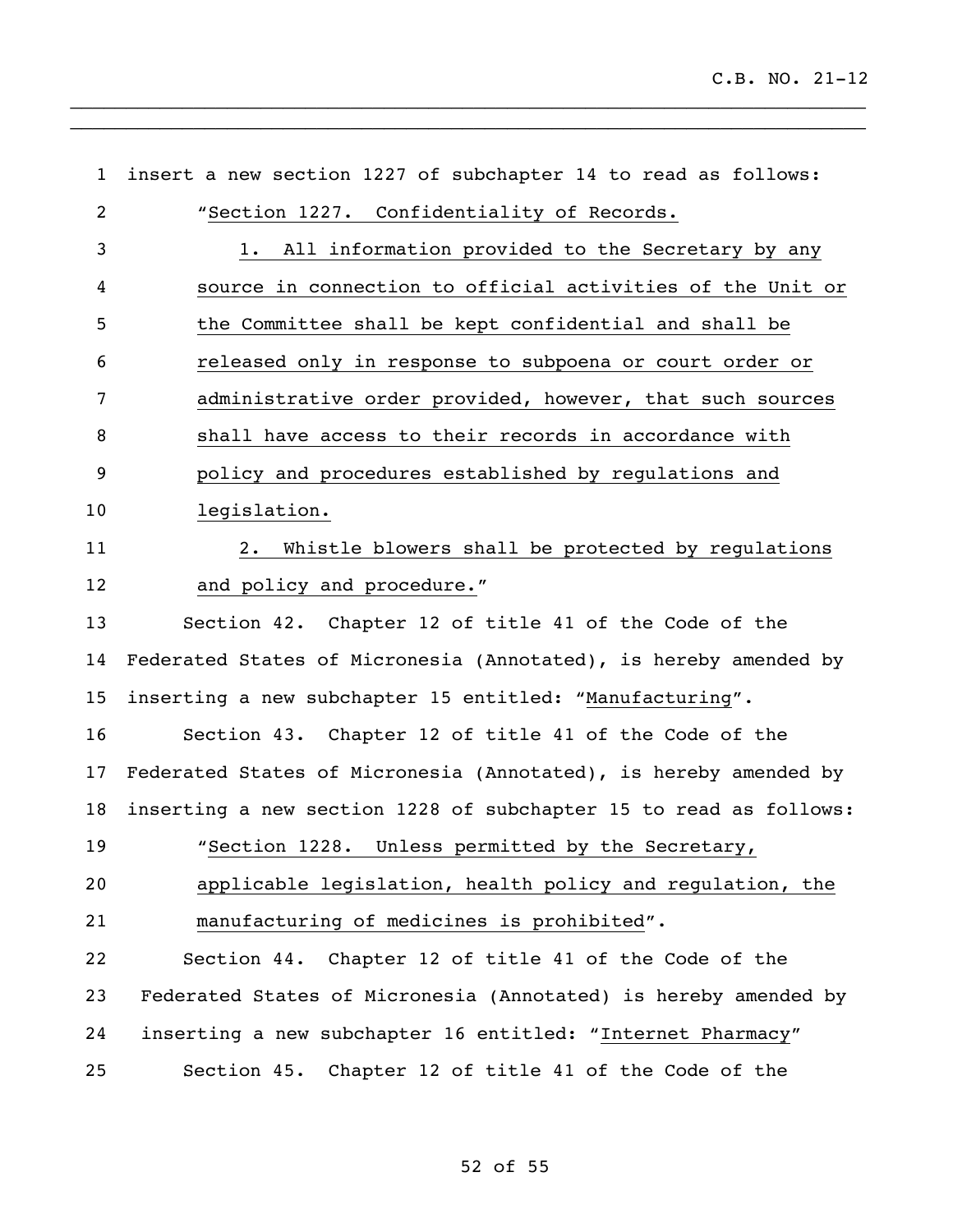Federated States of Micronesia is hereby amended by inserting a new section 1229 of subchapter 16 to read as follows: "Section 1229. Unless permitted by the Secretary, applicable or relevant legislations, national health policies and regulations, Internet Pharmacy is strictly prohibited." Section 46. Chapter 12 of title 41 of the Code of the Federated States of Micronesia (Annotated), is hereby amended by inserting a new subchapter 17 entitled: "Complementary and Traditional Medicines". Section 47. Chapter 12 of title 41 of the Code of the Federated States of Micronesia (Annotated), is hereby amended by inserting a new section 1230 of subchapter 17 to read as follows: "Section 1230. Finished Products. For the purpose of this Act, finished products proclaiming to have healing effects will be treated and regulated as medicines unless otherwise directed by the Secretary, relevant legislations, regulations and health policies." Section 48. Chapter 12 of title 41 of the Code of the Federated States of Micronesia (Annotated), is hereby amended by inserting a new section 1231 of subchapter 17 to read as follows: "Section 1231. Traditional Medicine The Secretary shall promote and regulate the use of

 $\_$  $\_$ 

## of 55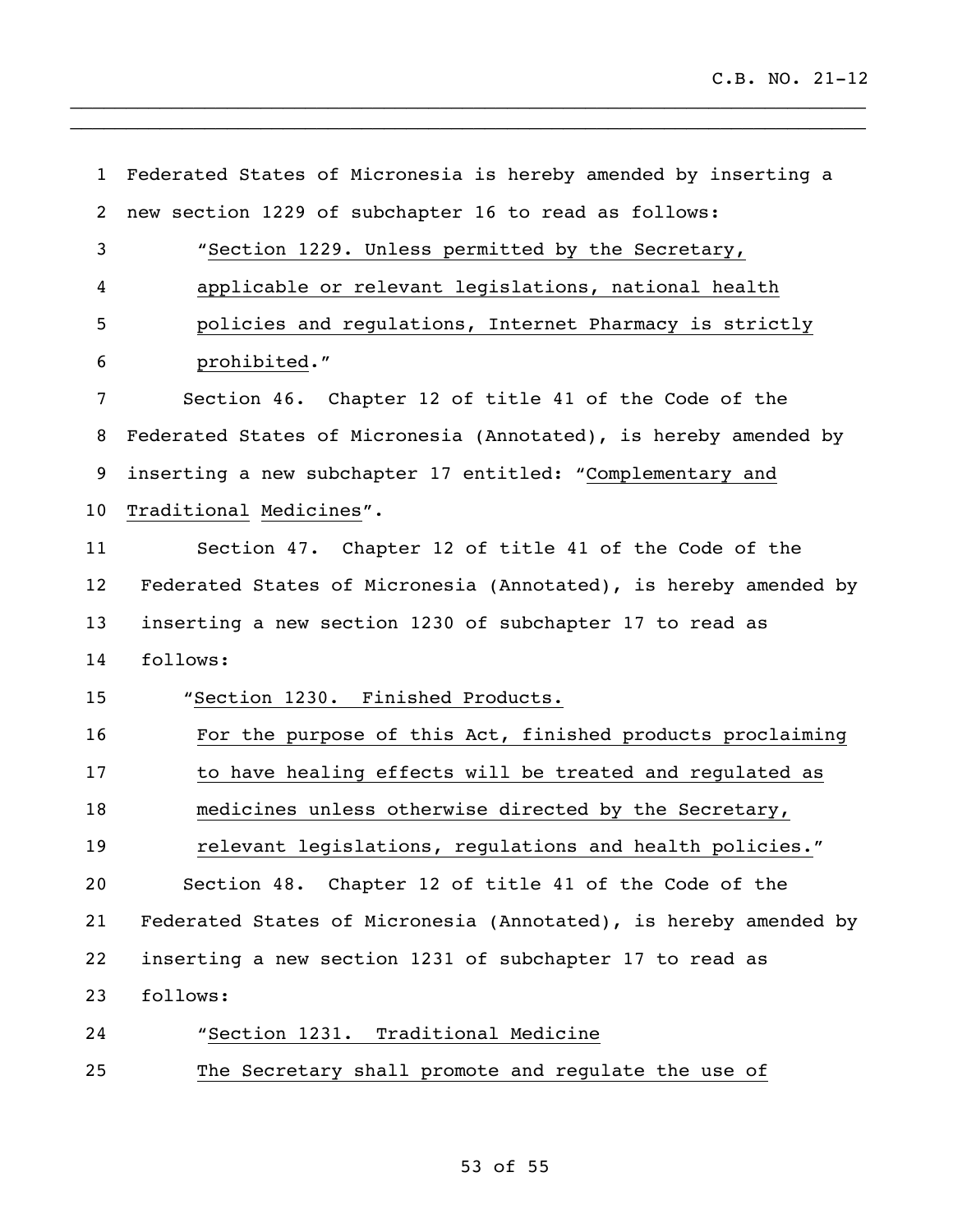| $\mathbf{1}$   | traditional medicine through regulation to be promulgated         |
|----------------|-------------------------------------------------------------------|
| $\overline{c}$ | in accordance with the Administrative Procedures Act in           |
| 3              | Title 17 of this Code."                                           |
| 4              | Section 49. Chapter 12 of title 41 of the Code of the             |
| 5              | Federated States of Micronesia (Annotated), is hereby amended by  |
| 6              | inserting a new subchapter 18 entitled: "General Offenses and     |
| 7              | Penalties".                                                       |
| 8              | Section 50. Chapter 12 of title 41 of the Code of the             |
| 9              | Federated States of Micronesia (Annotated), is hereby amended by  |
| 10             | inserting a new section 1233 of subchapter 18 to read as follows: |
| 11             | "Section 1233. Penalties                                          |
| 12             | Any wilful violation of any provision of this<br>1.               |
| 13             | chapter is subject to a fine of \$3,000 up to \$15,000 and/or     |
| 14             | imprisonment of up to five (5) years.                             |
| 15             | Where an offense is committed by a corporation or<br>2.           |
| 16             | legal entity, the maximum fine is up to \$100,000; and where      |
| 17             | a violation by a corporation or legal entity resulted in a        |
| 18             | serious injury or death of a person, the maximum fine is up       |
| 19             | to \$200,000.                                                     |
| 20             | The Secretary may issue regulation to implement this<br>(1)       |
| 21             | section and any other provision of this chapter."                 |
| 22             |                                                                   |
| 23             |                                                                   |
| 24             |                                                                   |
| 25             |                                                                   |